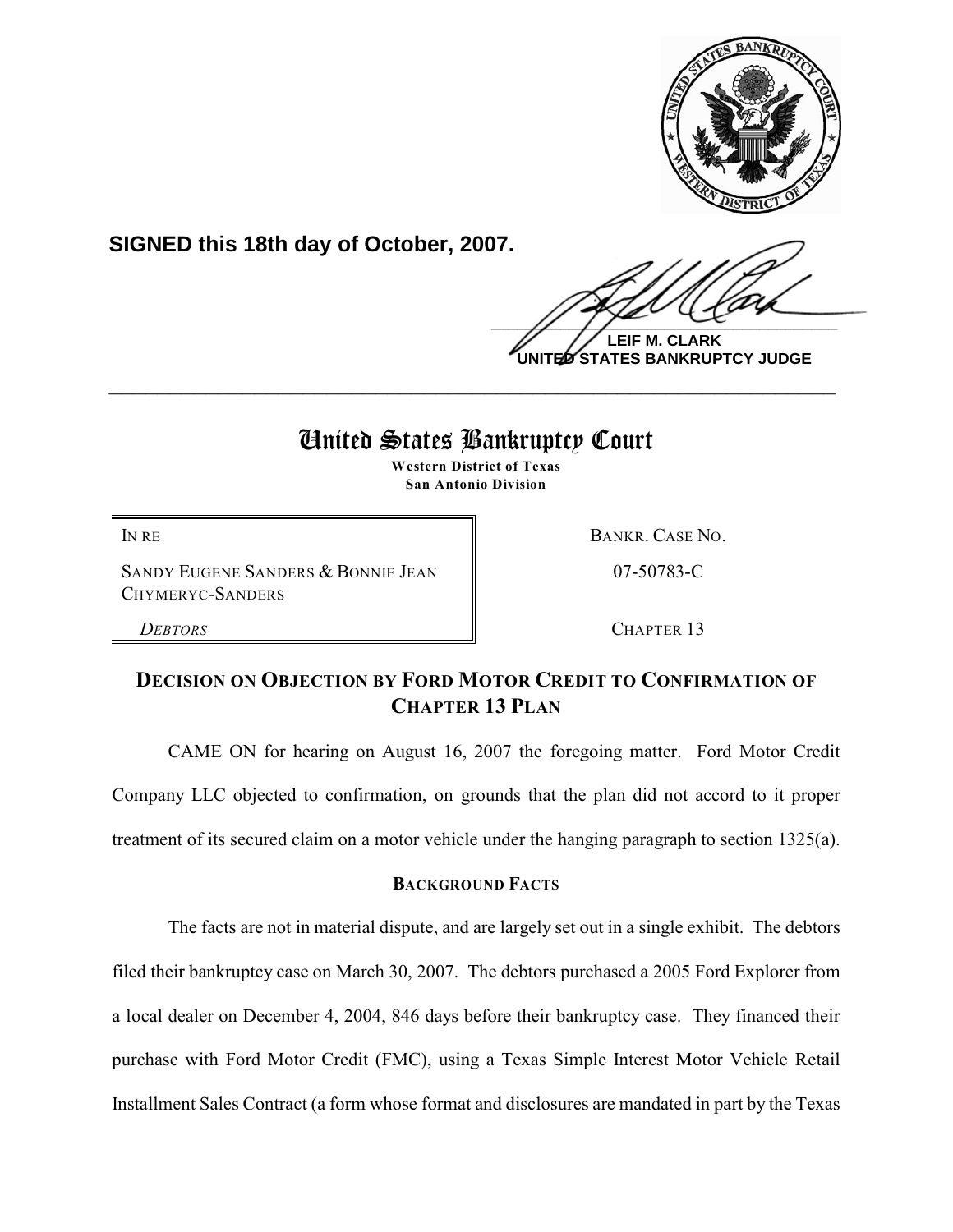Finance Code, discussed in further detail *infra*). According to the contract, the cash price for the vehicle was \$26,523.05.

Also, according the contract, the debtors traded in to the dealer their previous vehicle (a Chevy Tahoe), at a trade-in value of \$8,000. Unfortunately, the payoff due the lien holder on the trade-in vehicle was \$10,324.13, leaving the debtors "negative" on their trade-in by \$2,324.13. The trade-in thus contributed nothing to the purchase price of the new Explorer. To the contrary, the trade-in was a liability to the transaction. The dealer of course wanted to sell the vehicle, and so had an interest in facilitating the purchase. The debtors, as buyers, needed to "off-load" the liability associated with the old vehicle in order to buy a new vehicle. The dealer meanwhile needed to pay off the previous lien in order to acquire clear title to the trade-in vehicle, in order to be able to re-sell that vehicle.

The dealer could have absorbed the pay-off as a cost of doing business, or the dealer could have required the debtors, as buyers, to come out of pocket up front to pay off the remaining balance due. The deal that was struck, however, has become relatively common in the industry: the dealer arranged<sup>1</sup> for the debtors to reimburse the dealer for the cost of paying off the negative equity, by having the debtors borrow the needed money from the vehicle financer (FMC), and having the debtors pledge the vehicle as collateral for this advance. This advance to pay off the "negative equity" was thus included in the principal balance ultimately financed in this transaction.

The debtors were then credited with a \$2,500 rebate from Ford through the dealer, yielding what the retail installment contract calls a down payment of \$175.87. Added to the amount to be

 $\mu$  Any other characterization of the transaction would ignore reality. Retail installment contracts are essentially adhesion contracts – its terms are dictated by the dealer (and the financer). That is the nature of consumer transactions, the notion of freely bargained for rights and obligations in such agreements is a perverse legal fiction that only the courts indulge.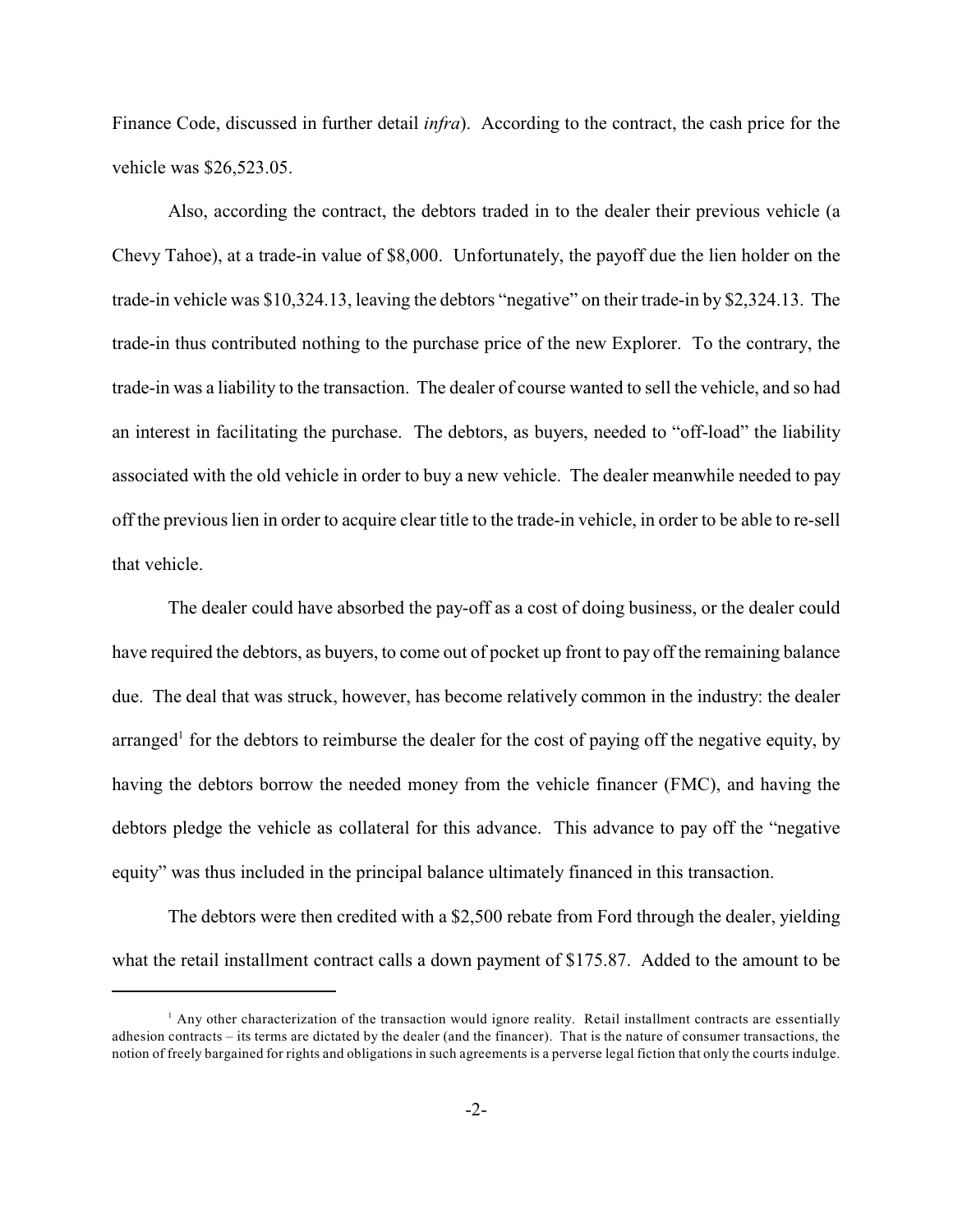financed were the dealer's inventory tax, sales tax, registration fees, a certificate of title fee, and document preparation fee, all totaling \$1,183.32. This amount was added to what the retail installment contract identifies as the "cash price." The small down payment was subtracted to come up with a principal balance of \$27,530.60. The "principal balance" is the amount financed in retail installment contracts in this state, and this contract imposed a finance charge of \$583.35 (in this contract, an annual percentage rate of 9%). The total payments due under the contract to repay this total was \$28,223.85, to be paid out in 35 payments of \$361.61, and a final payment in December 2007 of \$15,457.50.<sup>2</sup>

After the bankruptcy filing, FMC filed a proof of claim on April 10, 2007 for the net balance owing of \$19,731.28. The debtors in June 2007 amended their chapter 13 plan. With respect to FMC, the plan recognizes the amount of the claim, but bifurcates the claim into two parts—a secured claim based on the debtors' estimate of current value of the vehicle at \$16,225.00, and an unsecured claim for the remaining deficiency in the amount of \$3,506.00. The plan then proposes to pay FMC's secured claim at the rate of \$394.02 per month, and at an interest rate of 10%. In short, the debtors treat FMC consistent with section  $1325(a)(5)$ , and without regard to the hanging paragraph appended to the end of section 1325(a), believing that FMC's claim does not qualify as a "910-day" claim under that hanging paragraph. FMC, of course, objected, on grounds that, in their opinion, their claim *does* qualify as a "910-day" claim under that hanging paragraph.

Both parties argued their positions to the court at the confirmation hearing, presenting both briefing and cases. The chapter 13 trustee took no position on the matter, instead choosing to await

 $<sup>2</sup>$  Functionally (and from a finance perspective), this is actually a three year lease with a purchase option at the end.</sup> The contract provides that the buyer may, at the end of the term, return the vehicle in lieu of paying off the balloon, at no further cost to the buyer (subject, of course, to *provisos* regarding wear and tear and excess mileage).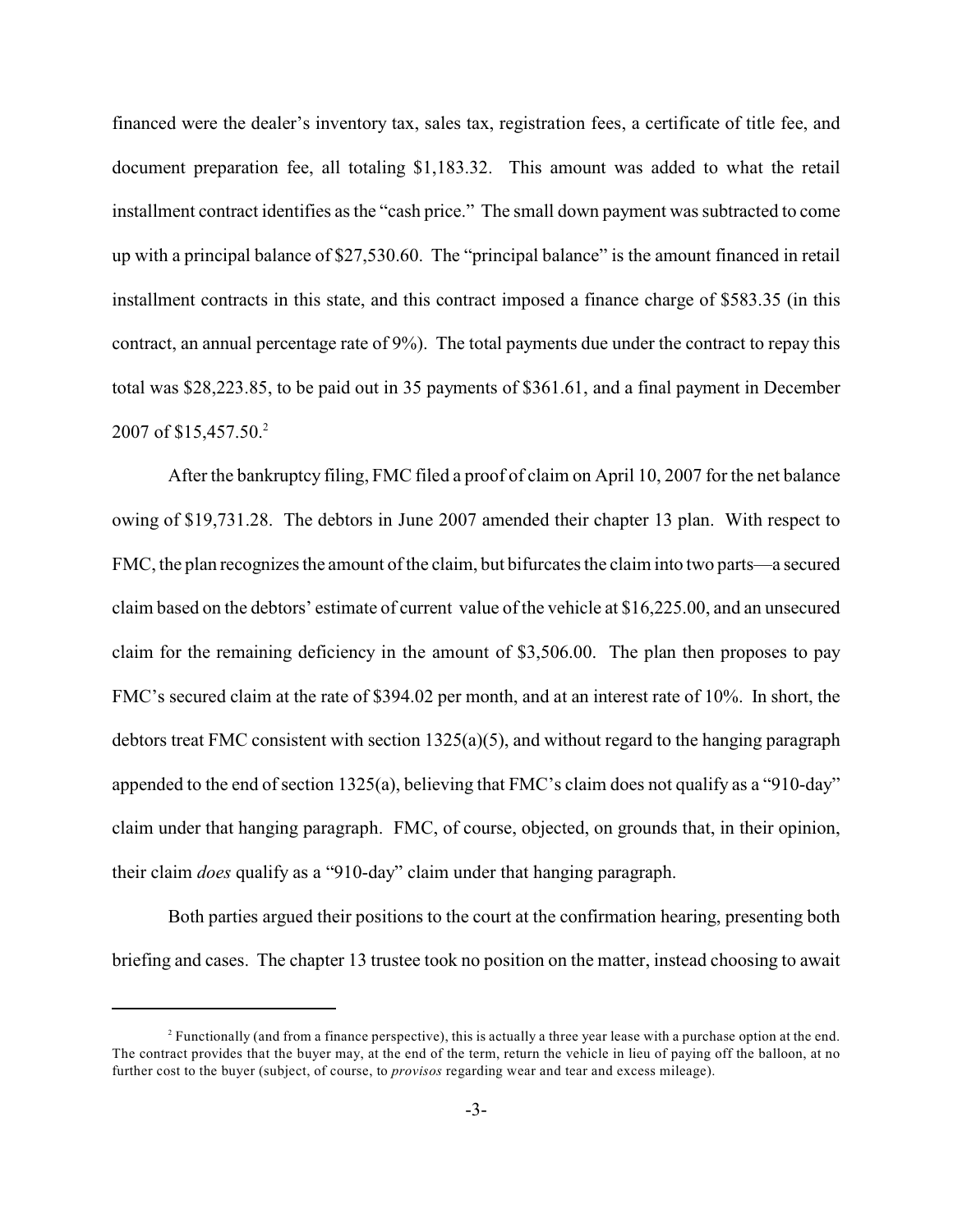the court's ruling on the question, and to then evaluate whether the plan would be feasible depending on that ruling. The court reset the matter for ruling for October 18, 2007.

#### **POSITIONS OF THE PARTIES**

FMC claims that its claim qualifies for exclusion from "cram down" because it qualifies as a "910-day" claim under the hanging paragraph which concludes section 1325(a), hereinafter referred to in this decision as the 910-day provision, the "hanging paragraph," or section  $1325(a)(*)$ .<sup>3</sup> If a claim qualifies as a 910-day claim, then it is excluded from the bifurcation effect of section 506 and so must be handled in a chapter 13 plan as a fully secured claim, regardless the value of the collateral. *See* 11 U.S.C. § 1325(a)(\*); *see generally In re Pajot*, 371 B.R. 139 (Bankr. E.D.Va. 2007) (setting out an extensive and scholarly analysis of the statute and its operation). The debtors say that the claim in question does not qualify as a 910-day claim, even though the vehicle in question was purchased within 910 days of the bankruptcy filing. The debtors base their position on the language of the subsection, which applies the special treatment only if the creditor "has a purchase money security interest securing the debt that is the subject of the claim . . . and the collateral for that debt consists of a motor vehicle . . . ." *See* 11 U.S.C. § 1325(a)(\*). Granted, say the debtors, the creditor in this case lent money for the purchase of the vehicle in question, but it also lent money as an advance to pay off the remaining debt owing to the previous creditor that had a

<sup>&</sup>lt;sup>3</sup> The writers of the statute in 2005 used a convention not previously used in the Bankruptcy Code (or in most other federal enactments, for that matter). They appended new "flush" paragraphs at the end of a series of numbered subsections, but did not assign any numbering or lettering to designate the separate paragraph. The placement of the paragraph in this particular case makes it part of section 1325(a), but the lack of any numbering makes it difficult to reference in briefing and opinions. While many courts have adopted the convention using the asterisk to refer to this newly appended paragraph, *see,e.g., In re Pajot,* 371 B.R. 139, 143 n.2 (Bankr. E.D. Va. 2007), at least one apt judge recognized the problem that this convention presents for those searching the Westlaw and Lexis databases due to the fact that the asterisk is a wildcard character. *See In re Trejos,* 352 B.R. 249, 253 n.5 (Bankr. D. Nev. 2006). Thus, this court will adopt all of these conventions by referencing section 1325(a)(\*), the "hanging paragraph," and the "910-day provision" interchangeably. With any luck, future amendments to the Code will avoid appending these unnumbered flush paragraphs.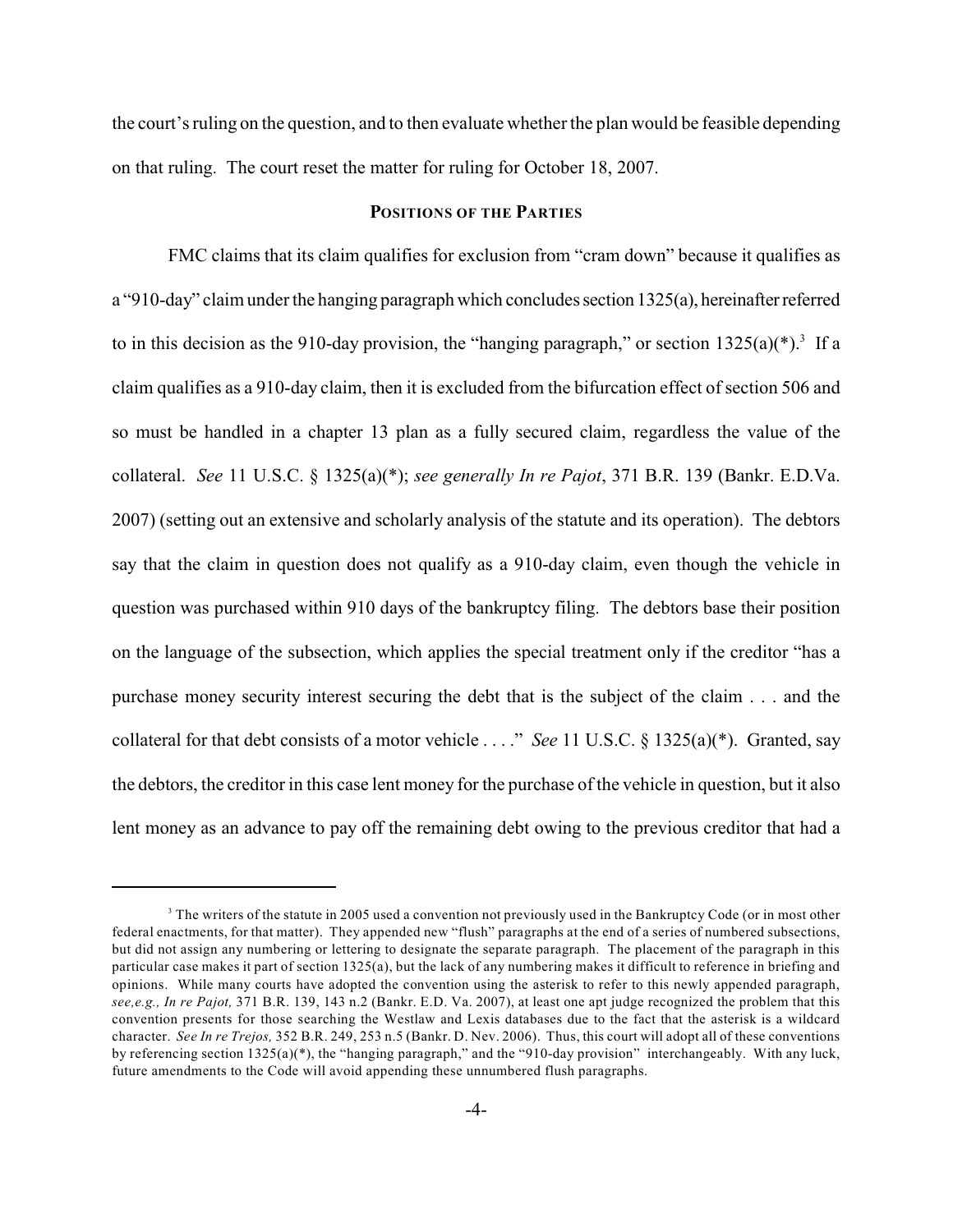security interest on the vehicle used as a trade-in. The latter portion of the loan, say the debtors, was *not* a purchase money loan. Thus, say the debtors, because the debt owed FMC is not entirely purchase money, the debt does not qualify for the 910-day exclusion from section 506. FMC's claim (or perhaps some portion of it) can therefore be "crammed down" under section 1325(a)(5).

The debtors'argument relies in part on section 9.103(f) of the Uniform Commercial Code, as adopted in Texas,<sup>4</sup> which addresses purchase money security interests in general. That section states that a purchase money security interest does not lose its status even if the purchase money collateral also secures an obligation that is not a purchase money obligation—but limits that protection to "a transaction *other than a consumer-goods transaction* . . . ." *See* TEX.BUS.&COMM. CODE  $\S 9.103(f)(1)$  (emphasis added). The debtors argue that the highlighted language means that, in the consumer context (including consumer purchases of motor vehicles), purchase money status is an all-or-nothing proposition. They then argue that, because the bankruptcy statute uses a term of art informed by state law, this same all-or-nothing status applies to the term as used there, so that a creditor whose claim includes non-purchase money debt (such as, for example, an advance to pay off negative equity from a trade-in) does not qualify for the 910-day exclusion. Alternatively, and understanding that state common law might permit a court to accord "dual status" in the consumer context—*i.e.*, purchase money status for the portion of the loan representing purchase money, and non-purchase money status for the portion of the loan that does not—the debtors argue that FMC's claim is only a 910-day claim to the extent that the debt is attributable to the purchase money portion of the loan. *See In re Pajot*, 371 B.R. at 157-58.

Title 1 of the Texas Business and Commercial Code contains the Texas Legislature's enactment of the UCC. For <sup>4</sup> the purposes of this opinion, all references to the UCC or the Texas Business & Commercial Code may be construed as interchangeable.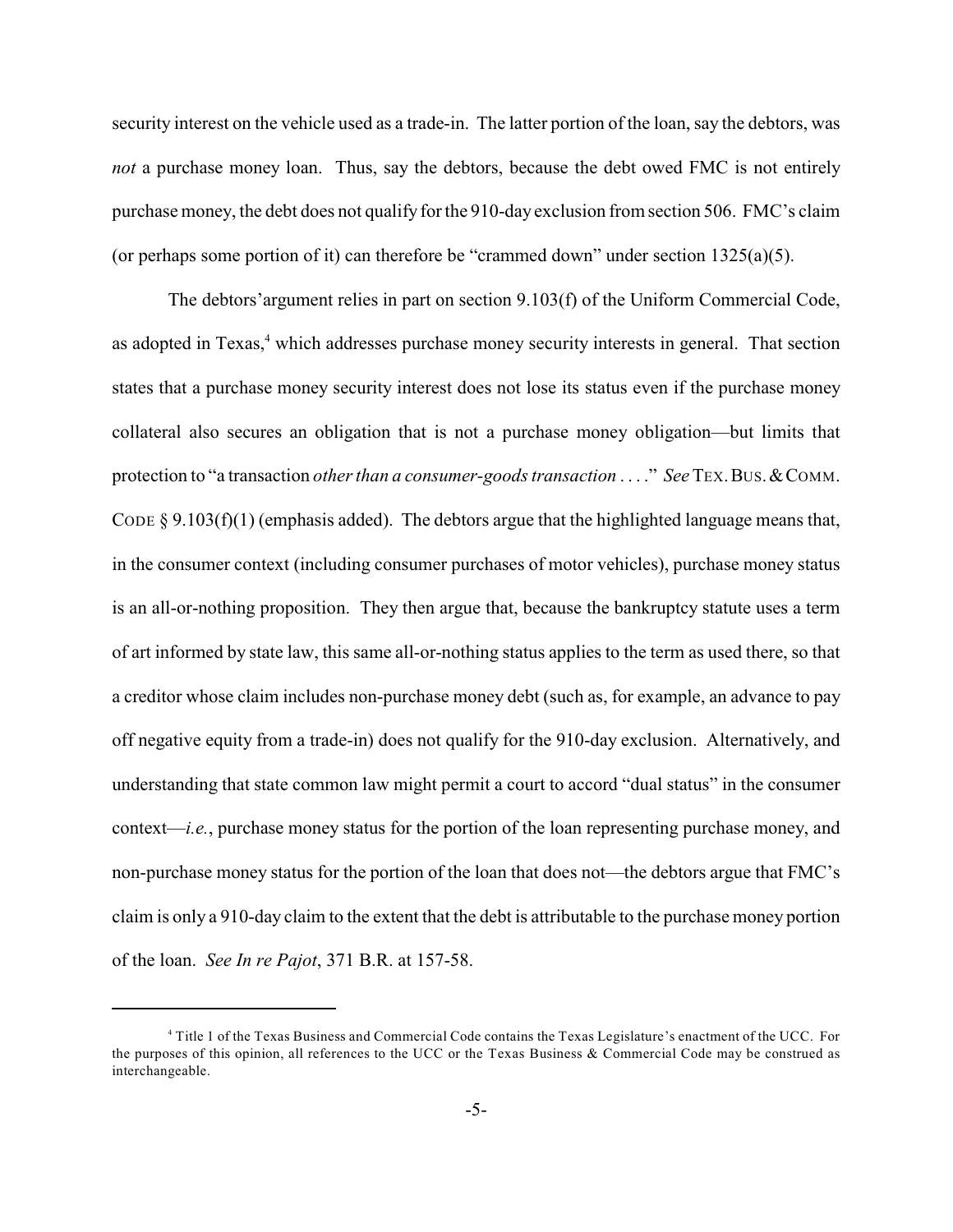FMC counters that state law actually favors treating all of its debt as purchase money in nature, including the part used to pay off negative equity from the trade-in. FMC asks the court to focus on that aspect of section 9.103(a) of the UCC that defines a purchase money obligation as "an obligation . . . incurred as all *or part* of the price of the collateral or for value given *to enable the debtor to acquire rights in* or the use of the collateral if the value is in fact so used." *See* TEX. Bus. & COMM CODE § 9.103(a)(2) (emphasis added). Though with somewhat less enthusiasm, FMC also points to the murkier definition of "purchase money security interest" offered in subsection (b)(1), which explains that "a security interest is a purchase money security interest (1) *to the extent that* the goods are purchase-money collateral with respect to that security interest." *Id*. § 9.103(b)(1) (emphasis added). FMC notes that, in this case, no one disputes that at least *part* of the debt in this case was incurred for the purpose of enabling the debtors here to acquire the Explorer. FMC maintains as its primary argument, however, that *all* of the debt was incurred for that purpose, because the debtors here would not have been able to purchase the new vehicle unless they were able to trade in their old vehicle—and that could not have happened unless the previous creditor released its security interest, which in turn could only have occurred if the previous creditor's debt was paid in full. $5$ 

Armed with this interpretation, FMC too argues that "purchase moneysecurity interest" used in section 1325(a)(\*) of the Bankruptcy Code, not otherwise defined in the Code, must be read to

<sup>&</sup>lt;sup>5</sup> Of course, these passive voice characterizations of FMC's argument mask the true tenor of the "bargain." In such consumer transactions, the buyer/borrower has virtually no bargaining power, other than the "power" (if it can be called such) to walk away from the transaction entirely. *See, e.g.,* Kimm Tynam, *Pennsylvania Welcomes Pre*datory *Lenders*: *Pennsylvania's Act 55 Preempts Philadelphia's Tough Ordinance but Provides Little Protection for Vulnerable Borrowers*, 34 RUTGERS L.J. 837, 845-46 (2003) (discussing the lack of any real bargaining power held by consumers in credit transactions, as they tend to be offered on a "take-it-or-leave-it-basis") (citing Kathleen E. Keest & Elizabeth Renuart, Nat'l Consumer Law Center, *The Cost of Credit: Regulation and Legal Challenges* 483-86 (2d ed. 2000)).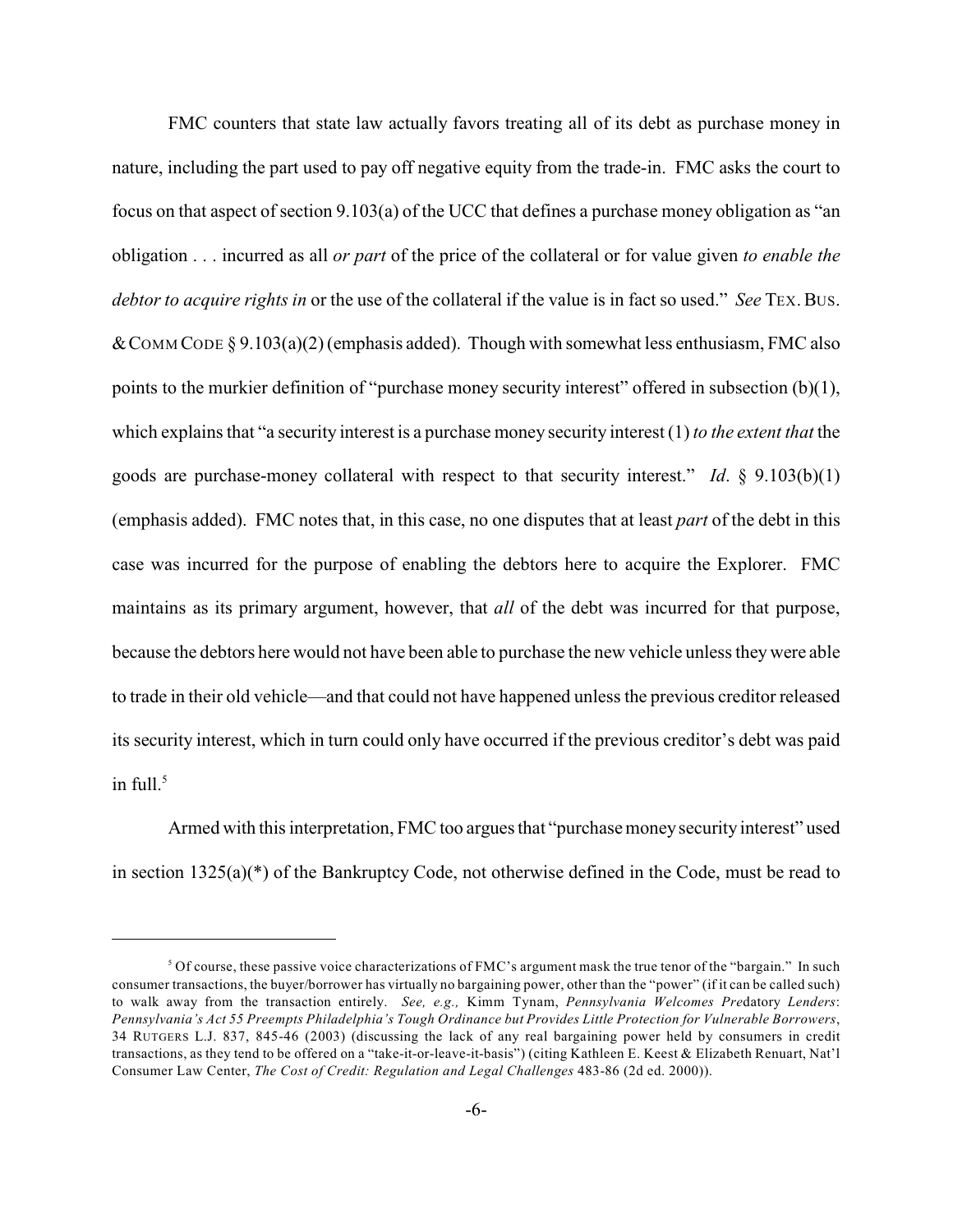import state law interpretation of the term of art—though the interpretation offered by FMC is very different. FMC says that the negative equity advance does not in any way undercut or limit FMC's purchase money security interest status under the hanging paragraph to section 1325(a). To the contrary, FMC says that state law indicates that the term of art should be read to include the advance for negative equity such that the advance has no negative effect on its status as a 910-day claim.

FMC has additional arguments as well. FMC points to the Texas Finance Code, which has a section devoted to "Motor Vehicle Installment Sales." *See* TEX. FIN. CODE §§ 348.001 *et Seq.* (Vernon 2006). FMC says that this state enactment should be read *in pari materia* with Article 9 of the UCC, and when it is, says FMC, the Finance Code's provisions lend furthersupport to FMC's version of the meaning and extent of the term of art, "purchase money security interest."

Next, FMC points to the manner in which security interests in motor vehicles may be perfected. In Texas, as in most states, there is a Certificate of Title Act which provides the exclusive method for perfecting security interests in motor vehicles. *See* TEX. TRANSP. CODE § 501.111 (Vernon 2007). Once a lender has taken a security interest in a vehicle to collateralize the finance obligation of the principal balance owed under a retail installment contract, that security interest can only be perfected by a notation on the Certificate of Title issued for that vehicle. No other security interest can be recognized other than those noted on this certificate. *See* TEX. BUS. & COMM. CODE  $§ 9.109(c)(2)$ . Competing liens not recorded on the certificate of title cannot be enforced. Thus, says FMC, all of the security interest must perforce be purchase money, as there could be no other junior liens anyway.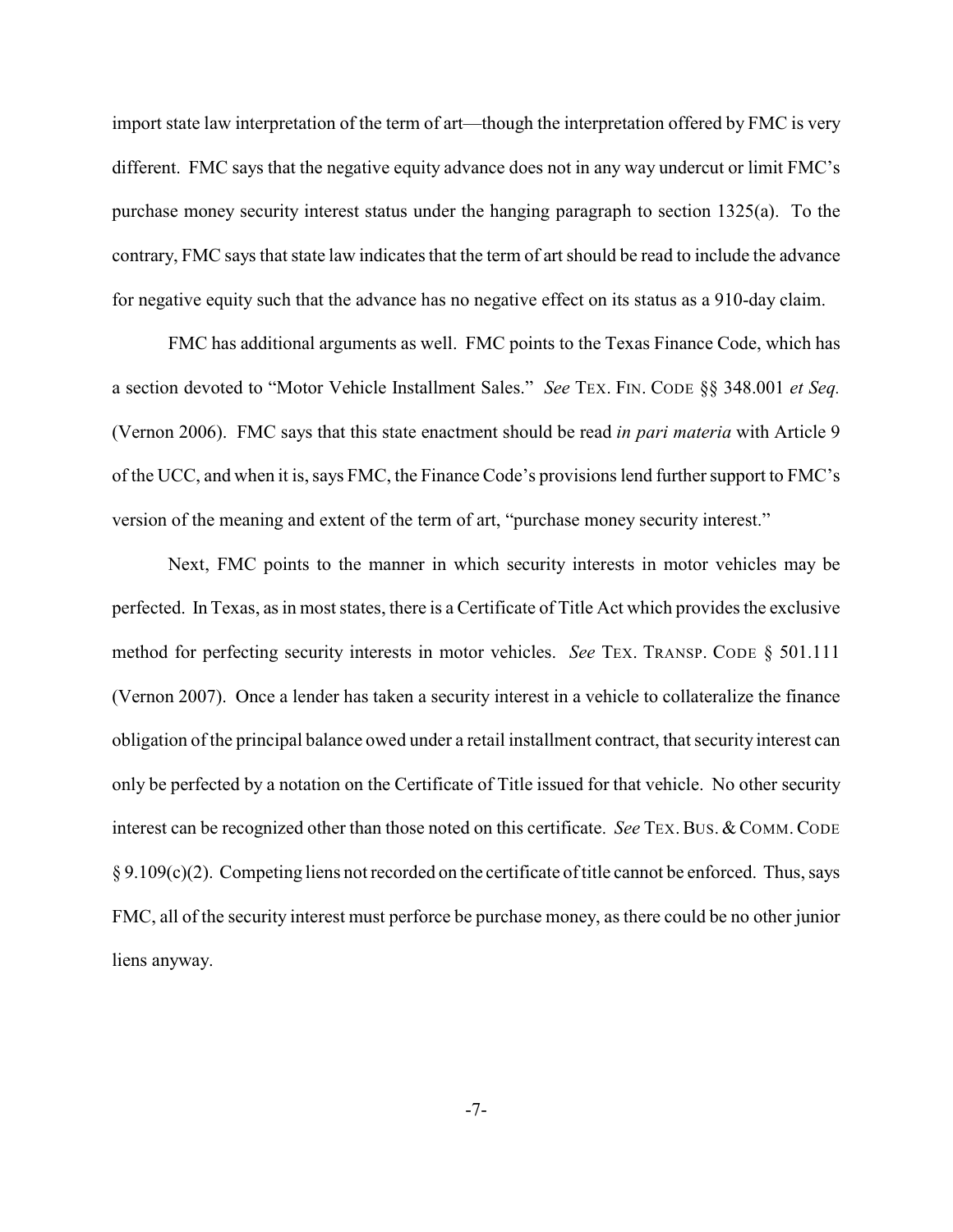#### **ANALYSIS**

The 910-day provision found in the flush paragraph at the end of section 1325(a) was enacted as part of the Bankruptcy Abuse and Consumer Protection Act of 2005 (BAPCPA), which substantially amended the consumer provisions of the Bankruptcy Code. Section 1325(a) of the Code governs the prerequisites for confirmation of a Chapter 13 plan for individual debtors, and has long included a provision with respect to the treatment of secured creditors, mirroring the "cram down" provisions in Chapter 11 with respect to such creditors. The mechanics are simple: a creditor with a security interest is only secured to the extent of the value of its collateral, while the balance is to be treated as a separate unsecured claim. *See* 11 U.S.C. § 506(a). With respect to the secured part of the claim, the debtor's plan can be confirmed so long as the plan gives to that creditor a stream of payments with a present value equal to the value of the creditor's collateral (with the collateral continuing to secure that part of the claim). *See* 11 U.S.C. § 1325(a)(5)(B)(ii). This gives the debtor a powerful weapon with which to deal with car creditors because, as a practical matter, such creditors usually find that what they are owed exceeds the value of the car that secures the claim. Outside of bankruptcy, of course, a car creditor's being underwater only matters if the creditor actually has to repossess and sell the car to satisfy its claim. So long as the debtor wants to keep the car, however, the only way for the debtor to get a release of the security interest on the car is to pay off the car debt in full. Inside bankruptcy, however, the debtor is permitted to "mimic" what would happen in the event the lender sold the vehicle to satisfy the debt, but without the consequences of actually losing the car. A court rules what that value would be, without actually exposing the vehicle to sale, and the resulting number becomes the number that ends up being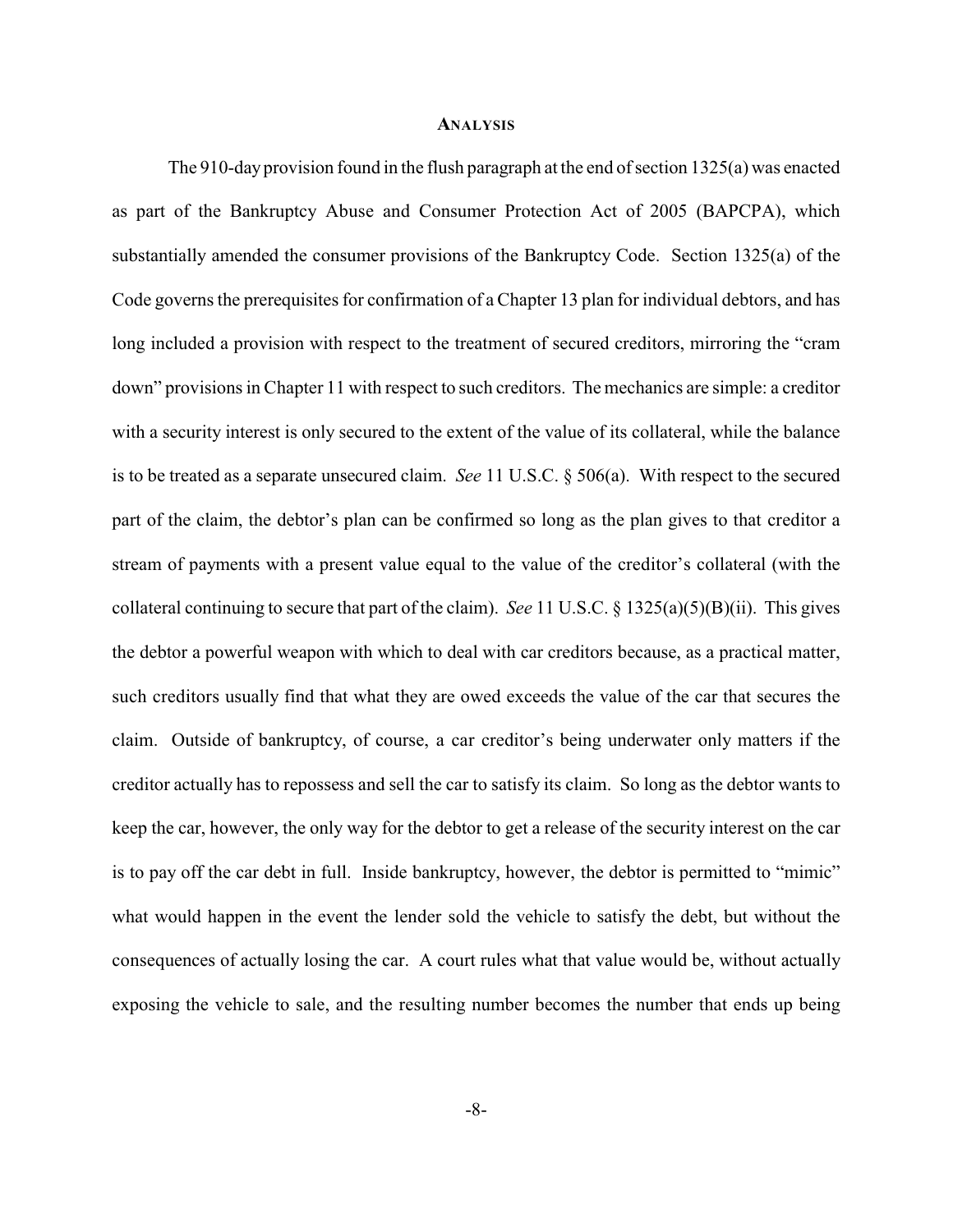"financed" by way of section  $1325(a)(5)(B)(ii)$ . The balance of any debt owed the creditor is then separately treated as unsecured debt, paid pro rata along with other unsecured creditors.

Prior to the enactment of BAPCPA, the effect of this "cram down" or "strip down" forced car lenders to swallow a deficiency loss (unsecured claims in most chapter 13 cases are paid only a small fraction, if at all) while also forcing them to wait for a payout on a now-reduced loan balance, with all the attendant risks of default that accompanied the original loan. In addition, they were faced with the prospect that, at the end of the day, the debtor might still default, leaving the lender with a much-depreciated asset years down the road. One remedy that Congress enacted in apparent response<sup>7</sup> to car lender complaints is evident in the hanging paragraph under discussion here. That provision, set forth in footnote below,<sup>8</sup> eliminates bifurcation and the resulting cram down in value with respect to car creditors if the car was purchased within 910 days of the filing of the case, and "if the creditor has a purchase money security interest securing the debt that is the subject of the claim." *See* 11 U.S.C. § 1325(a)(\*). If this special provision applies, then a debtor's plan must treat the entire claim of the creditor as secured, regardless the value of the collateral (though there is some

11 U.S.C. § 1325(a)(\*).

<sup>&</sup>lt;sup>6</sup> The "financing" occurs by means of developing the stream of payments with a present value equal to the value of the vehicle, as determined by the court. A stream of payments over time, in order to have a present value equal to the set value of the car, has to contain an interest component. The interest component is derived from the discount rate appropriate to produce the correct present value for the income stream. The discount rate is in turn a reflection of risk and market forces appropriate to that income stream, given the circumstances (including who is responsible for the stream of payments, what the market expects to recover for an income stream of this risk, duration and degree of collateralization, and the like).

The legislative history to BAPCPA is skimpy, so tying legislation enacted to lobbying efforts is a bit of guess. *See* <sup>7</sup> *In re Quick,* 371 B.R. 459, 463 n.10 (10th Cir. B.A.P. 2007). Nevertheless, this court will follow recognized, traditional statutory tools of construction to divine legislative intent where intent is necessary to interpret ambiguous provisions of the Bankruptcy Code as amended.

For purposes of paragraph  $(5)$  [of section 1325(a)], section 506 shall not apply to a claim described in that paragraph if the creditor has a purchase money security interest securing the debt that is the subject of the claim, the debt was incurred within the 910 day [period] preceding the date of the filing of the petition, and the collateral for that debt consists of a motor vehicle . . . acquired for the personal use of the debtor . . . .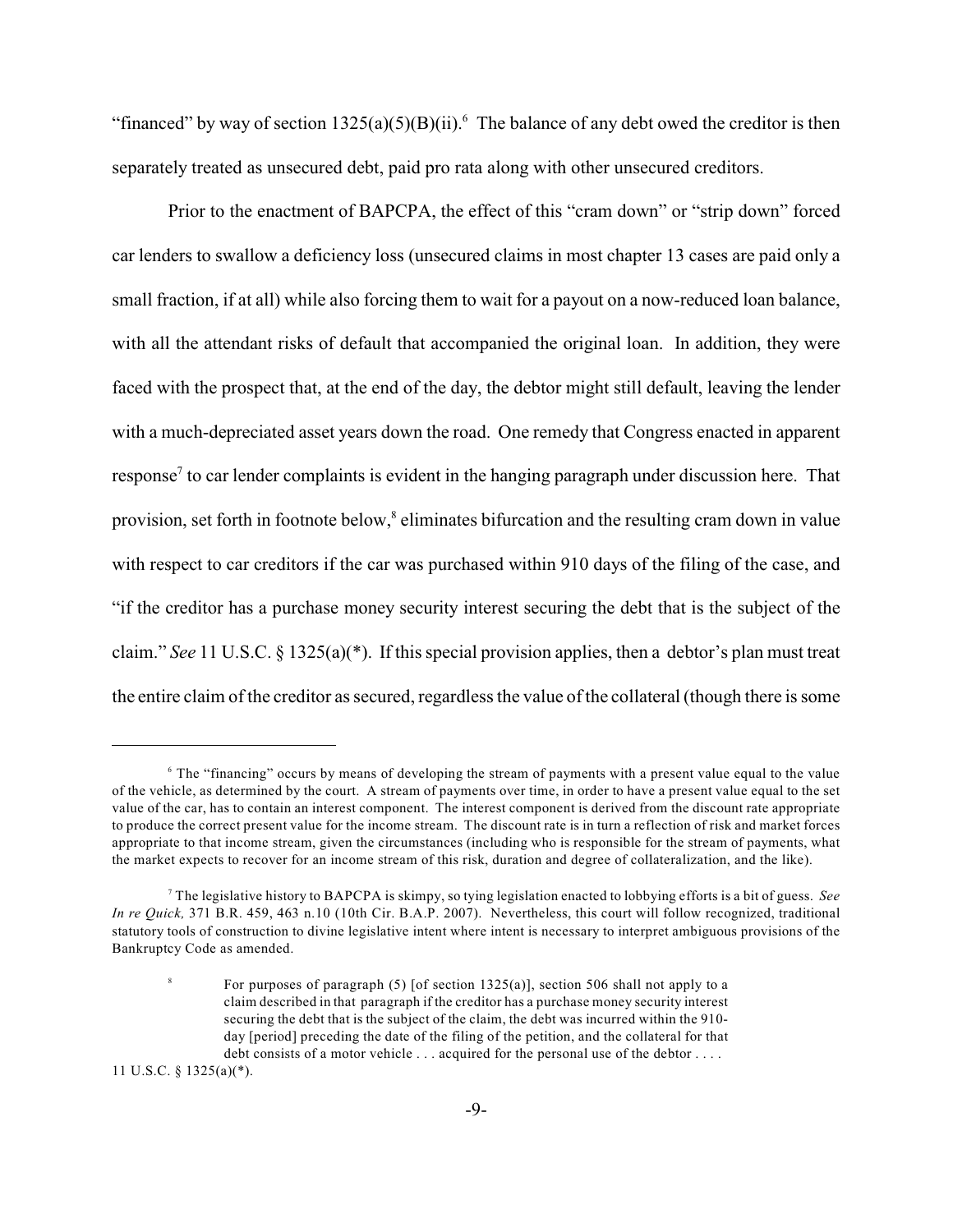disagreement in the cases regarding whether the interest rate in the agreement can be adjusted). There is a lively dispute in the case law regarding the application of the requirement that the creditor have a "purchase money security interest securing the debt that is the subject of the claim . . . ." *See id.* The parties have framed the dispute in their arguments and briefing to the court, and their arguments fairly accurately depict the scope of the dispute in the case law. *See generally In re Pajot*, 371 B.R. 139 (Bankr. E.D.Va. 2007) (collecting and summarizing cases and the scope of the dispute). One line of cases (including *Pajot*) concludes that "purchase money security interest" does not include funds advanced to pay off negative equity resulting from the trade-in of the debtor's old vehicle, and, as a result, the 910-day provision does not protect claims which include those funds. *See In re Peaslee,* 358 B.R. 545 (Bankr. W.D.N.Y. 2006) [*In re Peaslee I*], *rev'd by* --- B.R. ----, 2007 WL 2318071 (W.D.N.Y. Aug. 15, 2007) [*In re Peaslee II*]; *In re Price*, 363 B.R. 734 (Bankr. E.D.N.C. 2007); *In re Westfall*, 365 B.R. 755 (Bankr. N.D.Ohio 2007), *supplemented by* 2007 WL 2777709 (Bankr. N.D. Ohio Sept. 24, 2007); *In re Bray*, 2007 WL 10954535 (Bankr. W.D.Tenn. April 11, 2007); *In re Acaya*, 369 B.R. 564 (Bankr. N.D.Cal. 2007); *see also In re Huddle*, 2007 WL 2332390 (Bankr. E.D.Va. August 13, 2007)(holding that purchasemoney status was lost completely when loan was refinanced to pay off original purchase money loan and also to purchase a motorcycle). Another case, which was affirmed at the district court level, holds that the "purchase money" in "purchase money security interest" may include funds advanced to pay off that negative equity, so that the creditor is not thereby disqualified from inclusion as a 910-day claim. *See Graupner v. Nuvell (In re Graupner*), 356 B.R. 907 (Bankr. M.D.Ga. 2006) [*In re Graupner I*], *aff'd*, 2007 WL 1858291 (M.D.Ga. June 26, 2007) [*In re Graupner II*]; *see also In re Petrocci*, 2007 WL 1813217 (Bankr. N.D.N.Y. June 20, 2007); *In re Cohrs*, 2007 WL 2186135 (Bankr. E.D.Cal. June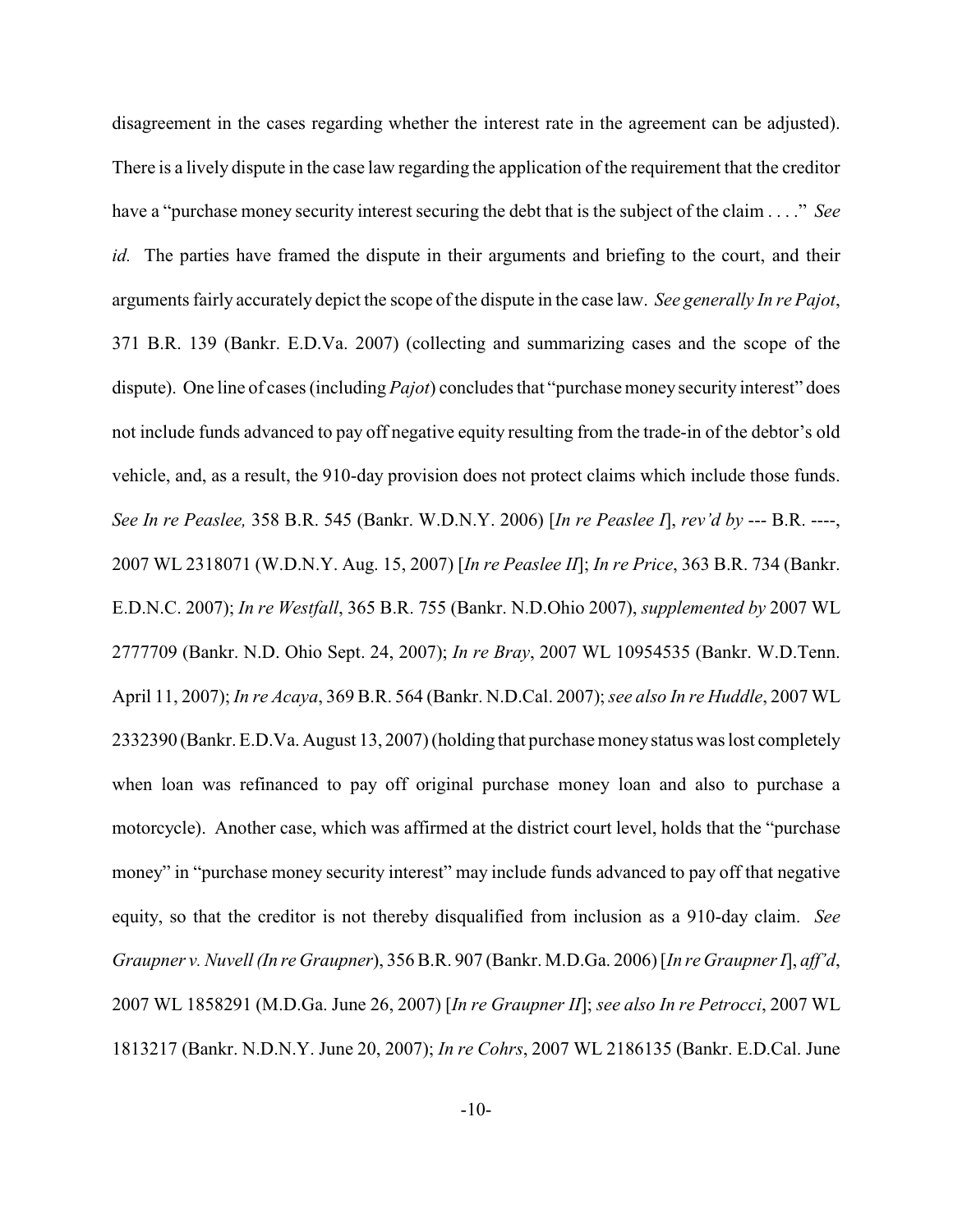25, 2007).

Both lines of cases acknowledge that the Bankruptcy Code does not itself define "purchase money security interest," though the phrase is used both here in section  $1325(a)$ (\*) and in section 522(f) (relating to the avoidance of liens that are *not* purchase money security interests). However, Congress is deemed to understand the context in which terms of art are used, and to intend the term to take on its ordinary meaning within that context. *Envtl. Def. v. Duke Energy Corp.,* --- U.S. ----, 127 S.Ct. 1423, 1437 (2007) ("When Congress repeats the same word in a different statutory context, it is possible that Congress might have intended the context to alter the meaning of the word.") (citation omitted). Context is important because it gives courts insight into the meaning Congress may have intended. In addition, when a statutory term is undefined within a given piece of legislation, that term is normally expected to be given its ordinary and generallyunderstood meaning within the statutory context. *See 2A NORMAN J. SINGER, STATUTES & STATUTORY CONSTRUCTION* § 47:27 *et Seq.* at 443-86 (7th ed. rev. 2007) ("There is a presumption that the legislature intended to use the actual words it utilizes in the statute, which in turn, as noted, are intended to be utilized in the ordinary and common meanings.") This is especially so when Congress employs a term of art that has acquired a meaning in the non-bankruptcy context. *See id.* § 47:27, at 448-55.

"Purchase money security interest," or "PMSI," is a term of art used in Article 9 of the Uniform Commercial Code, and it is fair to conclude that Congress was aware of this usage when it employed the term in the Bankruptcy Code. It is, thus, appropriate to examine UCC law to see what PMSI means in that context and to counsel this court in understanding the meaning of PMSI within the context of this section of the Bankruptcy Code. We do so, however, with a couple of *caveats*. First of all, while section 9.103 of the Texas Business and Commercial Code (the UCC as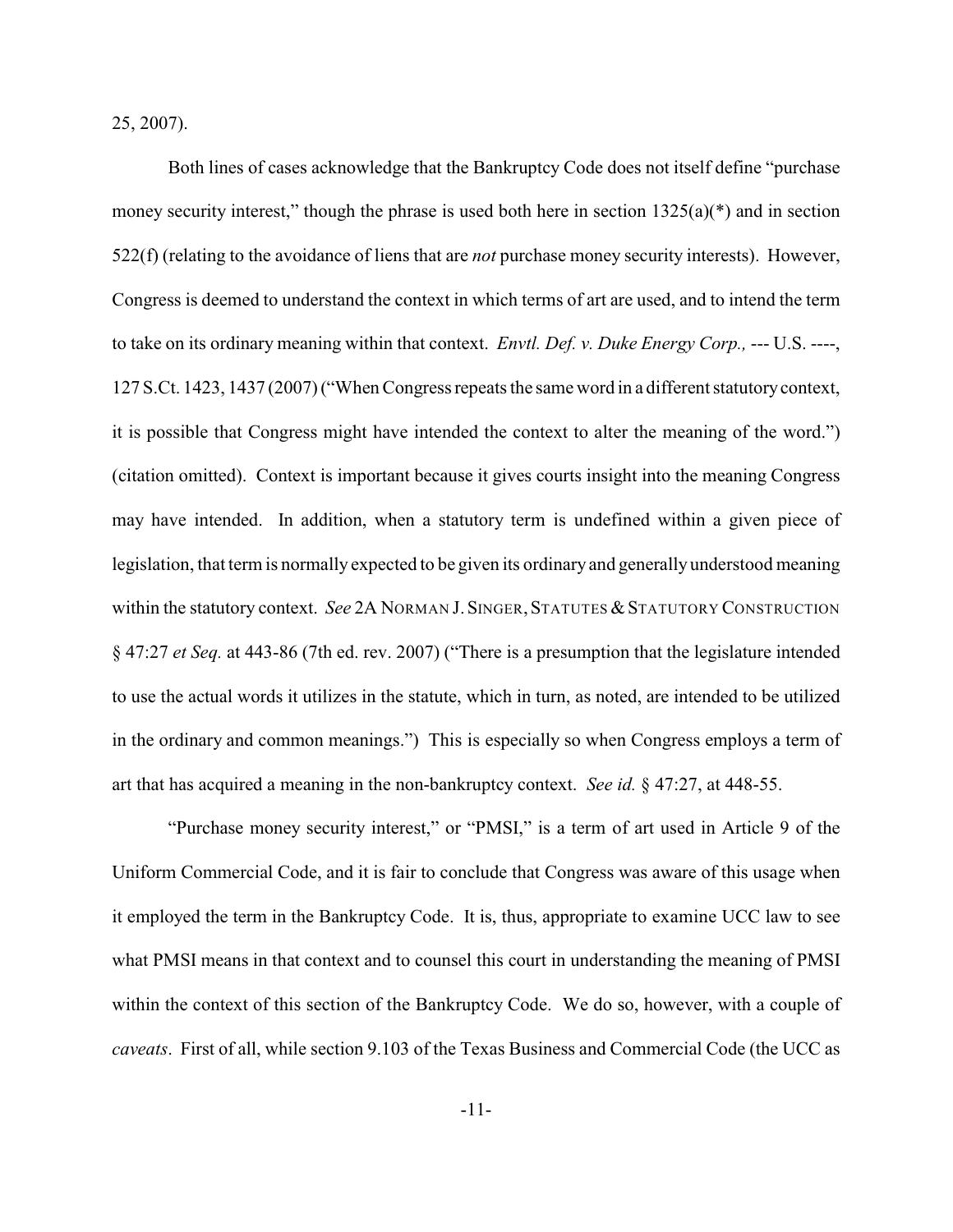enacted in Texas) sets out the general definition of PMSI, section 9.103(h) warns that the definitions in section 9.103 may be applied somewhat differently in consumer transactions, especially when the facts indicate that not all of the loan proceeds were used as purchase money for the collateral. Secondly, the Official Comment to 9.103 warns that:

> Whether a security interest is a "purchase money security interest" under other law is determined by that law. For example, decisions under Bankruptcy Code Section 522(f) have applied both the dualstatus and the transformation rules.<sup>[9]</sup> The Bankruptcy Code does not *expressly adopt the state law definition of "purchase money security interest." Where federal law does not defer to this Article, this Article does not, and could not, determine a question of federal law*.

TEX. BUS. & COMM. CODE § 9.103, Comment 8 (emphasis added). Thus, while state law (especially Article 9 of the UCC) furnishes an appropriate starting point, Article 9 itself warns that its definitions (and, by extension, state decisions construing those definitions) are not binding on the federal courts when they construe the term as used in the federal enactment. The importance of this observation will become clearer later in this decision. For now, however, we explore what the term of art means in Texas in order to better understand what the term might mean as it is used in section  $1325(a)(*)$ .

#### *How Does Texas Law Define "Purchase Money Security Interests"?*

Section 9.103 of the Texas Business and Commercial Code is, on its face, straightforward. First, <sup>10</sup> we are told that a "purchase money obligation" is an obligation of the borrower incurred (1) as *all* or *part* of the price of the collateral or (2) for value given to enable the debtor to acquire rights

<sup>&</sup>lt;sup>9</sup> A "dual status" rule holds that, when less than all of the loan constitutes purchase money, the special rules regarding PMSI may still apply to that portion of the loan that is purchase money. The "transformation" rule says that, if less than all of the loan proceeds are for purchase money, then the loan is transformed into a non-purchase money security interest.

 $10$  Actually, this is not the first definition in order. It is the logical first term, however, because it forms the basis for defining the remaining terms.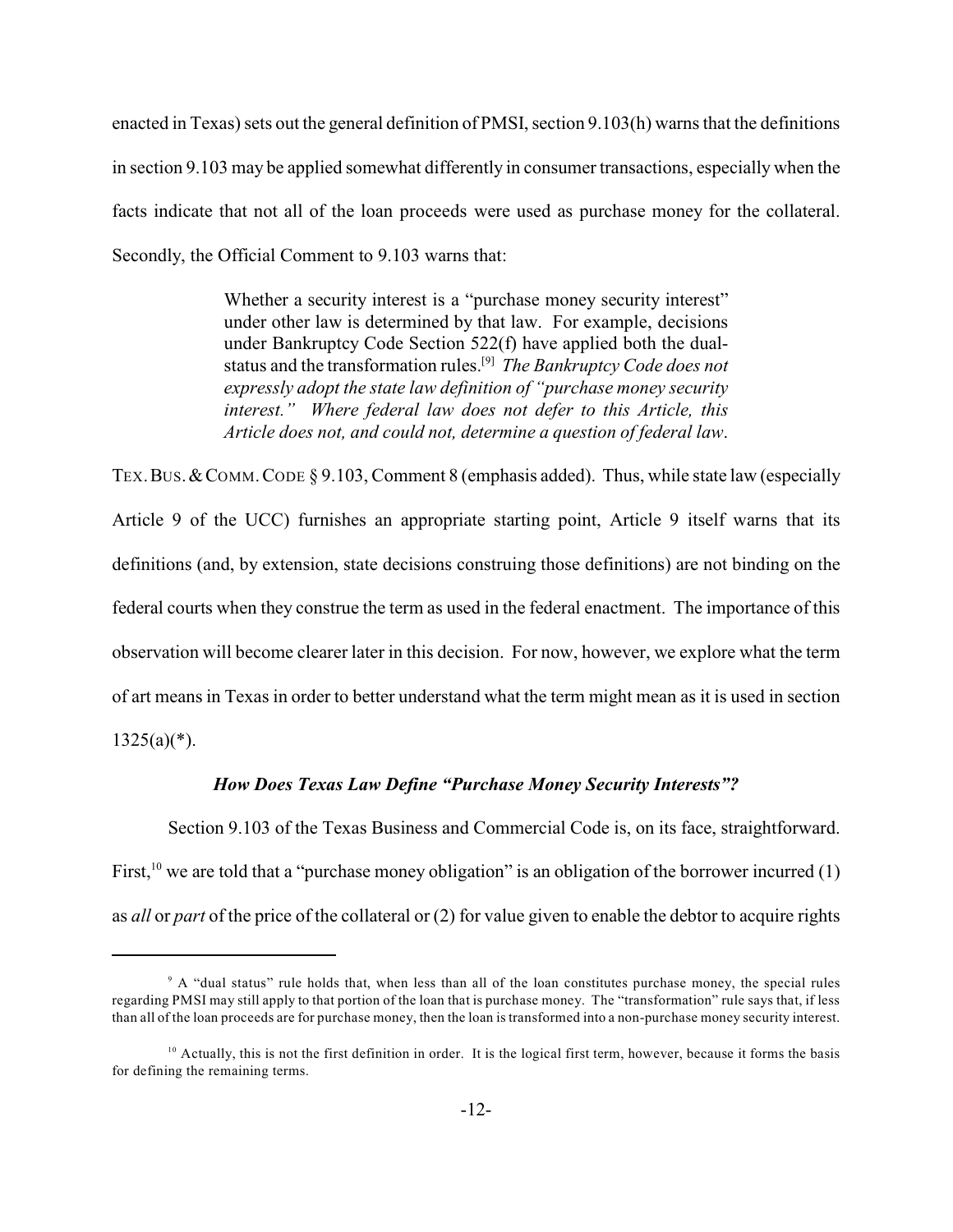in the collateral, if the value is *in fact* so used. TEX. BUS. & COMM. CODE § 9.103(a)(2) (emphasis added). Next, it tells us that "purchase money collateral" means goods that secure a purchase money obligation. *Id.* § 9.103(a)(1). Finally, a security interest is a "purchase money security interest" with respect to goods *to the extent that* the goods are purchase money collateral (one of the defined terms). *Id.* § 9.103(b)(1).

If there is ambiguity in this formulation, it is to be found in two phrases, "price" and "value given to enable," both used in the definition of "purchase money obligation." In apparent anticipation, the Official Comment offers the following insight into how these terms ought to be considered:

> As used in subsection (a)(2), the definition of "purchase-money obligation," the "price" of collateral or the "value given to enable" includes obligations for expenses incurred in connection with acquiring rights in the collateral, sales taxes, duties, finance charges, interest, freight charges, costs of storage in transit, demurrage, administrative charges, expenses of collection and enforcement, attorney's fees, and other similar obligation.

*Id.*, Comment 3. The Comment adds that the concept of "purchase money security interest" requires a close nexus between the acquisition of collateral and the secured obligation. *Id.* Figuring out what counts as "price" or "value given to enable" tells us what part of the loan counts as purchase money. For our purposes, the important question is this: does that portion of the loan used to pay off the negative equity nonetheless count as part of the "price of the collateral," or as "value given to enable the debtor to acquire rights in the collateral"?

### *Does the "Price of the Collateral" include Negative Equity?*

First, we focus on how the meaning of the "price of the collateral" as that terminology is used in the UCC. The case law grappling with this issue has reached opposite conclusions, when trying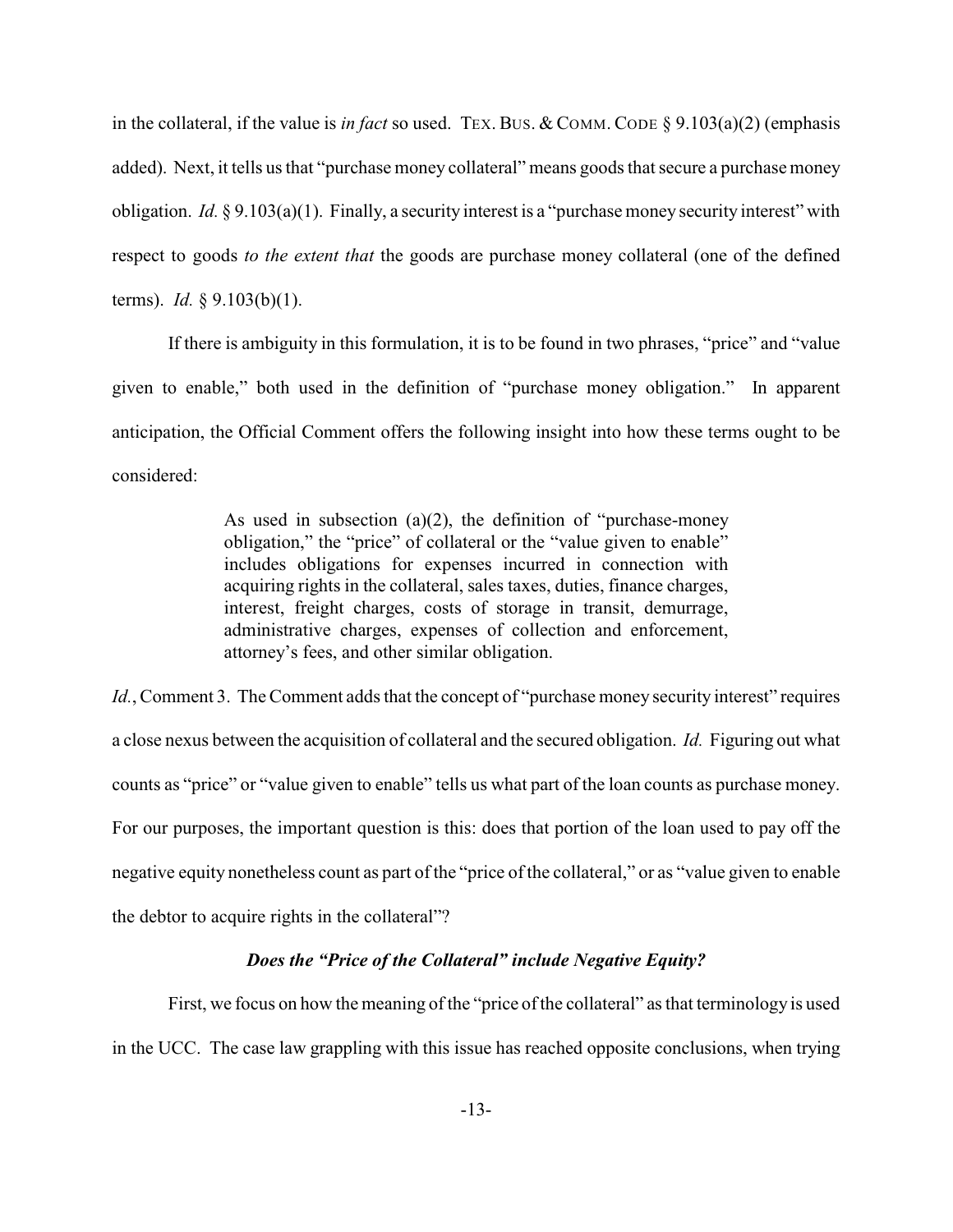to decide whether the term could include the negative equity paid off by part of the loan.

The bankruptcy court in *Graupner*, applying Georgia law,<sup>11</sup> concluded that "price" was an ambiguous term, because ". . . in the context of the statute [*i.e.*, UCC § 9-103], the extent or reach of the term is uncertain." *In re Graupner I*, 356 B.R. at 919. That court elected to examine other state statutes to see whether they might shed light on how to interpret it, including in particular Georgia's statute regulating vehicle sales financing. It did so in part in reliance on Georgia Supreme Court authority explaining the circumstances under which the interpretative doctrine of *in pari materia* might be used to allow one statutory enactment to inform the interpretation of an ambiguous term in another statutory enactment. *Id.* at 920. Texas permits use of that doctrine as well, under certain circumstances discussed more fully *infra*. *See* TEX. GOV'T CODE, § 311.026(a) (Vernon 2005) ("*If* a general provision *conflicts* with a special or local provision, the provisions should be construed, if possible, so that effect is given to both.") (emphasis added).

On the other hand, the *Pajot* court (and a number of other decisions) found no ambiguity in the phrase "price of the collateral," concluding that the term "means nothing more than 'the actual price of the collateral being acquired.'" *Pajot*, 371 B.R. at 149 (quoting *In re Peaslee I*, 358 B.R. at 556). But exactly what constitutes the "actual price" is precisely what is problematic. Even the Official Comment to section 9.103 acknowledges that "price" is *not* in fact simply the "actual price" of the collateral itself, offering a listing of "obligations for expenses incurred in connection with acquiring rights in the collateral" that can also be considered part of the "price of the collateral." TEX. BUS. & COMM. CODE  $\S 9.103$ , Comment 3. Thus, there is at least some question at the margins

<sup>&</sup>lt;sup>11</sup> Georgia's version of section 9.103(a) and (b) is identical to Texas' version. *See* OFF. CODE GA. ANNO., § 11-9-103.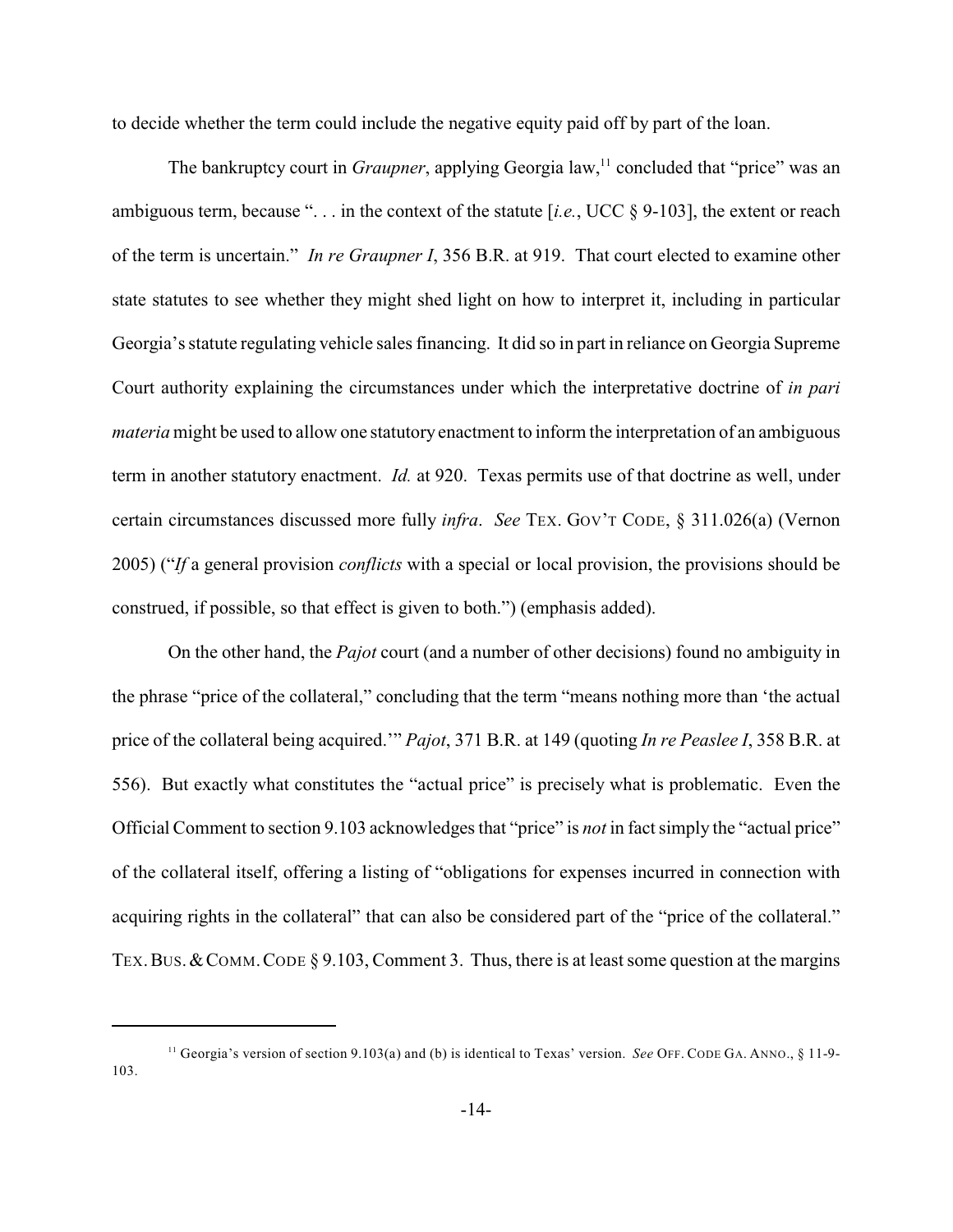of the definition, where it is at least legitimate to ask how far the "price net" can be cast.

FMC invites the court here to examine other statutes for assistance. However, in Texas, the application of the doctrine of *in pari materia* has three pre-conditions that must first be met: the statutes to be construed together must (1) concern the same subject matter; (2) relate to the same person or class of persons; or (3) have the same object or purpose. *See In re J.M.R.*, 149 S.W.3d 289, 292 (Tex. App.—Austin 2004, no pet.). If these preconditions apply, then the doctrine of *in pari materia* permits a court to construe the statutes in question together, with the goal of harmonizing them if possible. Only if they cannot be harmonized will the specific statute then control over the general. *See id.* 

We can quickly dispose of one statute as a candidate for application of the *in pari materia* doctrine. FMC relies on Texas' Certificate of Title Act as one statute which ought to inform our understanding of the term "price of the collateral." That statute makes notation on a certificate of title the exclusive means for perfecting a security interest in a vehicle. *See* TEX. TRANSP. CODE § 501.111 (Vernon 2007). FMC arguesthat this exclusive means of perfection means that it is always completely perfected as against other lien claimants by its notation on the title, so the entire loan must perforce be secured by its "purchase money security interest." But the argument proves too much. In *Graupner*, on which FMC relies, that court observed that "[t]he effect of this statutory scheme was, therefore, to render the purchase money status of a security interest in a motor vehicle irrelevant given that the priority of competing liens is determined solely by the notations appearing on the vehicle's certificate oftitle and not by special priority and perfection rules regarding purchase money security interests." *Graupner*, 356 B.R. at 919. But precisely *because* the perfection scheme—the same scheme as enacted in Texas—makes the purchase money status of the lien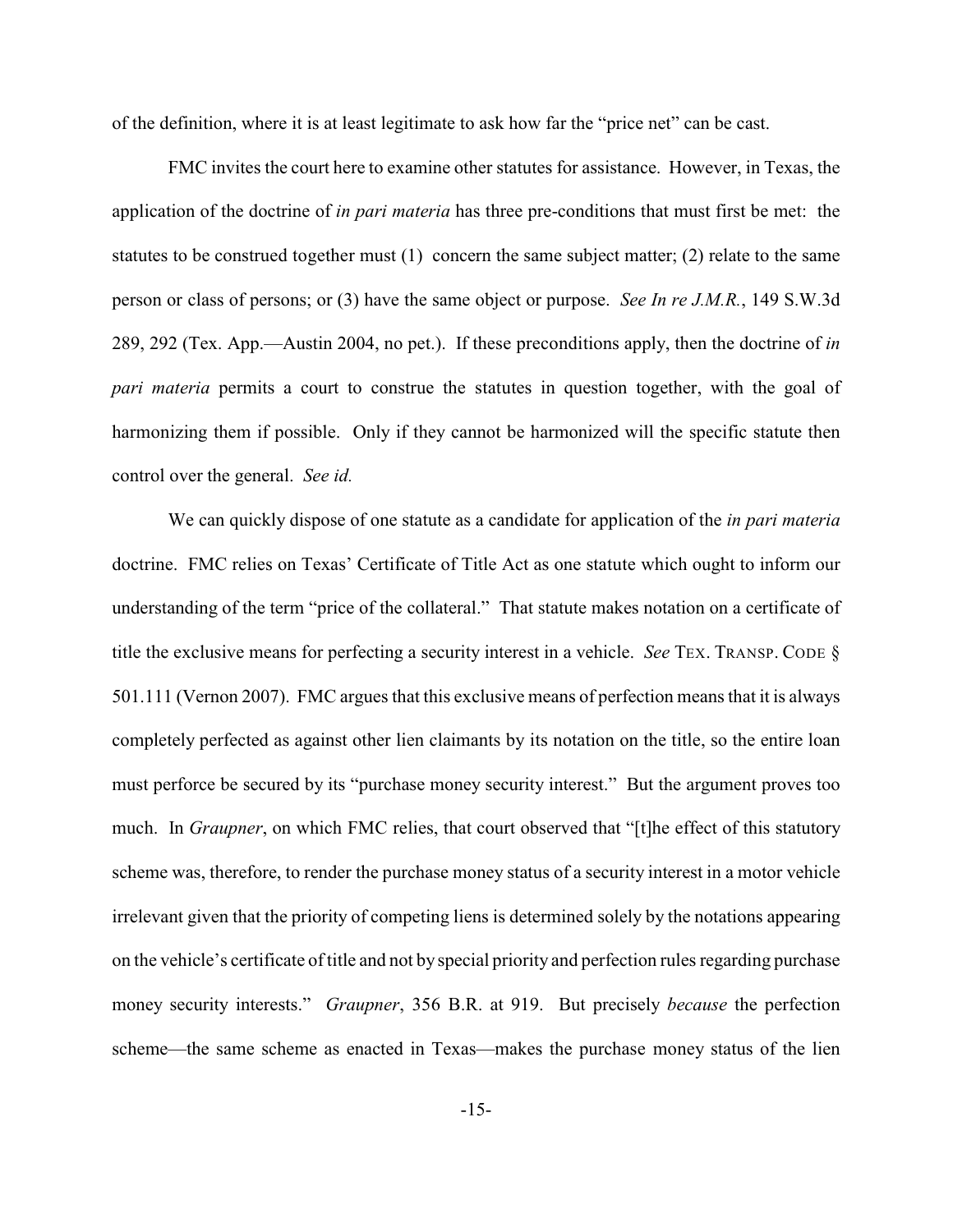*irrelevant*, the Certificate of Title Act has *nothing to say* about the purchase money status of the lien. It thus offers no assistance to our interpretative task because it does not concern the same subject matter, or have the same object or purpose. What is more, even if it *were* a candidate, it would offer no assistance, because it does not address the question of what constitutes the a purchase money security interest, much less what constitutes the precise question with which we are dealing here, namely, what is included in the "price of the collateral." It thus does not conflict with Article 9.103 of the UCC as enacted in Texas.

FMC has also argued that the court should look to Chapter 348 of the Texas Finance Code as another candidate for *in pari materia*. That chapter regulates Motor Vehicle Installment Sales contracts. FMC claims that the definition of "principal balance" in section 348.006 of the Finance Code should inform the court's interpretation of "price of the collateral" as used in section 9.103(a)(2) of the Texas Business and Commercial Code, when applied to a consumer's purchase of a motor vehicle.

FMC admits that the Finance Code never actually uses the term "purchase money security interest." In fact, the chapter does *not* in any meaningful way address the question of security interests, their nature, or their extent. Instead, the Finance Code addresses the unique issues regarding what may be financed, how finance charges are to be computed, and how financing and charges are to be disclosed to retail purchasers of motor vehicles. In short, it is a consumer protection statute. *See Ford Motor Credit Co. v. Blocker*, 558 S.W.2d 493, 497-98 (Tex. Civ. App.—El Paso, 1977, writ ref'd n.r.e.) (predecessor statute's purpose was to protect buyers by preventing abusive and deceptive trade practices by both sellers and creditors of motor vehicles in ordinary credit transactions); *O.R. Mitchell Motors, Inc. v. Bell*, 528 S.W.2d 856, 859-60 (Tex. Civ.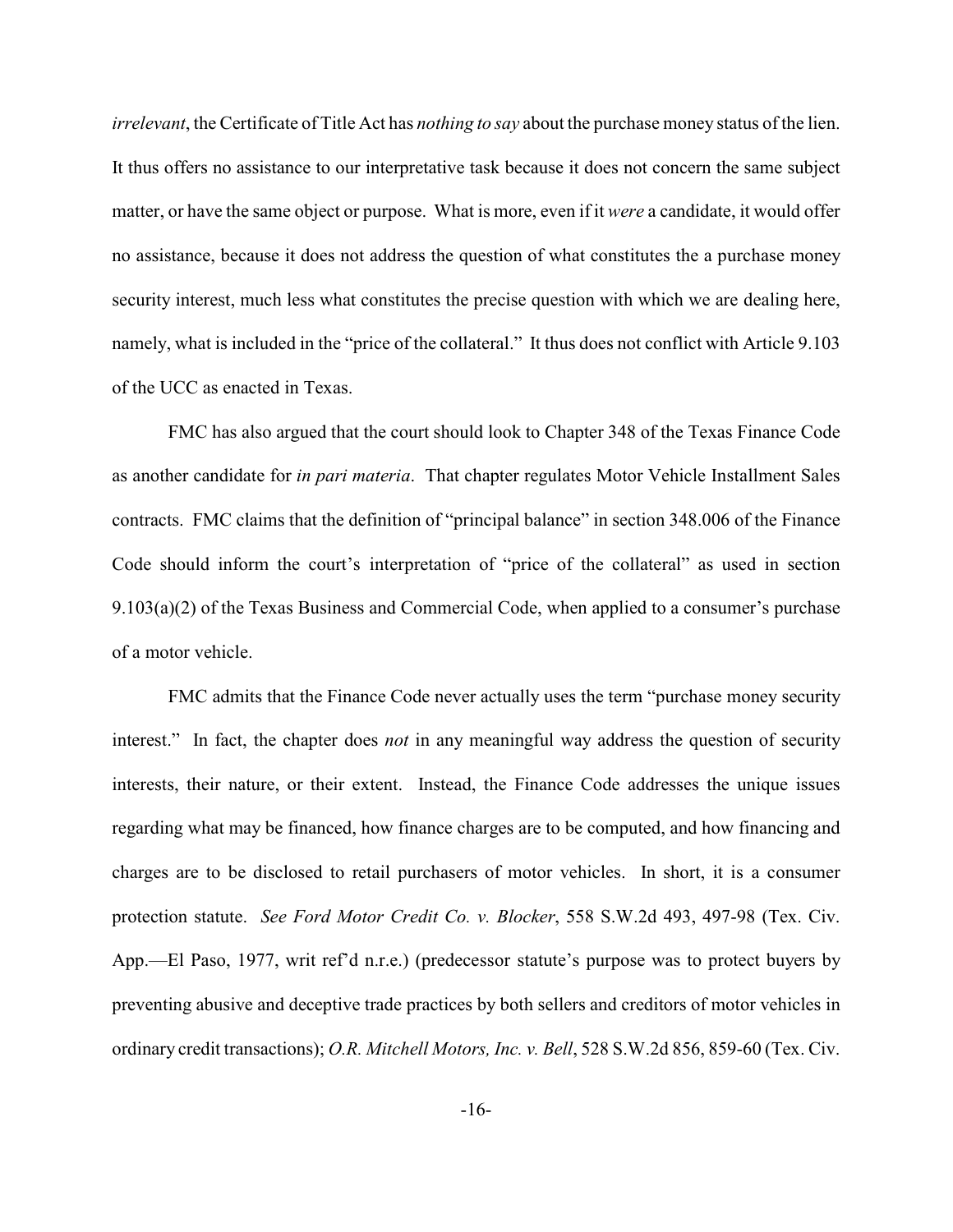App.—San Antonio 1974, writ ref'd n.r.e.) (purpose of predecessorstatute was to impose duties on sellers or persons who, in ordinary course of business, present a buyer a document ready for buyer's signature). Moreover, section 348.008(b) of the Finance Code itself states that "[e]xcept as provided by this chapter, an applicable statute, including Title 1, Business and Commerce Code [*i.e.*, the Uniform Commercial Code as adopted in Texas], or a principle of common law continues to apply to a retail installment transaction unless it is displaced by this chapter." TEX. FIN. CODE, § 348.008(b) (Vernon 2006).

The statute *does* contain an extensive discussion of "price," not so much in the context of what may be secured, but rather, in the context of what may be financed when a consumer purchaser buys a motor vehicle and finances it as part of that purchase transaction. Bearing in mind that the statute's primary purpose differs from that of the UCC, it is nonetheless fair to say that it *does* deal with essentially the same subject matter, at least insofar as how one determines the "price" of a vehicle for financing purposes. But far from conflicting with the UCC, it harmonizes with it. If anything, in fact, chapter 348 of the Finance Code supports the conclusion that "price of the collateral" in all likelihood does *not* include monies advanced to pay off negative equity.

Section 348.006 is the section in Chapter 348 that defines what may be included in the "principal balance," for financing and disclosure purposes. FMC wants the court to equate "principal balance" in this section with "price of the collateral" as used in the UCC, but the structure of section 348.006, if anything, demonstrates that the two concepts should *not* be equated.<sup>12</sup> Subsection

(a) The principal balance under a retail installment contract is computed by:

(1) adding:

(B) each amount included in the retail installment contract for an itemized charge; and

 $12$  For ease of reference, here is the statute, in relevant part:

<sup>(</sup>A) the cash price of the motor vehicle;

<sup>(</sup>C) subject to subsection (c), a documentary fee ...; and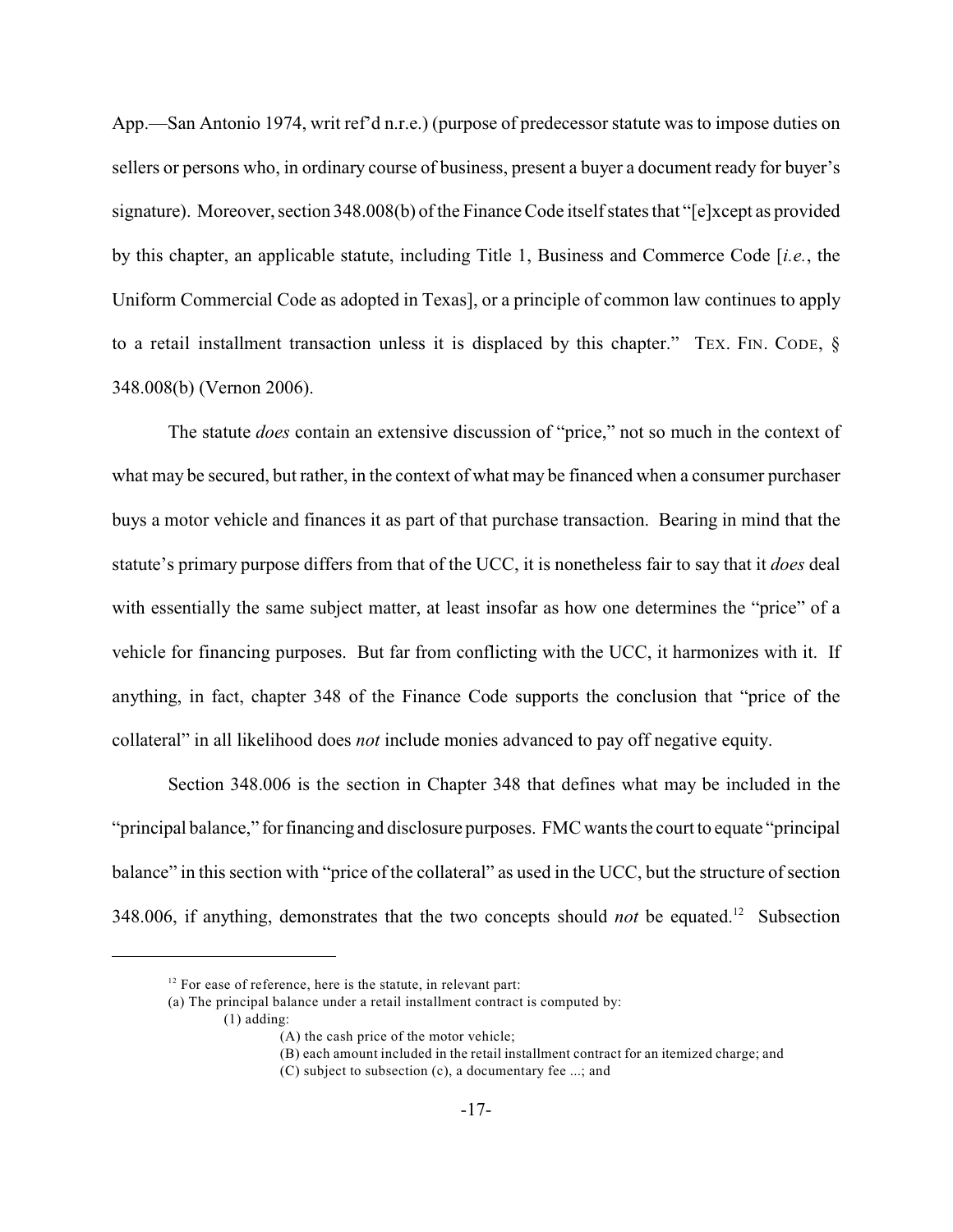348.006(a)(1) defines what items are includable in the total "principal balance" of a retail installment contract. The first item on the list is the "cash price of the motor vehicle," a number readily identifiable as the price of the vehicle itself. TEX. FIN. CODE  $\S$  348.006(a)(1)(A). If there were any doubt about that conclusion, "cash price" is itself a defined term in Chapter 348. Section 348.004(a) defines it as "the price at which the retail seller offers in the ordinary course of business to sell for cash the goods or services that are the subject of the transaction." *See* TEX. FIN. CODE § 348.004(a).<sup>13</sup> *After* "cash price of the motor vehicle," the statute says that the principal balance may *also* include each amount for "an itemized charge," an acknowledgment that the "principal balance" may include other items *in addition to* the "cash price of the vehicle." *See id*. § 348.006(a)(1)(B). One can quickly see from structure of subsection (a), then, that "principal balance" is certainly not equivalent to "cash price of the motor vehicle," lending support to the conclusion that it is also not equivalent to "price of the collateral" as used in article 9.103 of Texas' version of the UCC.

Even more telling for the facts of our case is that negative equity financing is nowhere mentioned in subsection (a). It is also nowhere mentioned in the definition of "cash price" in section 348.004. In fact, it is only indirectly referenced in a *separate* subsection (b) of section 348.006.<sup>14</sup>

<sup>(2)</sup> subtracting from the results under Subdivision (1) the amount of the retail buyer's down payment in money, goods, or both.

<sup>(</sup>b) The computation of the principal balance may include an amount authorized under Section 348.404(b). TEX. FIN. CODE, § 348.006(a), (b).

<sup>&</sup>lt;sup>13</sup> Section 348.004 further elaborates that "cash price" may include (at the seller's option) accessories, services related to the sale, the cost of service contracts, taxes, and fees for license, title and registration. *Id*. § 348.004(c). That listing favorably compares to the types of items suggested in Comment 3 to section 9.103 of the UCC as items that might be thought to be includable in the notion of "price" as used in section 9.103(a)(2).

<sup>&</sup>lt;sup>14</sup> Section 348.006(b) directs the reader to another part of Chapter 348, dealing with disallowed "kickbacks," and the statute's authorized exceptions. Section 348.403 says that a retail seller "may not promise to pay, pay, or otherwise tender cash to a retail buyer as part of a transaction" unless authorized in Chapter 348 itself. TEX. FIN. CODE, § 348.403. One of the exceptions is set out in the next section, permitting a retail seller to advance money to retire an amount owed against a motor vehicle used as a trade-in. TEX. FIN. CODE, § 348.404(b)(1). Here is the first reference to authorization even to pay off negative equity. Subsection (b) of section 348.006 then allows the principal balance to be financed to include this item,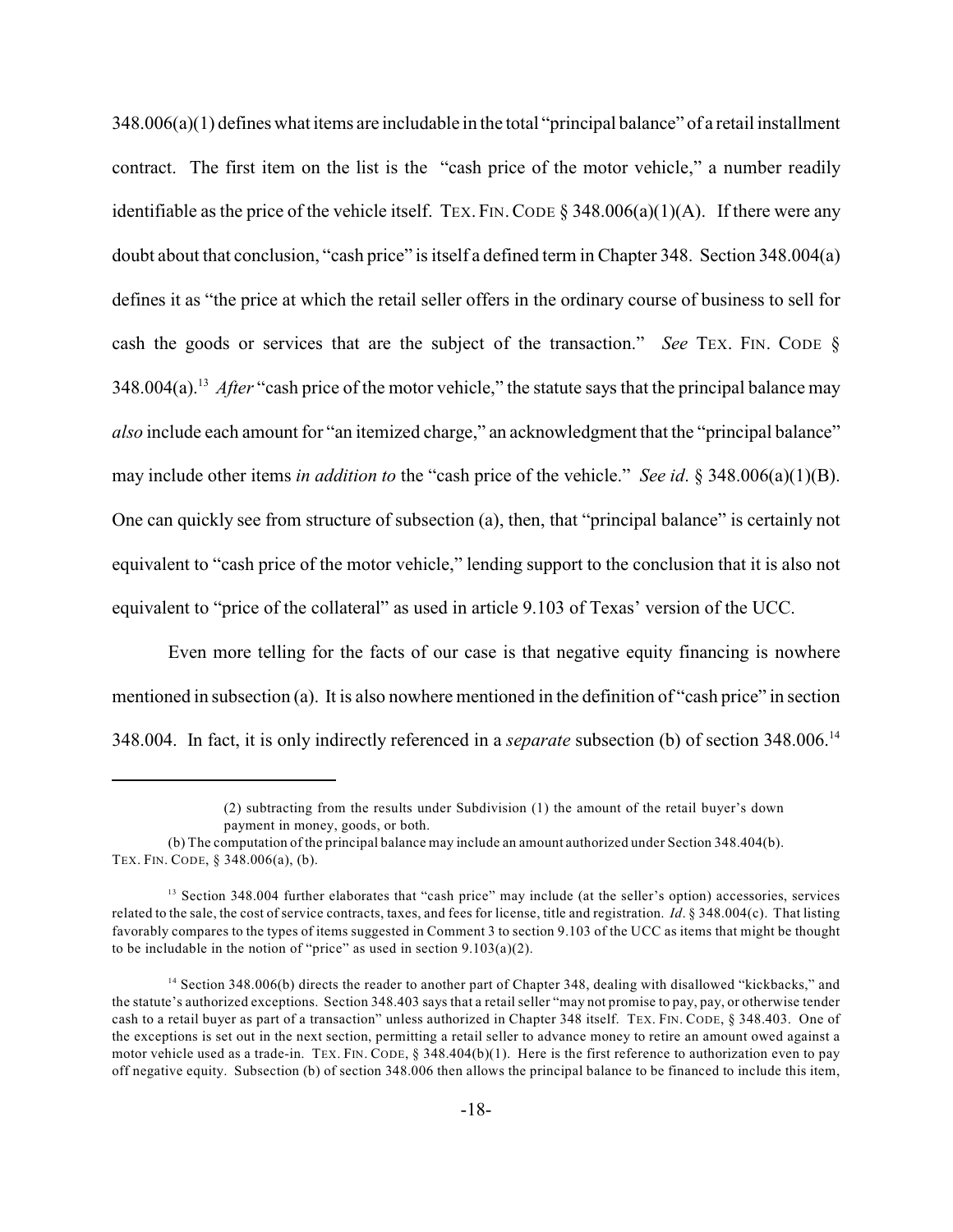The Finance Code thus allows *financing* for the payoff of negative equity from the trade-in to be included in the principal balance—but not in subsection (a), where the term "cash price" is found. Instead, negative equity is listed indirectly in subsection (b), *after* a "toting-up" of items more logically connected to the price of the vehicle itself (cash price of the vehicle, plus itemized charges of the sort that could, at the seller's option, be included in the cash price of the vehicle, plus a document fee relating to putting together the retail installment contract, and less the down payment). *Compare* TEX. FIN. CODE § 348.006(a) *with id.* § 348.006(b). In other words, *in addition* to authorizing the financing of the net cost of the vehicle after subtracting the down payment, the statute *separately* authorizes inclusion in the principal balance the amount used to pay off negative equity from the trade-in. *See id.* Were this second item thought by the legislature to be part of the *price* of the vehicle, one would have expected it to have been included as a third item under subsection 348.006(a), rather than as a separate item under its own subsection (b). The structure of section 348.006 employed by the Texas Legislature thus favors the debtors' view rather than FMC's—a retail installment contract may include (and properly disclose) financing for two separate items: (1) the price of the vehicle being purchased, and (2) the cost of paying off any negative equity from the trade-in. That, in turn, favors a conclusion that "price of the collateral," roughly equivalent to "cash price of the motor vehicle," does not include the amount advanced to pay off negative equity, even though that amount is allowed to be financed.

This analysis of the structure of section 348.006 takes on additional force when we recall the primary purpose of the Motor Vehicle Installment Sales chapter in the Finance Code—to regulate retail sellers, both for the protection of the buyer *and* the protection of any entity that may ultimately

effectively authorizing the dealer to pass the cost of advancing money to retire the negative equity onto the buyer.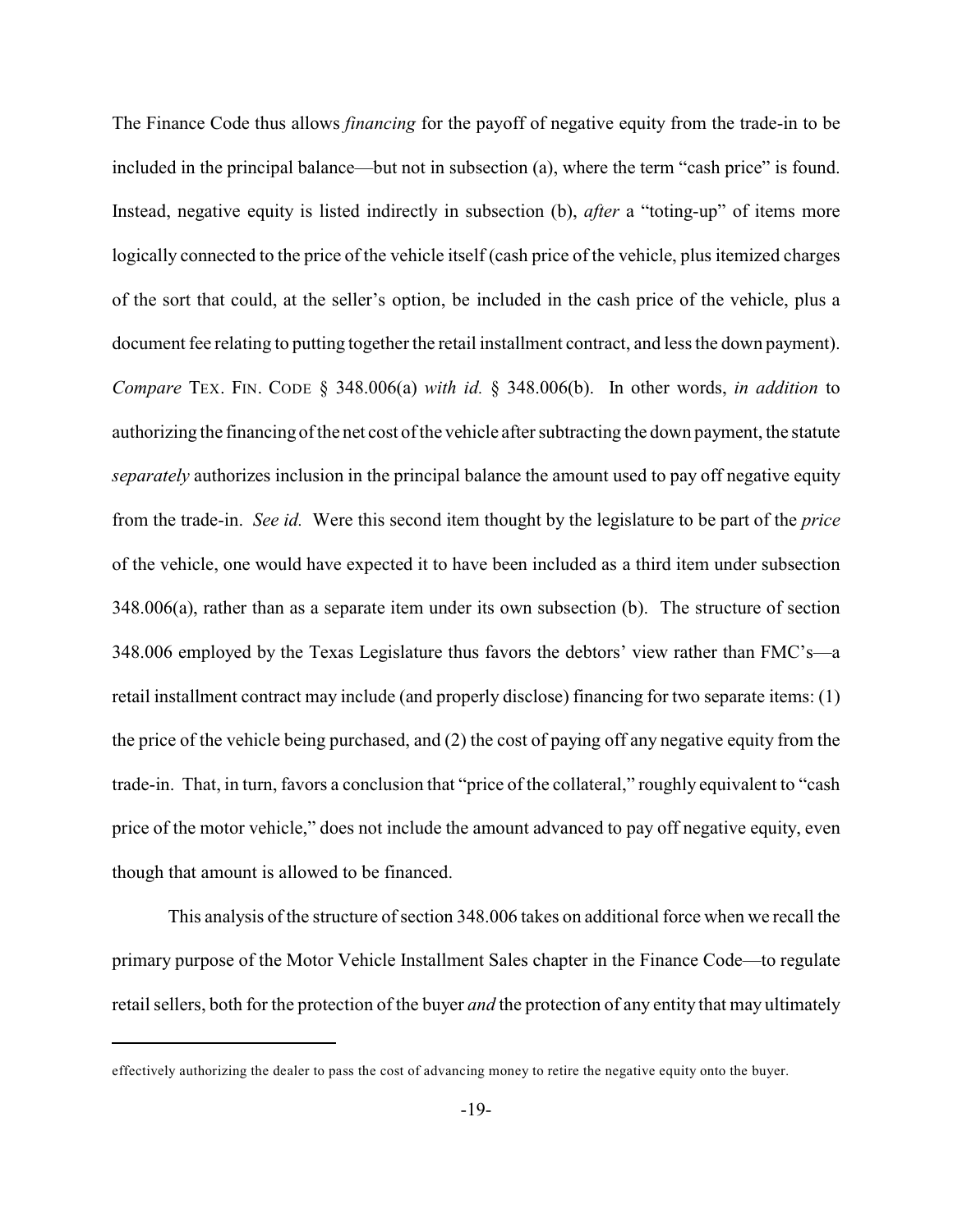purchase the retail installment sales contract from the retail seller (such as, for example, Ford Motor Credit). From a disclosure point of view, both buyers and financers want to know how much of the ultimate balance to be paid over time is actually derived from the price of the vehicle being purchased, and how much is derived from other costs and charges associated with the transaction. That very differentiation cuts against the claim by FMC that "principal balance" should be construed to mean essentially the same thing as "price of the collateral."

Texas' Code Construction Act counsels that the *first* step in applying the doctrine of *in pari materia* (assuming the court has found that the prerequisites for its use have otherwise been met) is to determine whether different statutory provisions even conflict. *In re J.R.M.*, 149 S.W.3d at 292; TEX. GOV'T CODE, § 311.026(a) (Vernon 2005) ("*If* a general provision *conflicts* with a special or local provision, the provisions should be construed, if possible, so that effect is given to both.") (emphasis added). If such a conflict is found, the next step is for a court to harmonize the two so as to give effect to both, if possible. The foregoing analysis demonstrates that there is no conflict presented here between the Finance Code's use of "cash price" and the UCC's reference to "price of the collateral." To the contrary, the two statutory enactments are remarkably complementary. Even were one to imagine a conflict (and one would have to be driven to arrive at one's conclusion in order to get there, in this court's view<sup>15</sup>), the two provisions are easily harmonized. The more sensible (and harmonizing) conclusion is that "price of the collateral" as used in the UCC corresponds with "cash price" as used in the Finance Code. Without a conflict, it is not only unnecessary but inappropriate to resort to the "specific over general" rule.

<sup>&</sup>lt;sup>15</sup> It is a logical fallacy for one to presume one's conclusion in order to reach it. Here, FMC commits that fallacy, by first presuming that "principal balance" as used in the Finance Code means the same thing as "price of the collateral" as used in the Uniform Commercial Code. There is no factual, legal, or logical reason to make that presumption, however.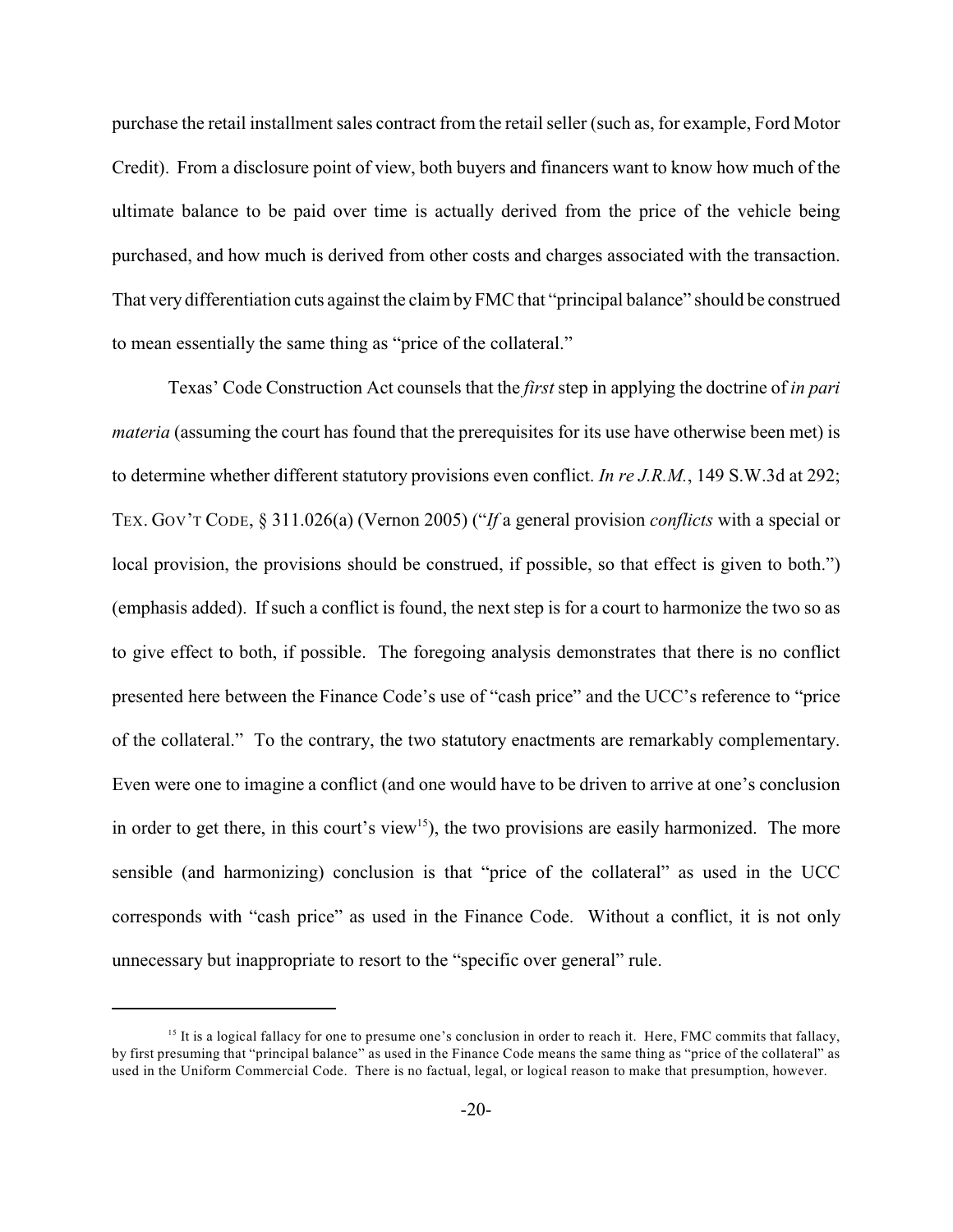If we are to resolve the question of what should and should not count as includable in the "price of the collateral" as used in the context of consumer purchases of motor vehicles, then, the doctrine of *in pari materia* offers little assistance, other than to confirm that "price of the collateral" does not include negative equity. There appears to be a close correspondence between the Finance Code and the UCC on how to think about the notion of "price of the collateral," as distinct from other items that might also be financed and secured. Absent resort to that doctrine, we must look to other, more conventional sources for guidance. *See* TEX.GOV'T CODE, § 311.003 (Vernon 2005) (Code construction rules are not exclusive, and are offered primarily to guide construction).

One long-held rule of construction in Texas, to borrow from the observation of another Texas bankruptcy court, is that courts are to be governed by rules of common sense. *In re Amber's Stores, Inc.*, 205 B.R. 828 (Bankr. N.D.Tex. 1997);*see also Fitzgerald v. Advanced Spine Fixation Systems, Inc.*, 996 S.W.2d 864 (Tex. 1999) (answering a certified question by counseling that Texas courts should construe statutes by first looking to the plain and common meaning of the statutory language); *Bouldin v. Bexar County Sheriff's Civil Service Comm'n*, 12 S.W.3d 527 (Tex. App.—San Antonio 1999) (instructing that words in a statute have their ordinary meaning unless the statute defines them or they are connected with or used with reference to a particular trade or subject matter or are a term of art); *Ex parte Anderson*, 902 S.W.2d 695 (Tex. App.—Austin 1995) (noting that, absent special definitions, language attacked as vague is to be measured under common understanding or practices or construed in the sense the language is generally understood). While reasonable minds could dither over whether "price of the collateral" ought to include accessories or the tax, title, and license fees associated with the purchase of the vehicle in question, the person on the street might be surprised to learn that a court had concluded that the cost of paying off the excess loan on the trade-in also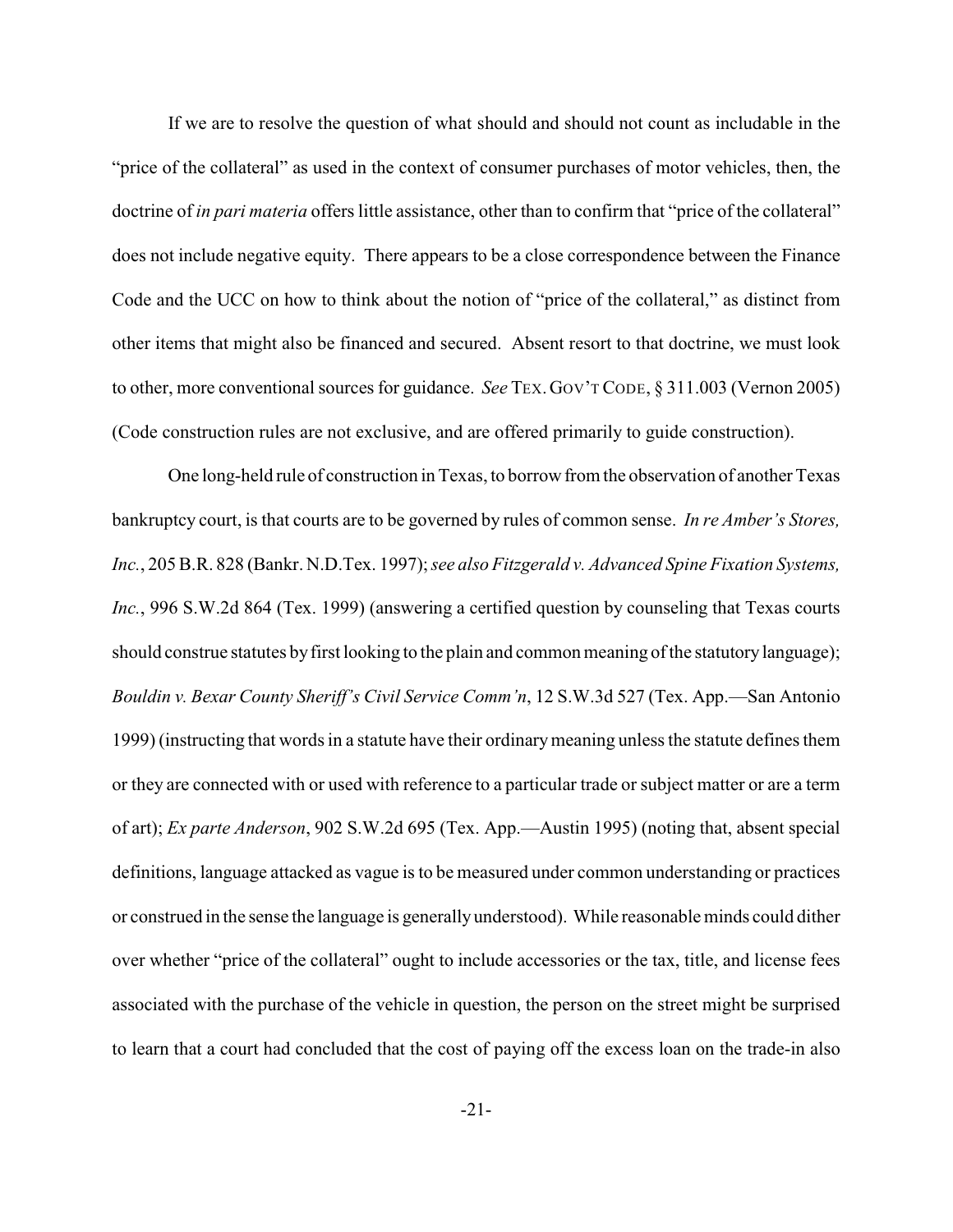counts as "the price" of the vehicle itself. Once the transaction is teased apart, it becomes readily obvious that a portion of this loan is actually an advance (in legal effect to the debtor, but in practical effect to the dealer) to pay off the negative equity from the trade-in. Retiring this overhang from the old vehicle mayeffectuate the transaction, but effectuating the transaction does not make this portion of the transaction part of the purchase price of the new vehicle that the debtors in this case purchased. Indeed, Chapter 348 of the Finance Code supports this economic view of the transaction. Section 384.404(b), the subsection said the permit the payoff of negative equity as part of the principal balance, describes the transaction as the financing of monies advanced by the retail *seller* (*i.e.*, the dealer) to pay off amounts owed against a motor vehicle used as a trade-in. *See* TEX. FIN. CODE, § 348.404(b)(1); 348.006(b).

The context of the phrase "price of the collateral" as used in section 9.103(a) lends further credence to this straightforward reading. Context, of course, is important. *See J.B. Advertising, Inc. v. Sign Bd. of Appeals of Carrolton*, 883 S.W.2d 443 (Tex.App.—1994, pet. denied) (reading words in context, and construing them according to rules of grammar and common usage). The phrase is used to help define "purchase money security interest," and does this by being employed within the definition of "purchase money obligation." *See* TEX. BUS. & COMM. CODE § 9.103(a)(2). That the legislature needed to define the obligation with a limiting expression, *i.e.*, debt attributable to the price of the collateral, carries with it the implication that the legislature understood that some part of the overall obligation for which securitymight be taken might *not* be debt attributable to the price of the collateral. *See id.* ("all *or part of* the price of the collateral") (emphasis added). FMC's argument would seem to be that, if the same lender lent the money, and took a security interest in the vehicle the borrower is buying, then perforce all the debt must be the price of the collateral. The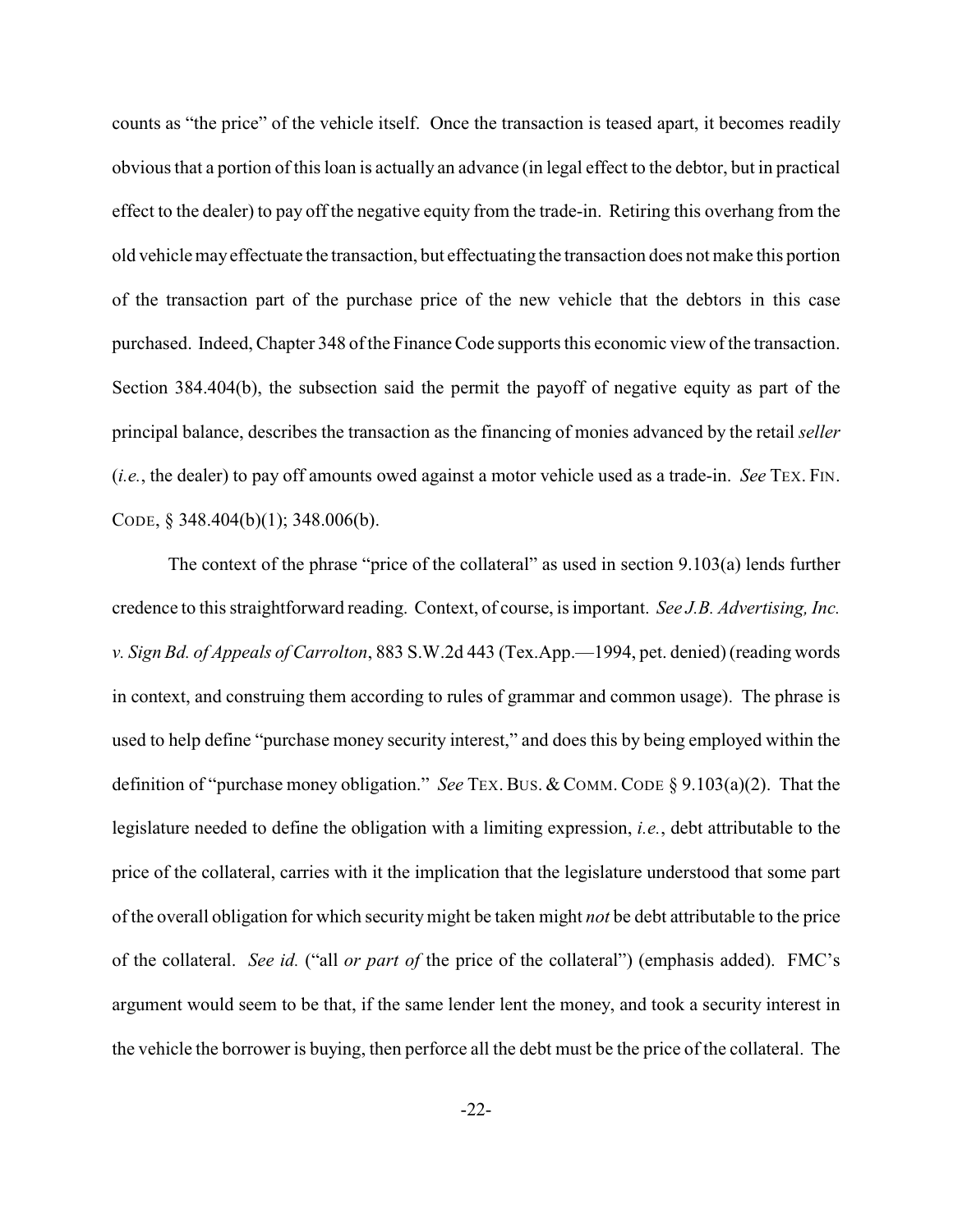context of the statute suggests otherwise, however. In defining debt that *is* attributable to the collateral's purchase price, the legislature tacitly expresses its understanding that some part of the debt secured by the collateral might be for things *other than* the acquisition price of the collateral itself.

Further support for this contextual reading can be found in section 9.103(f), which explains that (in the non-consumer goods situation), a purchase money security interest does not necessarily lose its status simply because the collateral in question also secures an obligation that is *not* a purchase money obligation. *Id.* at § 9.103(f)(1). Section 9.103(a) offers definitions to be used in the *entirety* of section 9.103—including section 9.103(f)(1). There was thus a clear understanding on the part of the drafters that the entirety of a given obligation proposed to be secured by the goods purchased might *not* necessarily constitute the "purchase money obligation" as defined in section 9.103(a)(2). Context thus bolsters the conclusion that "price of the collateral" need not be given some exotic meaning or treated as some peculiar argot to sweep up more than the common understanding of the phrase is intended to convey. One may borrow money to buy something (*e.g.*, a new vehicle), and also borrow additional money for some other purpose (*e.g.*, to pay off the balance of a loan for the trade-in vehicle). The part used to buy something is purchase money obligation. The part used for some other purpose is not. We can tell what part was used to buy something by simply looking at the price of the thing purchased. Were this a non-consumer transaction, no one would need to strain at these straightforward observations, in part because the UCC itself offers shelter for what is a common financial transaction. It is only because section 9.103(f) offers no shelter for consumer goods transactions that we are invited here to enter an alternative reality where ordinary words no longer mean what they say. Prudent statutory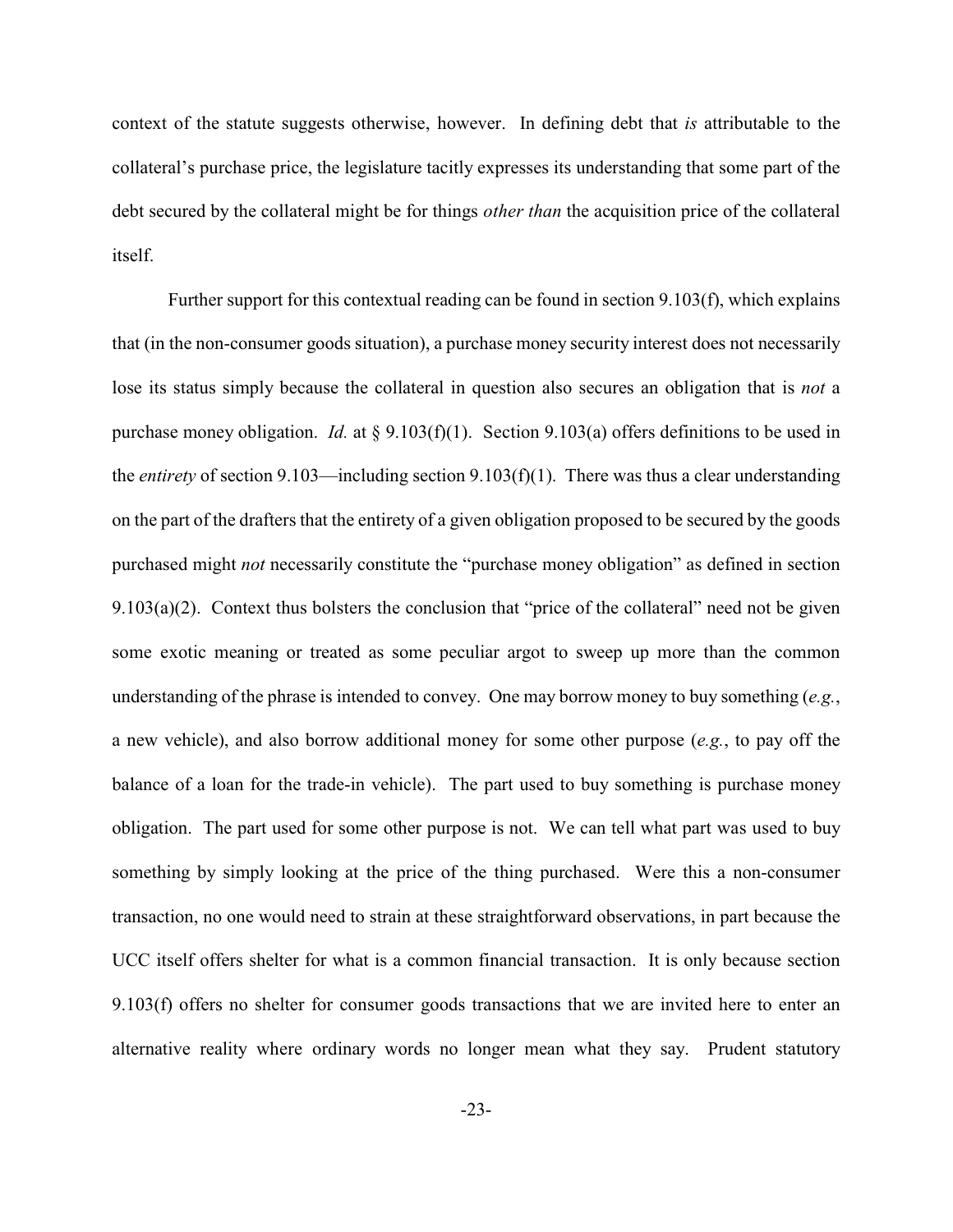construction rules pull us safely back to reality, fortunately. While this court declines to say with finality what "price of the collateral" *is* (much as the authors of Comment 3 declined to take such a stand),  $16$  the court is comfortable in concluding that, in the context of the retail sale and financing of a motor vehicle to a consumer, "price of the collateral" does *not* include the amount financed to pay off the negative equity from the vehicle traded in.

#### *Are Funds Used to Pay Off Negative Equity "Value Given to Enable the Debtor to Acquire Rights In the Collateral?"*

Our quest for the meaning of "purchase money security interest" does not end here. The definition of "purchase money obligation" which forms the critical foundation for what counts as "purchase money" also means "an obligation incurred . . . for value given to enable the debtor to acquire rights in . . . the collateral if the value is in fact so used." TEX. BUS. & COMM. CODE  $\S$ 9.103(a)(2). FMC has argued that this phraseology means something different from or in addition to "the price of the collateral." According to FMC, only if the retail seller was willing not only to take the debtor's old vehicle in trade but also to pay off the negative equity on that vehicle would the debtor have been able to buy the new vehicle. Thus, says FMC, paying off the negative equity enabled the debtor to acquire rights in the vehicle being purchased.

The argument, of course, is not without force. However, it once again proves too much. By this logic, were the dealer prepared to pay off some of the debtor's credit card debt to help the debtor qualify for the car loan, that too, following FMC's logic, would be "value given to enable the debtor to acquire rights in the vehicle," as the debtor could be said not to be able to obtain the financing necessary to buy the vehicle unless other debt was first paid down. One needs only a few

<sup>&</sup>lt;sup>16</sup> Recall that Comment 3 counsels, "As used in subsection(a)(2), ... the 'price' of the collateral or the value given to enable . . . *includes* . . . ." TEX. BUS. & COMM. CODE, § 9.103, Comment 3.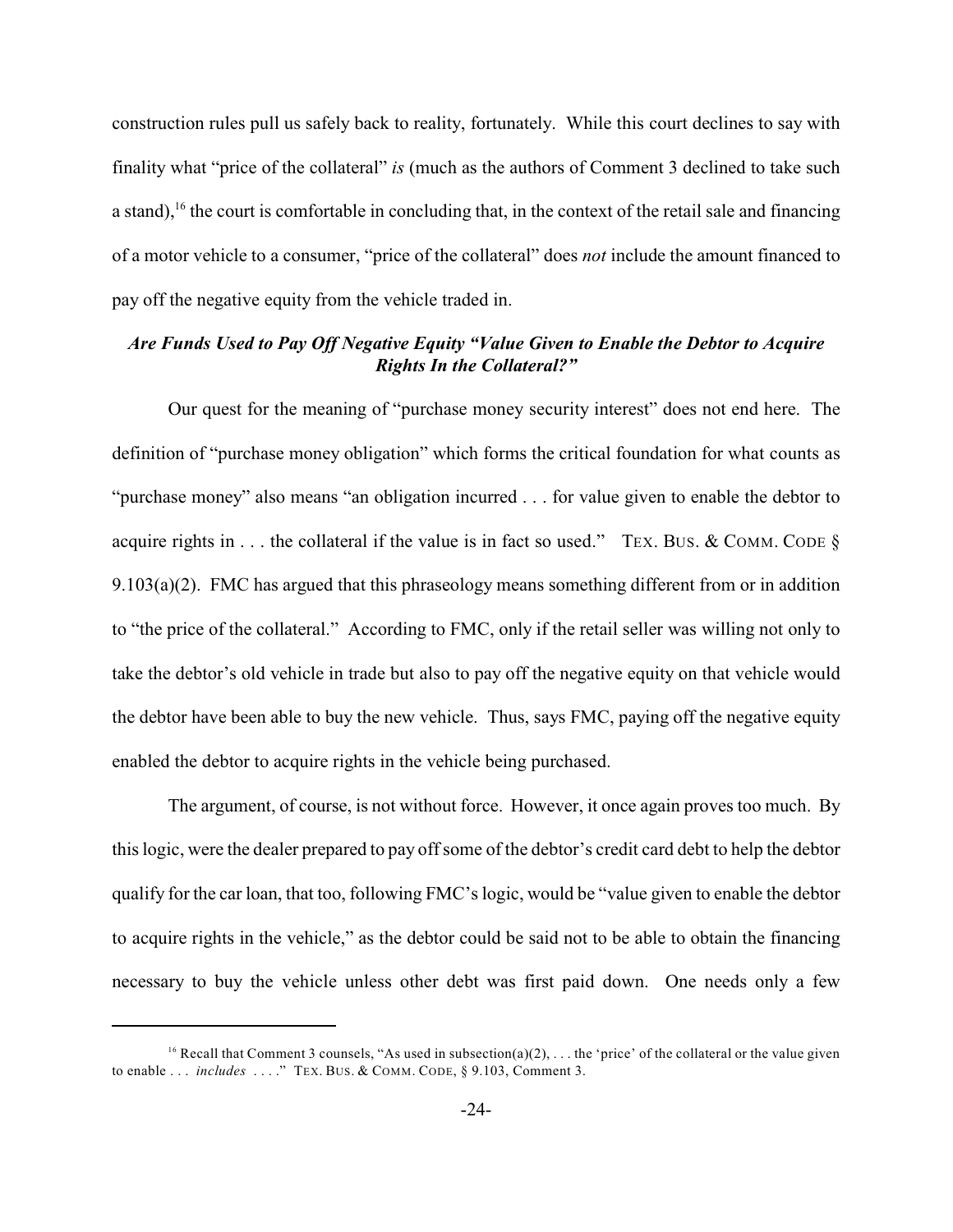imaginative moments to think of other examples so far afield that even FMC would have to eventually admit that the formulation would effectively drain "purchase money" of any valid meaning.<sup>17</sup>

But what, then, does "value given to enable" mean? Comment 3 to section 9.103 offers some

guidance. The comment, in pertinent part, reads:

As used in subsection (a)(2), the definition of "purchase-money obligation," the "price" of collateral or the "value given to enable" includes obligations for expenses incurred in connection with acquiring rights in the collateral, sales taxes, duties, finance charges, interest, freight charges, costs of storage in transit, demurrage, administrative charges, expenses of collection and enforcement, attorney's fees, and other similar obligations.

TEX. BUS. & COMM. CODE, § 9.103, Comment 3. In listing the types of obligations that might be

includable, the comment seemingly *equates* "price" with "value given to enable." The drafters of

<sup>&</sup>lt;sup>17</sup> The court is reminded of Justice Rehnquist's criticism of Justice Breyer's dissent in *U.S. v. Lopez*, which had suggested that a federal law criminalizing possession of a firearm within so many feet of a school was a legitimate exercise of Congress' power to legislate on matters affecting interstate commerce. *See U.S. v. Lopez*, 514 U.S. 549, 629, 115 S.Ct. 1624, 1664 (1995) (Breyer, J., dissenting). Said Justice Rehnquist in his critique:

Justice BREYER rejects our reading of precedent and argues that "Congress . . . could rationally conclude that schools fall on the commercial side of the line." [] Again, Justice BREYER's rationale lacks any real limits because, depending on the level of generality, any activity can be looked upon as commercial. Under the dissent's rationale, Congress could just as easily look at child rearing as "fall[ing] on the commercial side of the line" because it provides a "valuable service – namely, to equip [children] with the skills they need to survive in life and, more specifically, in the workplace." . . . .

To uphold the Government's contentions here, we would have to pile inference upon inference in a manner that would bid fair to convert congressional authority under the Commerce Clause to a general police power of the sort retained by the States. . . . To do so would require us to conclude that the Constitution's enumeration of powers does not presuppose something not enumerated, []and that there never will be a distinction between what is truly national and what is truly local,[]. This we are unwilling to do."

*Lopez*, 514 U.S. at 565-68, 115 S.Ct. at 1633-34 (internal citations omitted). Justice Rehnquist's logic brought sense and order back to the ordinary usage of the English language by reminding us that the Court's formulation of the test requires a showing of *substantial* impact on *interstate commerce*. We are wise to apply Justice Rehnquist's practicality in the present context as well, lest we turn legal analysis into sophistry.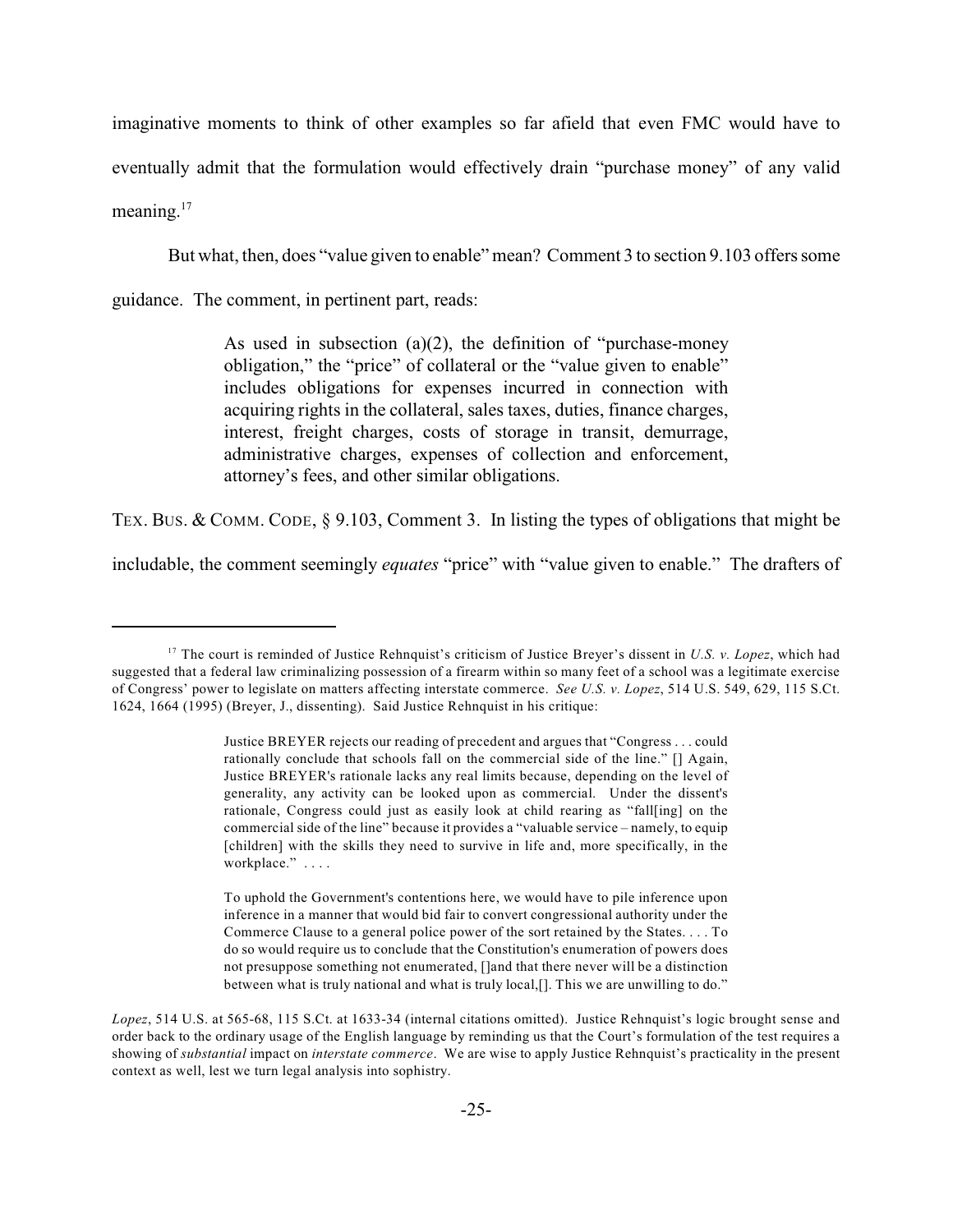the Uniform Commercial Code, in other words, saw these two expressions as describing essentially the same concept, though from different viewpoints, with "price" being from the point of view of the buyer and "value given to enable" being from the point of view of the financer.

The principle of *ejusdem generis*, applied to the listing in the comment, also cuts against inclusion of the payoff of negative equity on the trade-in vehicle. The items listed are closely connected with the purchase of the vehicle itself—compensating the seller for the cost of delivering the vehicle, repaying the seller for sales taxes realized from the sale of the vehicle, paying for such related administrative charges as title costs and license fees associated with transferring ownership of the vehicle from seller to buyer, and the like. In addition, the list includes costs normally associated with the enforcement of the security interest once granted—attorneys' fees, collection and enforcement costs, and the like. FMC would have the court read into the generic first item "obligations for expenses incurred in connection with acquiring rights in the collateral" an item—that is, the payoff of negative equity—wholly out of keeping with the nature of the other specific items listed. That violates the *ejusdem generis* rule of statutory construction, a rule appropriately employed when reading comments to uniform enactments. *See, e.g., Wesbart & Co. v. First Nat'l Bank of Dalhart, Tex.,* 568 F.2d 391, 395 (5th Cir. 1978) (applying the doctrine to "sale, exchange, or other disposition," found in section 9.306 of the UCC as enacted at that time).

The language of section 9.103(a)(2) also counsels against construing "value given" as broadly as FMC suggests. The statute itself says that the value given must be "in fact so used." The fair implication of this conditional is that the value must be used to acquire *rights* in the collateral, as opposed to, for example, *enabling the transaction* that ultimately results in the borrowers acquiring rights in the collateral. While not precisely on point, a Texas case supports this reading. *See First*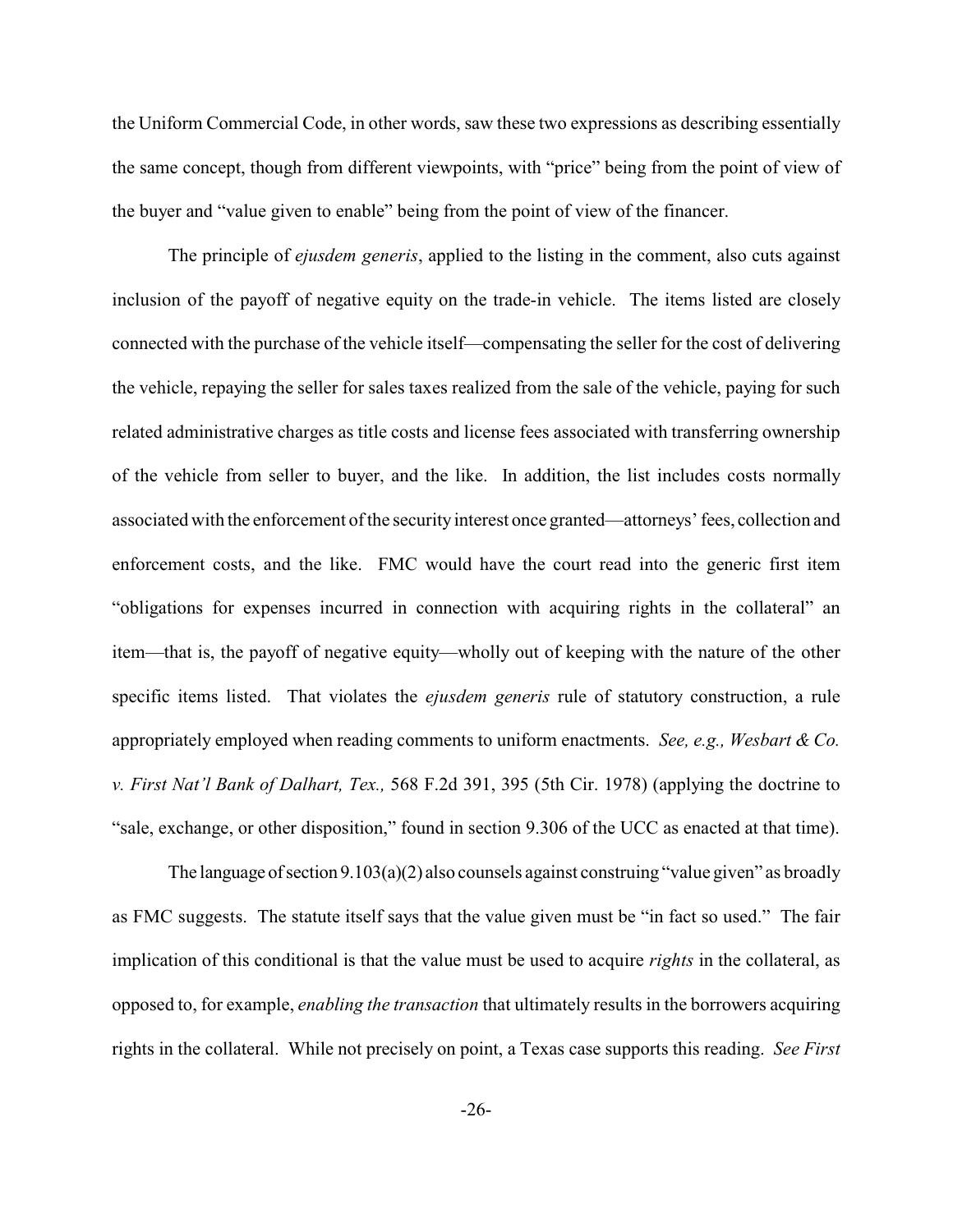*National Bank in Munday v. Lubbock Feeders, L.P.*, 183 S.W.3d 875 (Tex. App.—Eastland 2006, pet. denied). That court there was asked to decide whether the loan in question "enabled" the debtor to acquire the collateral in question—in that case, cattle—such that the resulting security interest would qualify as purchase money under this section. The facts upon which the court relied to conclude that the loans in question in fact fit this standard were that (1) the lender made money advances to the borrower relating specifically to the acquisition of a specific set of cattle (the collateral in question), that (2) in fact the borrower purchased the cattle in question prior to actually receiving the proceeds of the loans, but that (3) the tracing of the loan proceeds to the actual collateral acquisition was sufficient to conclude that the loans "enabled" the purchase of the cattle in question. *See id.* at 882-883. The key consideration, said the court, was not the timing, but rather whether the loan "enable[d] the debtor to acquire rights in the collateral." *Id.*, at 883. Critical for our purposes is the length to which that court went to tie the proceeds of the loan to the actual acquisition of the very cows claimed as collateral. Following a similar logic, it is also easy here to trace what portion of the loan proceeds went to the actual acquisition of the Ford Explorer, and what portion was used for another purpose, namely, to pay off an old loan. No doubt the payoff of the old loan facilitated the *transaction*, but we can easily tell what part of the loan actually "enabled" the debtor to acquire rights in the collateral itself, in the sense discussed by the court of appeals in *First National Bank in Munday*. 18

 $<sup>18</sup>$  The court of appeals cited with approval to an appellate decision from New York that discussed the history and</sup> purpose of the predecessor statute to current section 9.103, section 9.107 of old Article 9 of the UCC. *See General Elec. Cap. Comm. Automotive Fin., Inc. v. Spartan Motors, Ltd.*, 246 A.D.2d 41, 675 N.Y.S.2d 626 (1998). That court in turn explained that section 9.107 was designed to liberalize prior practice, which had required that, for a given security interest to count as "purchase money," timing was everything. Thus, for example, if the funds happened to be advanced *before* the purchase, then, under prior law, the resulting security interest would not qualify as purchase money. *Id.* at 47-50. Neither chronology nor configuration of the cash flow would, under section 9-107 be dispositive, but a court would still have to test for whether the loan transaction were "closely allied" to a purchase to qualify for purchase money status. *Id.*at 48. That in turn would required an inquiry into the intent of the parties to the transaction. *Id.* Said the court, "In assessing the relationship of the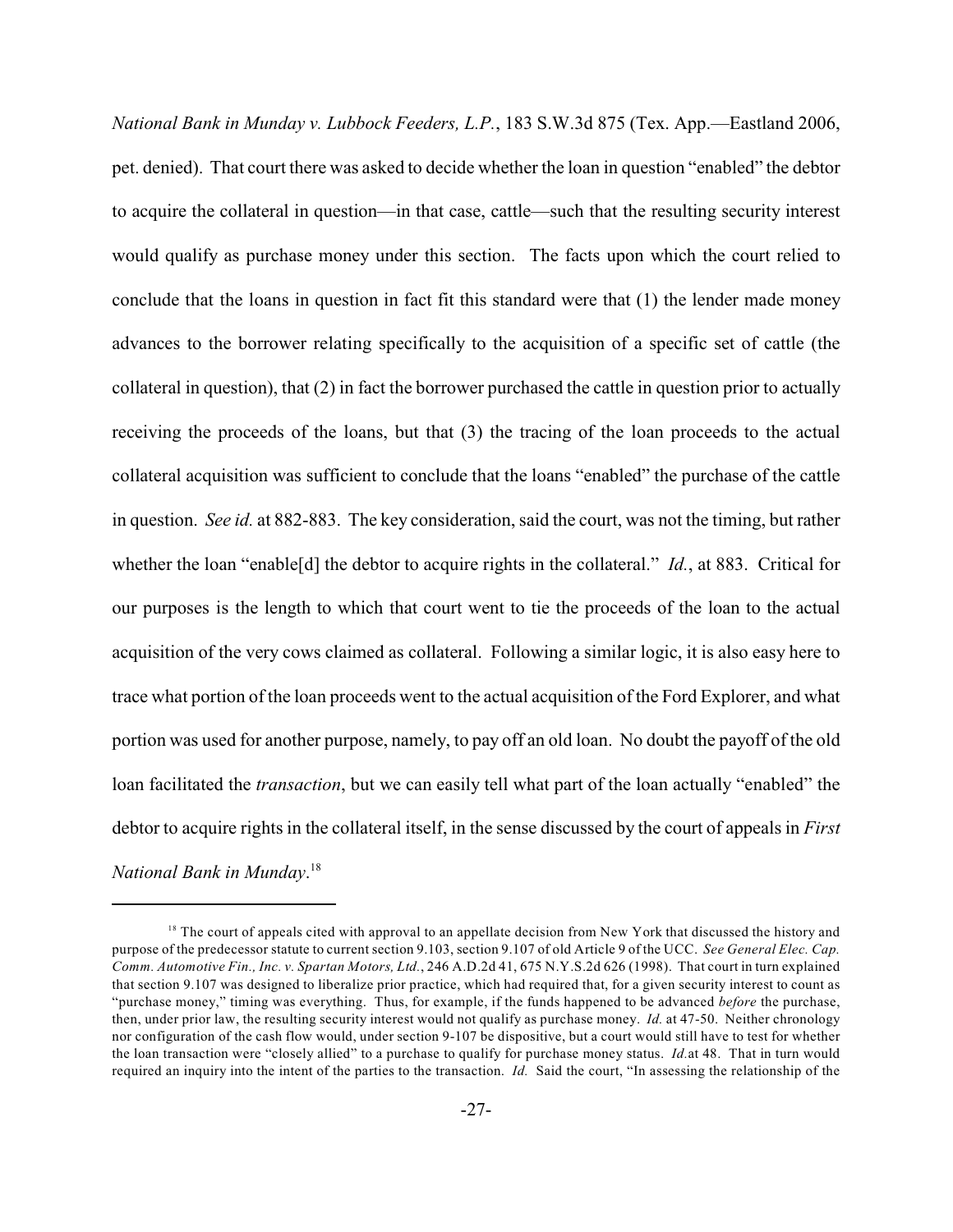Comment 3 also counsels that the concept "purchase money security interest" requires a *close nexus* between the acquisition of the collateral and the secured obligation, comporting nicely with the analysis pursued by the court in *First National Bank in Munday* (and in the cases upon which it relied). *See id.*; *see also* TEX. BUS. & COMM. CODE § 9.103, Comment 3. While the example offered is one in which there is a temporal break between the acquisition of the collateral and the other indebtedness secured, the reason for that particular example is rooted in the history of the development of this section. *See supra* note 18. As carefully explained by the appellate court in *General Electric Capital Automotive Finance v. Spartan Motors, Ltd.*, upon which the Texas court of appeals relied, the real task is to see whether the loan in question is "closely allied" with actually paying for the items purchased. *See General Elec. Cap. Comm. Automotive Finance, Inc. v. Spartan Motors, Ltd.*, 246 A.D.2d 41, 48, 675 N.Y.S.2d 626, 632 (N.Y.App. 1998). Following that approach once again leads us to the conclusion that the enabling language used in the definition of "purchase money obligation" is intended to tie the loan made to the collateral acquired by showing that the borrower used the money to buy the collateral itself.

Of course, some courts have reached a different conclusion, and FMC relies specifically on two of those decisions. *See In re Cohrs,* 2007 WL 2050980 at \*3 (Bankr. E.D. Cal. June 25, 2007) ("This court reads [section 9-103] and Note 3 to require only a 'close nexus' between the acquisition of the property and the secured obligation. That is, it must be part of a *single transaction* and *all components of the obligation* incurred must have been for the purpose of acquiring the property securing the new obligation.") (emphasis added); *see also In re Graupner II*, 2007 WL 1858291 at

transactions, the test should be whether the availability of the loan was a factor in negotiating the sale, and/or whether the lender was committed at the time of the sale to advance the amount required *to pay for the items purchased*." *Id.* (emphasis added).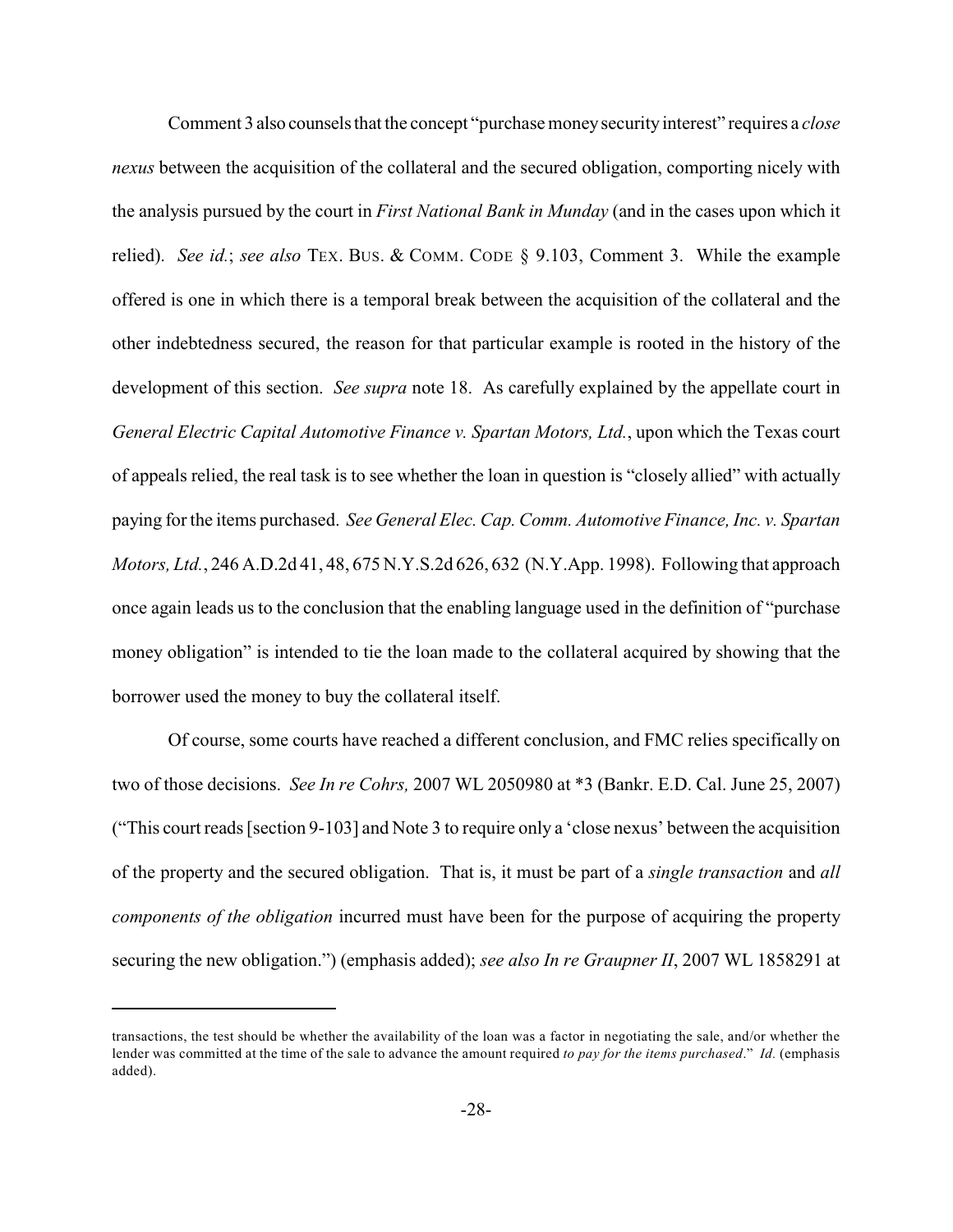\*2 (M.D. Ga. June 26, 2007). These courts come to the same conclusions that, without the negative equity rolled into the deal, the overall package transaction could not occur. They then conclude, on that basis alone, that the negative equity must be value given to enable the debtor to acquire rights in the collateral. This line of reasoning, however, obscures the distinction between enabling a *transaction* to occur and enabling a debtor to acquire *rights* in new collateral, the test imposed by the statute itself and its interpretive comment. For example, in *In re Cohr*, the court concluded that the debtor's old vehicle "was traded in to the seller as part of the value given to acquire the new vehicle." *In re Cohr*, 2007 WL 2050980 at \*3. The court in *In re Graupner II* concluded that the inextricable intertwining of the negative equity in the sales transaction confirmed a "close nexus between the negative equity and this package transaction." 2007 WL 1858291 at \* 2. The logical fallacy of this reasoning is obvious. Both courts presumed their conclusion in order to reach it.

Comment 3 of section 9.103 counsels against such a conclusion. The UCC does not require a close nexus between a part of the transaction (*i.e.,* the negative equity) and the transaction itself. What is required is a close nexus between the acquisition of collateral (*i.e.,* the new vehicle) and the obligation tied directly to the collateral (*i.e.,* the funds going toward the purchase of the new vehicle). While this court does not deny that the negative equity was a crucial part of the transaction that brought both parties to the table, it is simply not the case that the portion of the loan that paid off the negative equity from the trade-in has a "close nexus" to the acquisition of the new vehicle itself. Enabling a transaction to occur does not, of itself, establish a close nexus between the acquisition of collateral and the secured obligation. The court respectfully declines to be guided by what it deems to be the too-facile conclusion reached by the courts upon which FMC relies.

It is clear that this transaction entailed giving more value than was necessary for the debtor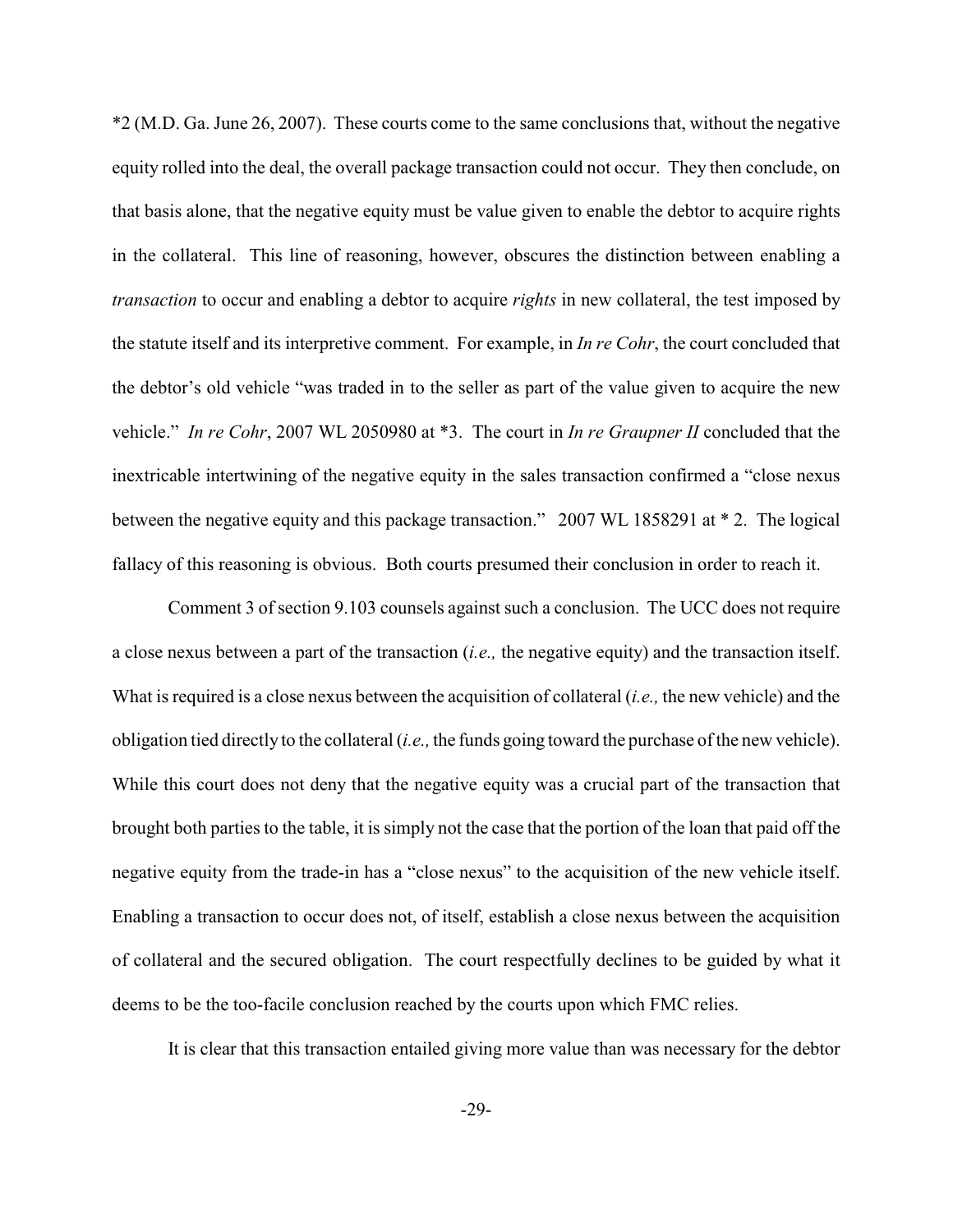to acquire rights in the new vehicle. All that was required for the debtor to actually acquire rights in the new vehicle was value sufficient to pay for the new vehicle. Clearing the title on the old vehicle is a separate matter, one which redounded to the benefit of both the debtor purchaser and the dealer seller. This part of the transaction is value given by the debtor to the dealer, but it was clearly not used to acquire rights in the new collateral—it was used to pay off the balance on the old vehicle, to the ultimate advantage of the dealer seller. *Compare* TEX. FIN. CODE, § 348.404(b) (permitting a retail *seller* to pay off the negative equity on a trade-in vehicle); *id*., § 348.006(b) (allowing the amount advanced by the *seller* to pay off the negative equity on the trade-in vehicle to be reimbursed by the purchaser, and financed as part of the principal balance). There is no doubt that this is a cost incurred by the dealership, without which the transaction could not have occured. However, it is not a cost contemplated by the UCC as one that is part of the purchase money obligation. *See* TEX.BUS. & COMM. CODE § 9.103, Comment 3. Instead, it is an obligation of the debtor to the dealership reimbursing the dealership for paying off the balance on the old vehicle.

The funds used to pay off the negative equity in the vehicle traded-in are neither part of the price of the collateral, nor are they value given by FMC that was actually used to enable the debtors to acquire rights in the collateral. These funds merely enabled the dealership to pay off the balance on the trade-in using the debtors' credit. As a result, that part of the loan attributable to the negative equity from the debtors' old vehicle is not part of the purchase money obligation as defined by section 9.103(a)(2) of the Texas Business and Commercial Code.

#### *How Does a Creditor Qualify for Protection Under § 1325(a)(\*)?*

Now that we know that the "negative equity" portion of FMC's loan to the debtors is not part of FMC's purchase money security interest (*i.e.*, it is secured, but the security interest is not a PMSI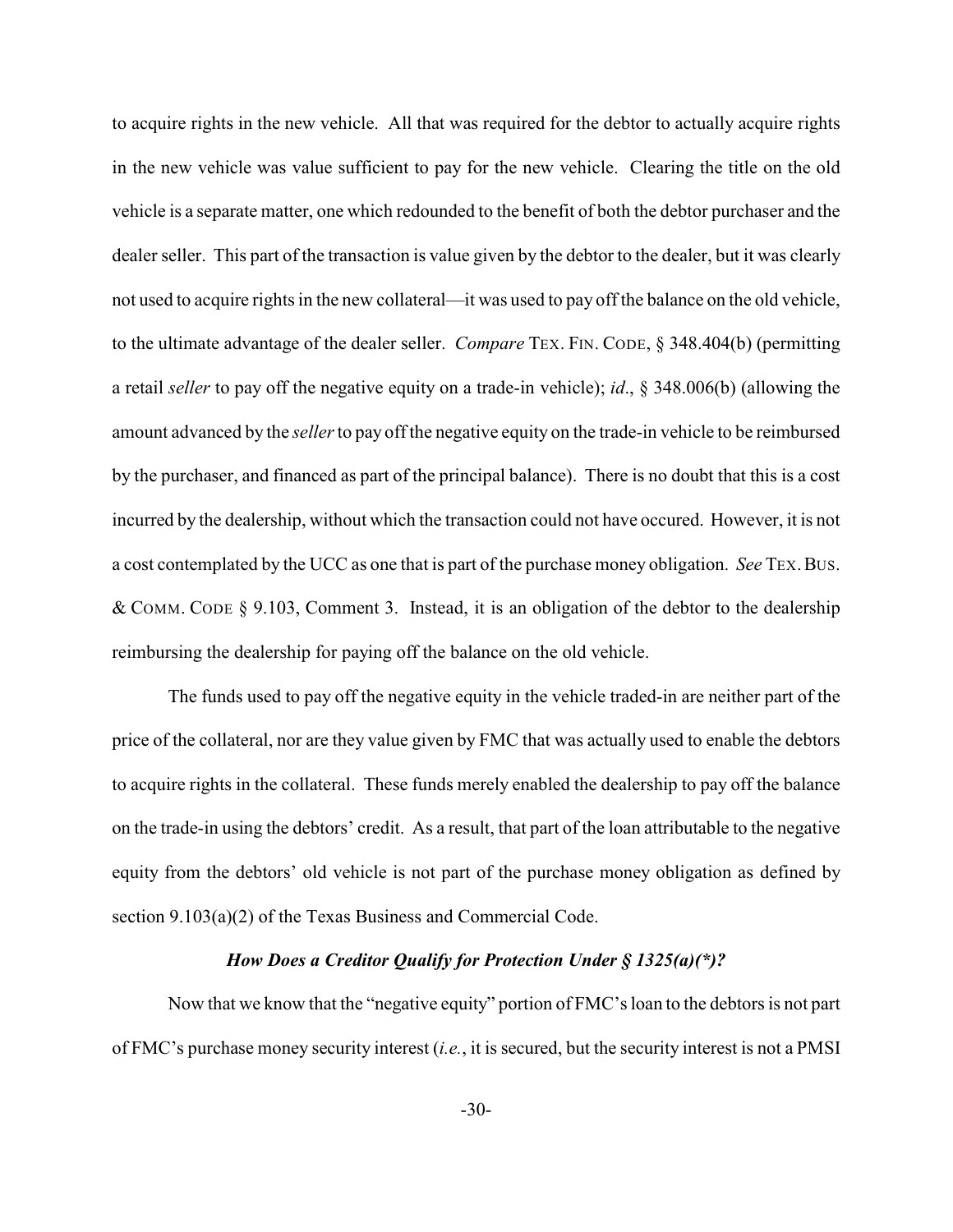security interest within the meaning of section 9.103 of the UCC), <sup>19</sup> we next need to determine how or whether FMC's claim fits within the 910-day exception to the general rule that secured claims can be bifurcated in a Chapter 13 plan.

It is at this point that many courts begin to discuss whether a transformation rule or a dual status rule should apply to the creditor's purchase money security interest. *See, e.g., In re Westfall,* 2007 WL 2777709 at \*8 (supplementing its previous order, holding that the transformation rule is "too severe," and allowing the debtor to treat only the non-purchase money portion of the creditor's claim attributable to the payment of negative equity as an unsecured claim); *Citifinancial Auto v. Hernandez-Simposon (In re Hernandez-Simpson),* 369 B.R. 36 (D. Kan. 2007) (holding that the dual status rule applies because the Kansas enactment of the UCC specifically excluded subsection (h) from 9-103 and the applicable paragraphs from the Official Comment, resulting in the all out rejection of the transformation rule for all transactions). But with all due respect to these courts, this analysis begins in the wrong place. The application of the dual status and transformation rules are appropriate in the non-bankruptcy context when deciding (under state law) whether and to what extent a creditor retains a purchase money security interest when part of the consumer debt is a nonpurchase money obligation.

Our task is different. Our task is to determine whether FMC qualifies for the special protection afforded certain creditors under the 910-dayprovision ofthe Bankruptcy Code, a question of federal law. For that task, state law rules regarding the application of either the transformation rule or dual status rule are simply irrelevant. Indeed, it will be recalled that section 9.103(h) and the

 $<sup>19</sup>$  Recall that security interest in goods is a purchase money security interest to the extent that the goods are purchase</sup> money collateral with respect to that security interest. TEX. BUS. & COMM. CODE § 9.103(b)(1). Additionally, "purchase money collateral" means goods that secure a purchase money obligation incurred during the acquisition of the collateral. *See id.* § 9.103(a)(1).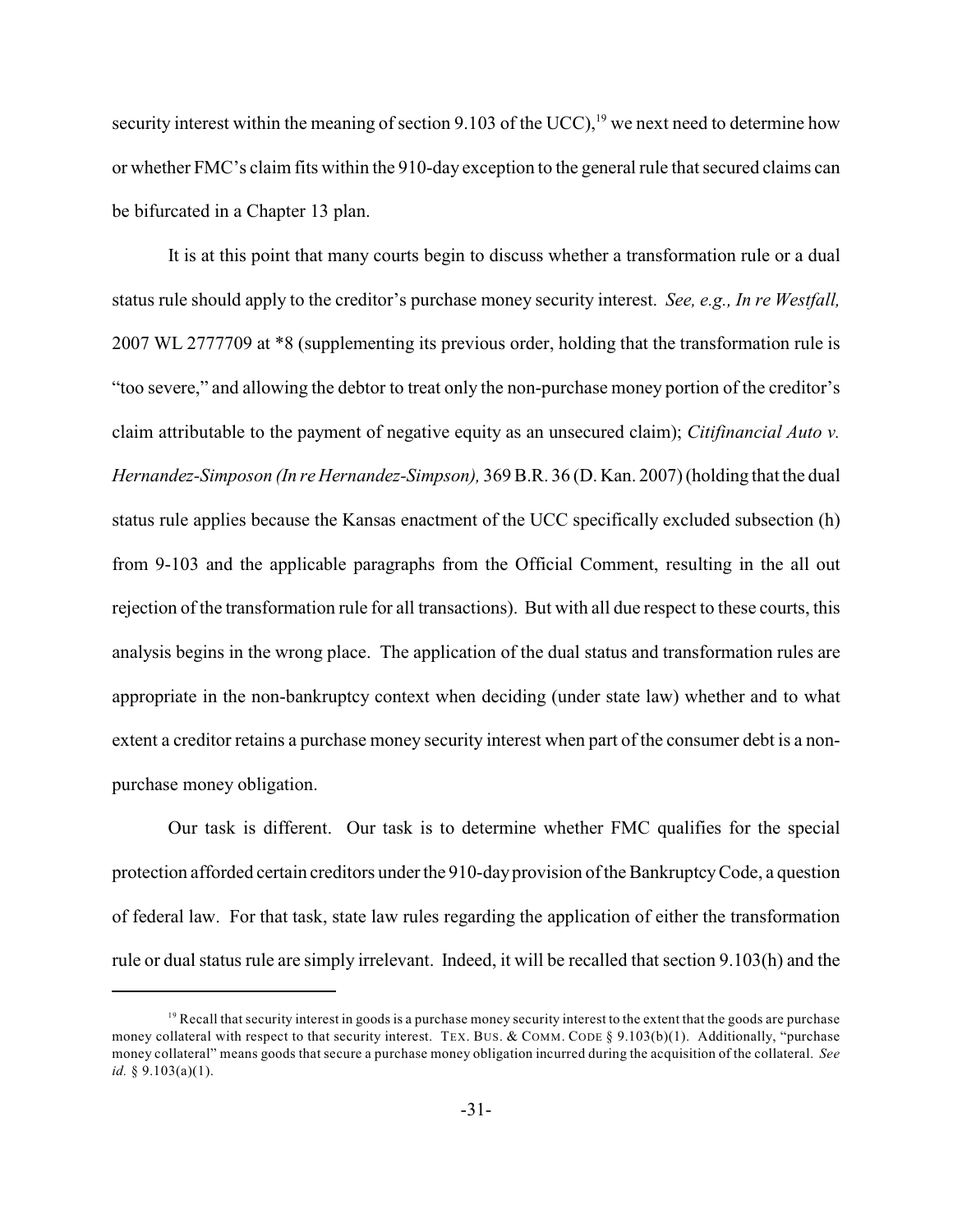relevant Official Comments of the Texas Business and Commercial Code confirm this notion. *See* TEX. BUS. & COMM. CODE § 9.103(h) *and id.*, Comment 8. We looked to state law to understand the common meaning of a particular term which was otherwise undefined by the Bankruptcy Code. We did so because accepted rules of statutory construction employed by *federal* courts counsel us to do so. Once that task has been completed (as it has been here), we must then return to our original task, that of divining the correct interpretation of the statutory language enacted by Congress in the hanging paragraph appended to section 1325(a).

Armed with what we believe to be an accurate understanding of the meaning of "purchase money security interest" as used in the hanging paragraph, our next task is to examine the language of the federal enactment itself. If that language is sufficiently clear and unambiguous, then under a "plain meaning" rule of construction, we should be able to parse Congress' intentions. The precise language of the 910-day provision itself is where we thus must begin.

Here, again, is what the statute says, highlighting the operative language relevant to our inquiry:

For the purposes of paragraph (5), section 506 shall not apply to a claim described in that paragraph *if the creditor has a purchase money security interest securing the debt that is the subject of the claim*, the debt was incurred within the 910-day [period] preceding the date of the filing of the petition, and the collateral for the debt consists of a motor vehicle. . . ."

11 U.S.C. § 1325(a)(\*) (emphasis added). The paragraph self-describes its provisions as an exception to the general rule for secured claims set out in section  $1325(a)(5)$ , which allows bifurcation of such claims by means of section 506(a) (which state that a claim in bankruptcy is secured only to the extent of the value of the collateral). *See Scarborough v. Chase Manhattan Mortgage,* 461 F3d 406, 410 (3d Cir. 2006) (discussing how the antimodification provision of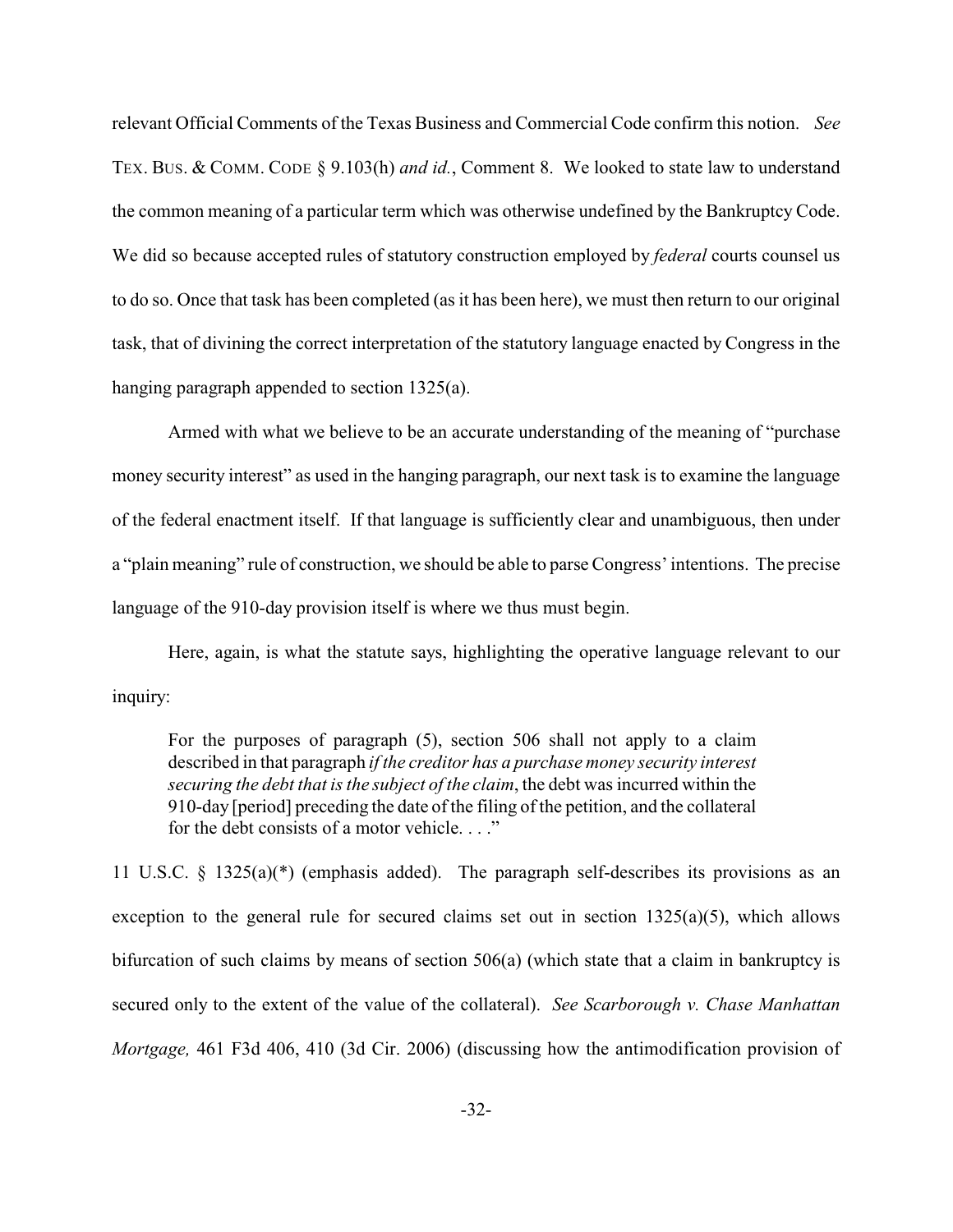section  $1322(b)(2)$ , like the 910-day provision of section  $1325(a)(*)$ , carves out a narrow exception to an otherwise general rule). Exceptions to general rules are construed narrowly. *Scarborough*, 451 F.3d, at 411; *see also In re LaFata*, 483 F.3d13, 20-21 (1st Cir. 2007).

So to what narrow class of creditor claims does this exception apply? The statute tells us that the vehicle must have been purchased within 910 days of the bankruptcy filing (a fact regarding which there is no dispute in this case), and that the vehicle must have been purchased for the personal use of the debtor (an issue not raised in this case). In addition, the exception only applies "*if* the creditor has a purchase money security interest securing *the debt* that is the subject of the claim." *See* 11 U.S.C. § 1325(a)(\*) (emphasis added). We know on the facts of this case that FMC has a purchase money security interest that secures *part of* the debt. Is that sufficient to qualify FMC for the narrow exception? In the opinion of this court, the short answer is "no."

The first thing to note about the above-quoted language is the use of the word "if" as a conditional.<sup>20</sup> The word "if" implies that the purchase money collateral either secures the debt underlying FMC's claim or it does not. Congress could have used different language, such as "to the extent of" or "the extent to which" had it intended that the 910-day rule apply to that portion of the debt that is PMSI, as is the case here. But it did not. Congress certainly knows how to employ "to the extent" language when a sliding-scale result is intended. For example, section 506(a) of the Bankruptcy Code allows for the bifurcation of claims *to the extent of* the value of the underlying collateral securing the claim. *See* 11 U.S.C. § 506(a) (emphasis added). For another example, section 522(f) contains similar "to the extent" language, permitting avoidance of a non-purchase

 $20$  Recall that "[t]he starting point in statutory construction is to read and examine the text of the act and draw inferences concerning the meaning from its composition and structure." 2A SINGER § 47:1 at 274-75.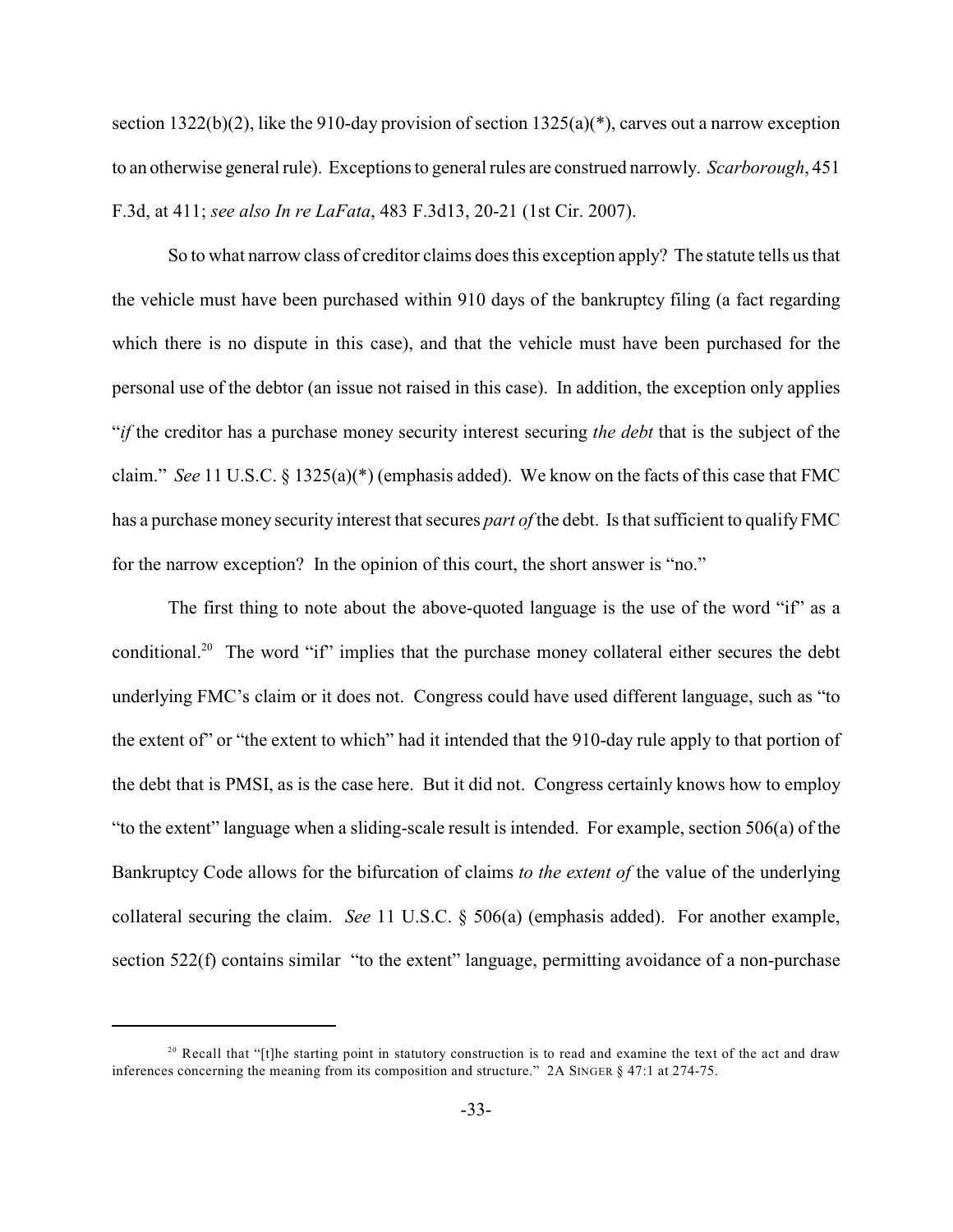money security interest in certain consumer goods *to the extent* that the lien resulting from the security interest impairs a debtor's ability to claim an exemption. *See id.* § 522(f)(2) (emphasis added); *see also Croomer v. Barclays Am. Fin. (In re Croomer),* 8 B.R. 351, 353 (Bankr. E.D. Tenn. 1980) (noting that the language of former UCC section 9-107(a) called for the dual status rule because of its "to the extent" language). But Congress did not use "to the extent" language in the hanging paragraph to section 1325(a). Congress instead chose to include a simple conditional—"if." The inclusion of "if" must be construed as the intentional exclusion of "to the extent." *See* 2A SINGER § 47:23 at 412-13.

The second thing to note is that the "if" conditional is applied to "*the debt* that is the subject of the claim." *See* 11 U.S.C. § 1325(a)(\*). The statute thus requires "the debt" to be secured by a PMSI—not "a part of" the debt or "any portion of" the debt or "that portion of" the debt, all phrases that would deliver very different outcomes. Once again, Congress is deemed to have intended the plain meaning of the language it employed. It certainly could have included phrases like "a part of," "any portion of," "that portion of" or even "to the extent that." But Congress did not include those phrases or any others that could be construed to provide broader protection.

The 910-day provision is clear and unambiguous. It requires the creditor to hold a purchase money security interest securing the debt—not part of the debt, not any part of the debt, not that portion of the debt, but *all* of the debt that is the subject of the claim. "Debt" is a defined term in the Bankruptcy Code. It means liability on a claim. *See id.* § 101(12). Claim in turn is also defined in the Code. It means a right to payment. *See id.* § 101(5). And because the very intention of the hanging paragraph is to *exclude* the application of section 506(a) (a provision which bifurcates the claim), it should be abundantly clear that "the claim" as used in the hanging paragraph means *the*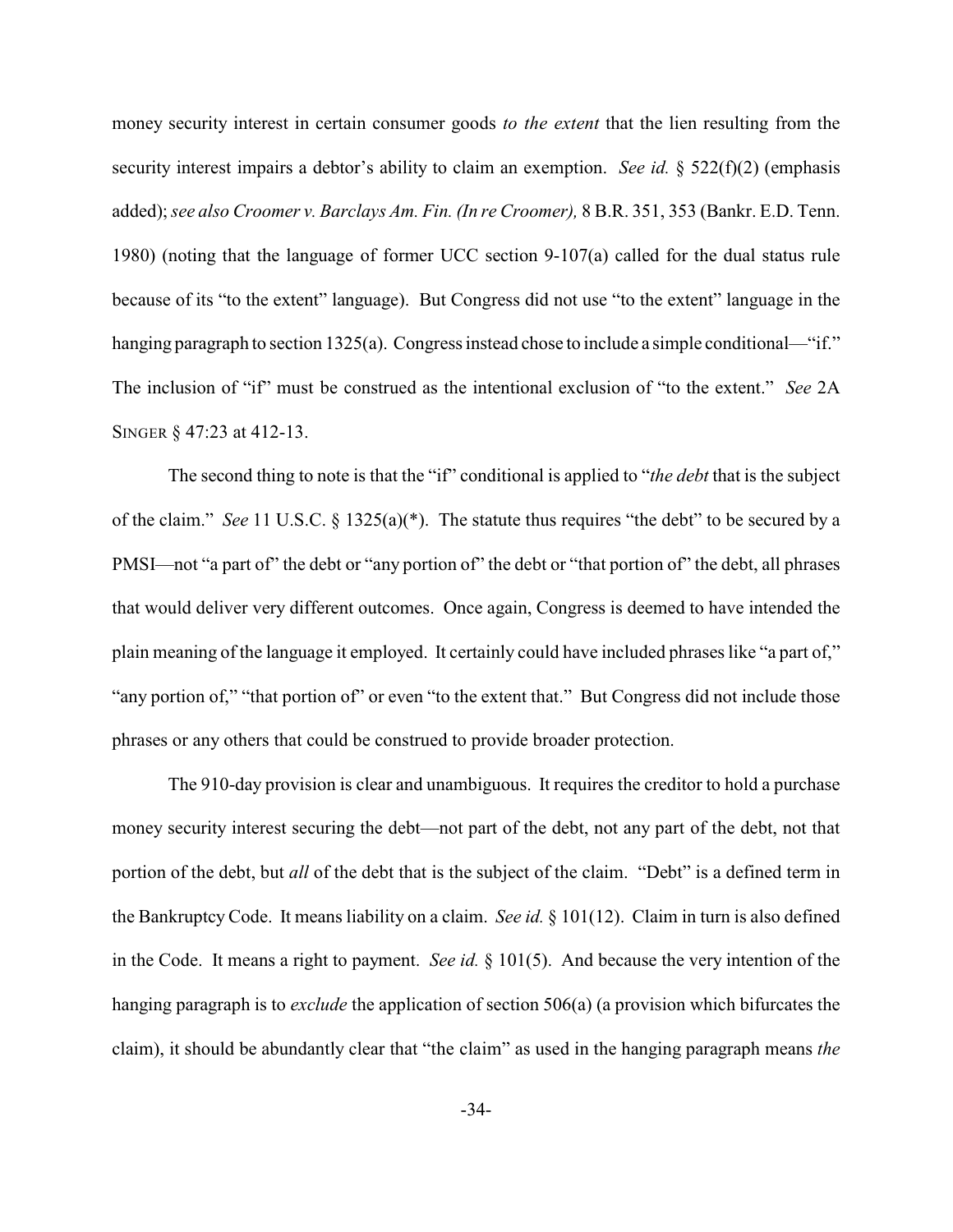*whole claim*, not just some part of it. As "claim" and "debt" are synonymous in the Code, the Code's use of the phrase "*the* debt" means *the entire debt*.

Congress could certainly have drafted this provision to cover a broader class of creditors had it so intended. Congress has done so in other provisions. *See, e.g., id.* § 507(a)(7) ("to the extent of . . ."),  $\S$  507(a)(8) ("to the extent that such claims are for . . ."),  $\S$  1322(b)(8) ("all or part of a claim . . ."),  $\S$  1322(f) ("any amounts. . ."). It did not do so here, and there is no compelling reason for the court to shrink from the plain import of the statute as written. Congress is presumed to have said what it meant, and to have meant what it said. *See* 2A SINGER § 46:1 at 141-43 (citations omitted).

Thus, *if* the creditor has a PMSI securing its debt (*i.e.*, the entire debt), and the other prerequisites are present, the creditor will qualify for the narrow exception set out in the hanging paragraph. If the creditor has something less than that (as is the case here), then the creditor does not qualify for the narrow exception, and the general rule set out in section  $1325(a)(5)$  will apply. FMC does not qualify for the narrow exception set out in the 910-day provision, because not all of the debt is secured by a PMSI. Some of the debt, the portion attributable to financing the negative equity on the trade-in, though secured, is not secured by a PMSI. Because there is a portion of FMC's claim that is not secured by its purchase money security interest, the claim is not the type of claim described in section 1325(a)(\*) of the Bankruptcy Code as protected from bifurcation and cram  $down<sup>21</sup>$ 

 $2<sup>1</sup>$  While this result appears to be the same as though a transformation rule applied to FMC's security interest, there is a subtle distinction here. The all-or-nothing rule we apply today is derived from the plain language of the Bankruptcy Code itself. It does not come from an interpretation of the UCC or an application of the transformation rules developed in state decisional law. The plain language of the Code simply requires all of the creditor's claim be secured by the creditor's purchase money security interest. Aside from our understanding of the common meaning of "purchase money security interest," for which we looked to the UCC, nothing else in the 910-day provision instructs us to consult state law for a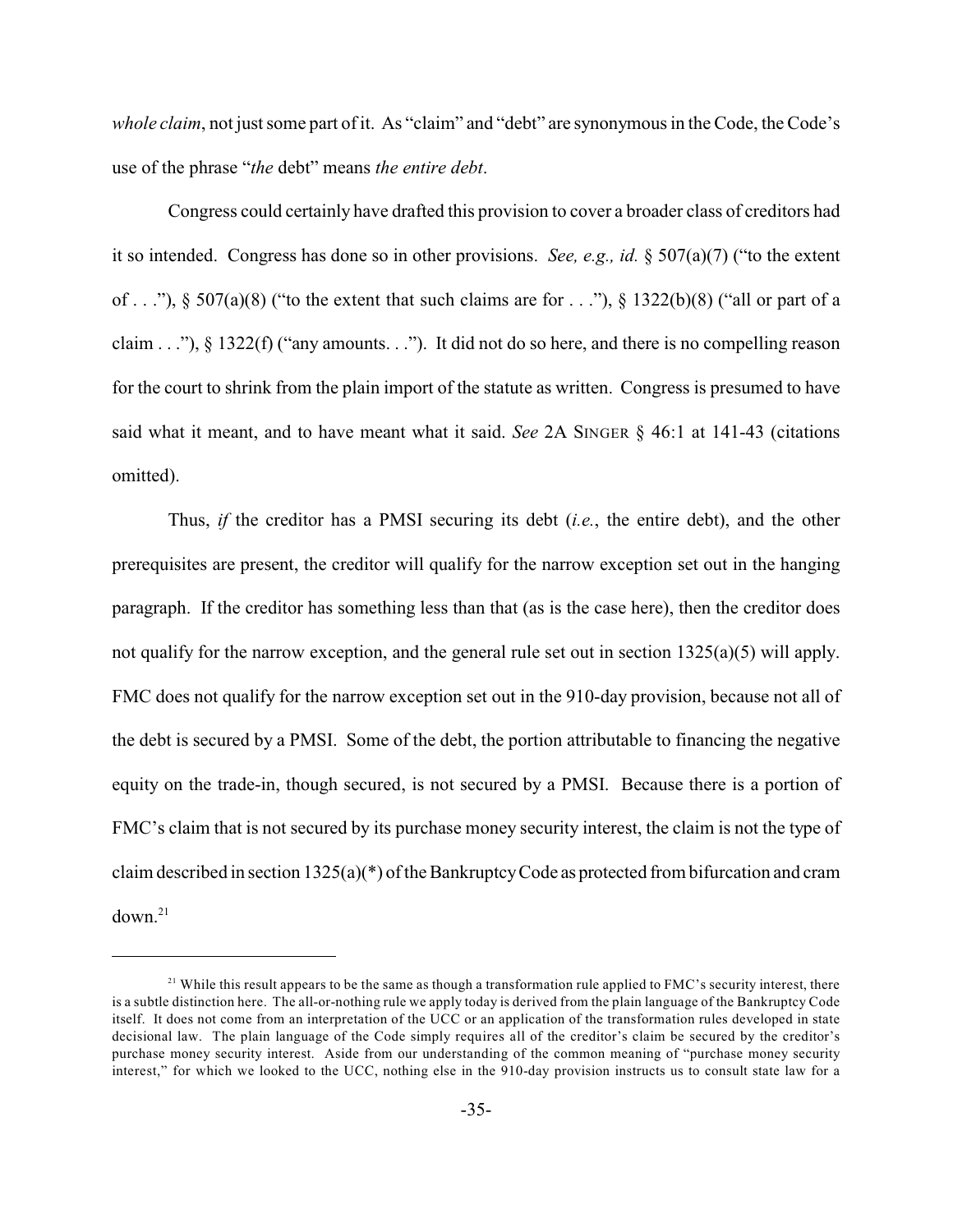This is not the first time Congress has carved out an exception to protect a certain type of creditor in a Chapter 13 plan. The 910-day exception to bifurcation has several similarities to another exception to section 1325(a)(5), section 1322(b)(2). There too, the courts have applied a narrow all-or-nothing rule of qualification, and they have done so using the same interpretive tools used here—a straightforward review of the language of the statute itself.

Section 1322(b)(2), it will be recalled, reads as follows:

[A] plan may modify the rights of holders of secured claims, *other than a claim secured only by a security interest in real property that is the debtor's principal residence,* or of holders of unsecured claims, or leave unaffected the rights of holders of any class claims.

11 U.S.C. § 1322(b)(2) (emphasis added). In *Nobleman v. American Savings Bank (In re Nobleman),* 508 U.S. 324, 331, 113 S.Ct. 2106 (1993), the Supreme Court held that the bifurcation of a claim held by the home mortgagee violated the antimodification provision of section  $1322(b)(2)$ because bifurcation under section 506(a) modified the rights of the mortgagees. However, since *Nobleman*, several other courts have had to decide whether this antimodification provision applied to claims secured by something more than simply the debtor's principal residence. *See, e.g., Lomas Mortgage, Inc. v. Louis,* 82 F.3d 1 (1st Cir. 1996); *Scarborough v. Chase Manhattan Mortgage (In re Scarborough)*, 461 F.3d 406 (3d Cir. 2006); *E. Savings Bank, FSB v. LaFata (In re LaFata),* 483 F.3d 13 (1st Cir. 2007). In both *Lomas Mortgage* and *In re Scarborough*, the creditor held a security interest in a multi-unit dwelling, with the debtor residing in one of the units and renting out the rest.

construction of the provision. And even if this court were compelled to consult state law, the state law itself instructs us to look back to the Bankruptcy Code before applying a transformation or dual status rule. *See* TEX. BUS. & COMM. CODE § 9.103(h); *see also id.*, Comment 8. Perhaps it is because the term "purchase money security interest" is undefined in the Bankruptcy Code that it has become the cynosure in this provision, tempting other courts to turn to state law and remain there for an in-depth discussion of the transformation and dual status rules. However, once the undefined term is given its common meaning, the remaining language of the provision keeps our focus on the task at hand—that is determining the qualifications for protection under the 910-day provision as a matter of federal law.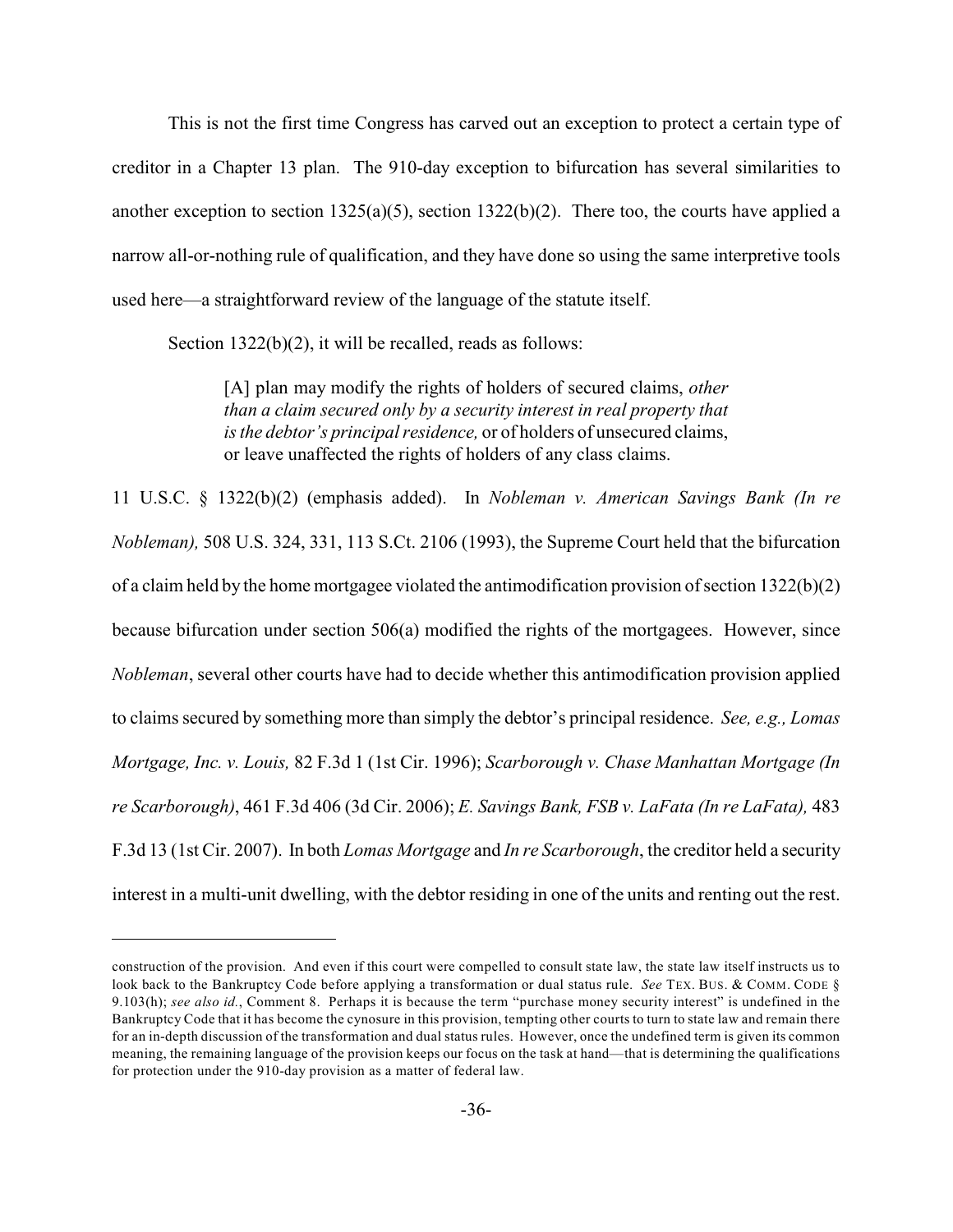*See generally Lomas Mortgage,* 82 F.3d at 2; *In re Scarborough,* 461 F.3d at 408. While the *Lomas Mortgage* court thought the antimodification provision was ambiguous as applied in the multi-unit dwelling scenario, *see Lomas Mortgage,* 82 F.3d at 4, the *Scarborough* court found the provision both clear and unambiguous. *In re Scarborough,* 461 F.3d at 411.

*Scarborough*, looking at the plain language of the antimodification provision, held that "the real property that secures the mortgage must *be only* the debtor's principal residence in order for the antimodification provision to apply." *Id.* (emphasis in the original). The court recognized that special provisions like the antimodification provision of section 1322(b)(2) are exceptions to otherwise general rules; the antimodification provision is an exception to the remainder of section 1322(b)(2), which allows a Chapter 13 plan to modify the rights of secured creditors. *Id.* at 410. The court also found textual support for its plain meaning interpretation in Congress' use of the word "is" in the expression "real property that *is* the debtor's principal residence." *See id.* at 411 (citing 11 U.S.C. § 1322(b)(2)). The word choice, by negative implication, meant that when a creditor's claim is secured by property that is even in part *not* the debtor's principal residence, it does qualify for the antimodification provision. In *Scarborough*, that left the debtor free to modify the rights of the mortgage creditor. *Id.* Said the court:

> Just as a creditor who takes *any* interest in personal property forfeits the benefit of  $\S 1322(b)(2)$ , so does a creditor whose claim is secured by *any* real property that is not the debtor's principal residence. If a mortgage includes language that "is effective to grant an interest in such collateral, the mortgagee is at its peril in not deleting it."

*Id.* at 411-12 (quoting *In re Fernandos,* 402 F.3d 147, 155 (3d Cir. 2005)) (emphasis in the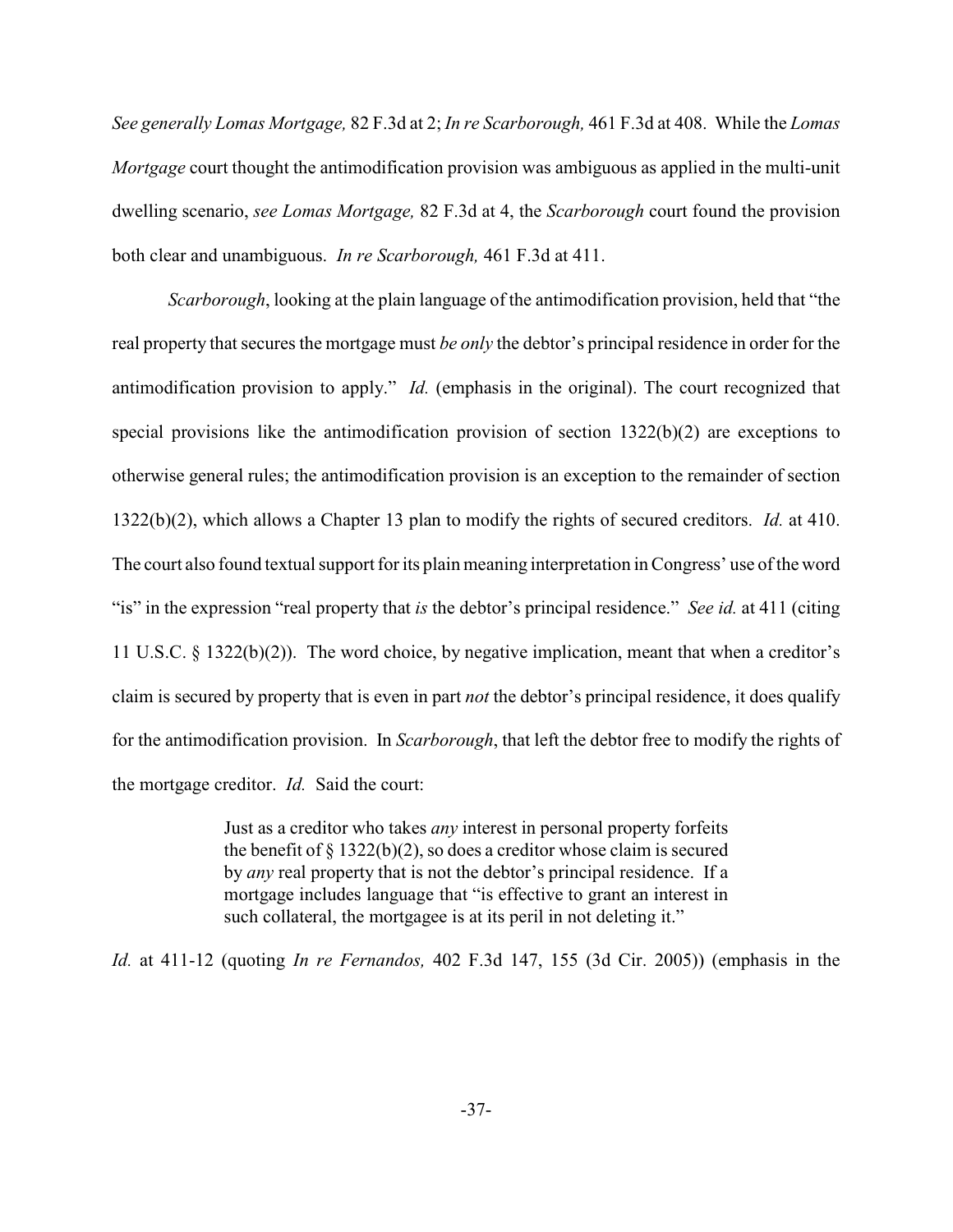original). $^{22}$ 

The hanging paragraph also carves out a narrow exception to an otherwise general rule. Just as the antimodification provision of section 1322(b)(2) prevents plans from modifying rights of certain home mortgage lenders, the 910-day provision of section  $1325(a)(*)$  prevents plans from cramming down secured claims of certain car lenders. The language of the two provisions is somewhat similar as well. The 910-day provision requires that the "debt *that is* the subject of the claim" be secured by the purchase money security interest in the motor vehicle. 11 U.S.C. § 1325(a)(\*). This is comparable to the language in section 1322(b)(2), which requires the mortgagee to hold "a claim secured only by a security interest in real property *that is* the debtor's principal residence." *Id.* § 1322(b)(2). The court in *Scarborough* noted that "is" does not mean "includes." Instead, "is" means that the real estate must be used *only* as the debtor's principal residence. Just as Congress did not use language such as "any portion of" or "part of" to broaden the coverage of the antimodification provision found in section  $1322(b)(2)$ , Congress also failed to include similar broadening language in the 910-day provision. *See Scarborough,* 461 F.3d at 411 (citations omitted). Just as the antimodification provision does not apply to home mortgage lenders where *any part* of the real estate is not used for the debtor's principal residence, so also the 910-day provision, as written, applies only if the creditor's purchase money security interest secures *all* of the underlying debt comprising a creditor's claim. If any part of that claim contains non-purchase money debt, such as debt attributable to paying off negative equity from a trade-in, the 910-day provision does not apply to any part of the creditor's claim.

 $^{22}$  Though unnecessary to its conclusion, the *Scarborough* court also noted that both public policy and the legislative intent behind the provision supported its conclusion. *Id.* at 413 (citing *Lomas Mortgage*, 82 F.3d at 4-7, which reached the same holding, but based on its reading of the legislative history to the statute).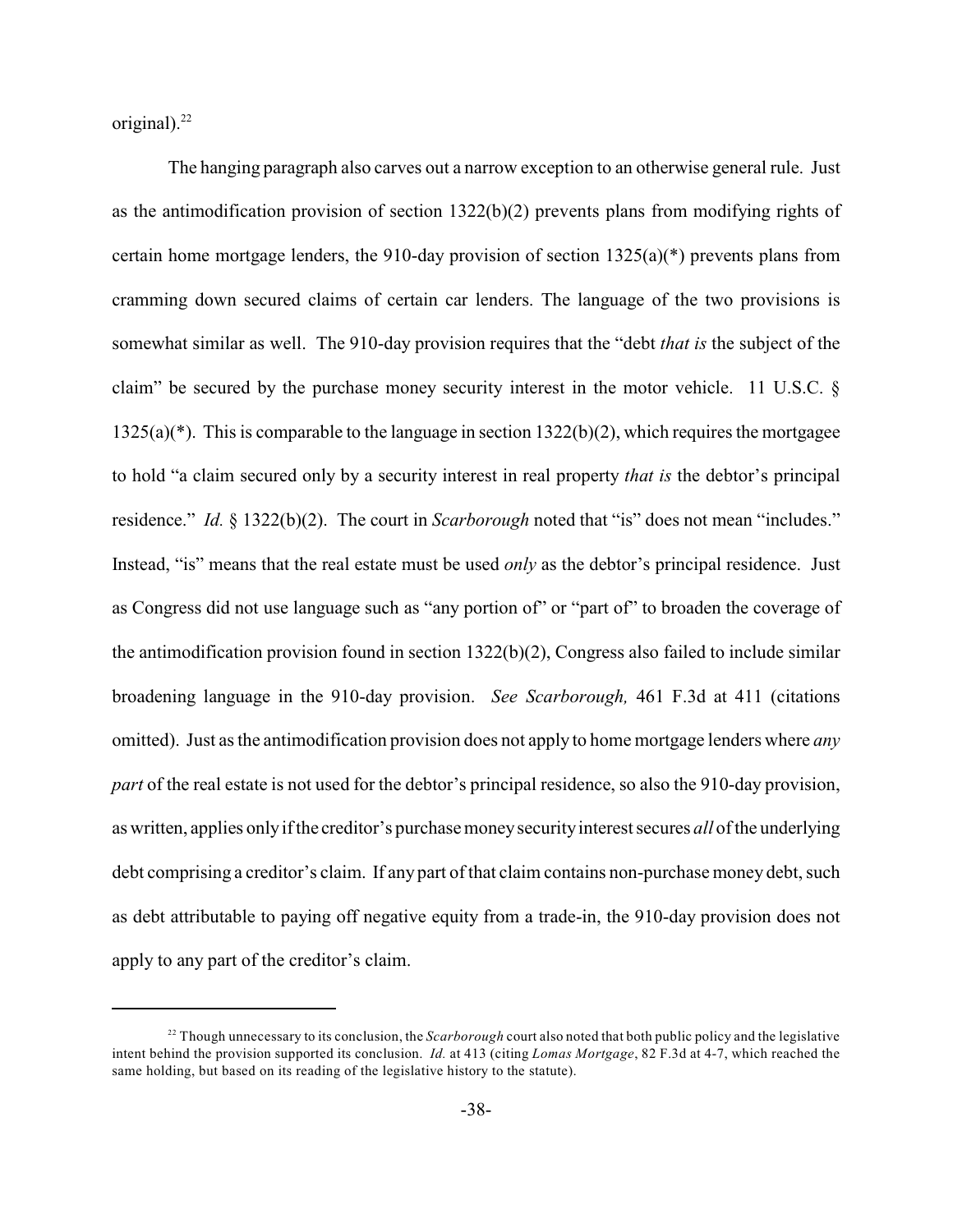Yet, even were the court to find that the language of the 910-day provision is ambiguous and capable of two reasonable interpretations,  $23$  those two interpretations would be that the 910-day provision applies if (1) the *entire* claim is secured by the creditor's purchase money security interest; or (2) *any part of* the claim is secured by the creditor's purchase money security interest. The slim legislative history<sup>24</sup> to the 910-day provision provides no dispositive support for either interpretation.<sup>25</sup> And even if the legislative history did support one interpretation over the other,

<sup>25</sup> The new 910-day provision of section 1325(a) first appeared in section 306 of Senate Bill 625. Bankruptcy Reform Act of 1999, S. 625, 106th Cong. § 306(b) at 97 (1999). The text of the proposed amendment was essentially the same as it appears in section  $1325(a)^{*}$ ) today. The title of subsection (b), in which the amendment appears, is "Restoring the Foundation for Secured Credit." *Id.* at 96-97. The title of section 306 is "Giving Secured Creditors Fair Treatment in Chapter 13." *Id.* Section 306 appears is Title II, which is labeled "Discouraging Bankruptcy Abuse." *See id.* at 2. For the most part, this language did not change over the course of the next six years. The first bill contained a five-year look back period for motor vehicles and a six-month look back period for all other collateral. The subsequent Senate Bill, introduced on September 22, 2000, included necessary commas and changed the six-month period for other collateral to the one-year period that it is today. *See* S. 3186, 106th Cong. § 306(b) at 135 (2000). The House of Representatives finally incorporated this provision in House Bill 333, which contained the exact language of Senate Bill 3186 with the exception of a three-year look back period for the acquisition of motor vehicles. H.R. 333, 107th Cong. § 306(b) (2001). Senate Bill 220, introduced that same year, did not incorporate the three-year period from the House Bill. *See* S. 420, 107th Cong. § 306(b) at 135 (2001).

The well-known "910-day" language was not introduced into the legislation until House Bill 5744 was introduced on November 24, 2002, which left the remaining text of the proposed amendment exactly how it appeared before and exactly how it appears in section 1325(a)(\*) today. *See* H.R. 5744, 107th Cong. § 306(b) at 145 (2002). The "910-day" period was incorporated into the 2005 version of a Senate bill—the same Senate Bill 256 that was signed into law as Public Law 108-9 on April 20, 2005. *See* S. 256, 108th Cong. § 306(b) (2005). This is the extent of the relevant legislative history found for the paragraph now known as section  $1325(a)$ <sup>(\*)</sup>, the 910-day provision, or the hanging paragraph. With the exception of the aforementioned subtitles, this court finds no dispositive statements or evidence resolving the ambiguity at issue. While titles are helpful to a certain extent, *see* 2A SINGER § 47:3 at 284-90 ("Since the title of the act is . . . itself a legislative expression of the general scope of the bill, it is proper to consider it in arriving at the intent of legislature."), this court is no more convinced of the intended outcome from the provision than before. At best, the only intent this court may glean from a review

 $23$  "A statute is ambiguous when the text is capable of at least two reasonable readings, or when no one reading is clearly indicated." *In re Teligent, Inc.*, 268 B.R. 723, 733 (Bankr. S.D.N.Y. 2001) (citing 2A NORMAN J. SINGER, STATUTES & STATUTORY CONSTRUCTION § 48:01, at 410 (6th ed. rev. 2000)).

 $24$  In looking to extrinsic aids for legislative intent behind the enactment of an ambiguous provision, this court notes that courts in general should take caution to avoid considering sources beyond the scope of recognized, traditional tools for statutory construction. For example, statements made by persons regarding failed legislation should not be considered. *See* 2A SINGER §§ 48:1 *et Seq.* at 531-68. Likewise, printed commentaries containing legislation never enacted into law are not binding on courts. History of a statute's enactment is helpful to understand the circumstances under which the statute was passed, the mischief at which it was aimed, and the object it was supposed to achieve. *See id.* § 48:3 at 551-53. However, this court will not consider the motivations of proponents and opponents of BAPCPA outside of what is expressed in the Code itself or any officially recorded comments contained within the Code. External references are uniformly disregarded for the purposes of statutory interpretation. *See id.* § 48:17 at 619-20. Additionally, this court will not consider post-enactment statements, commentaries, and views concerning the legislation. Post-enactment history has little value, if any, in construing a statute or the legislative intent behind the statute. *See id.* § 48:20 at 628.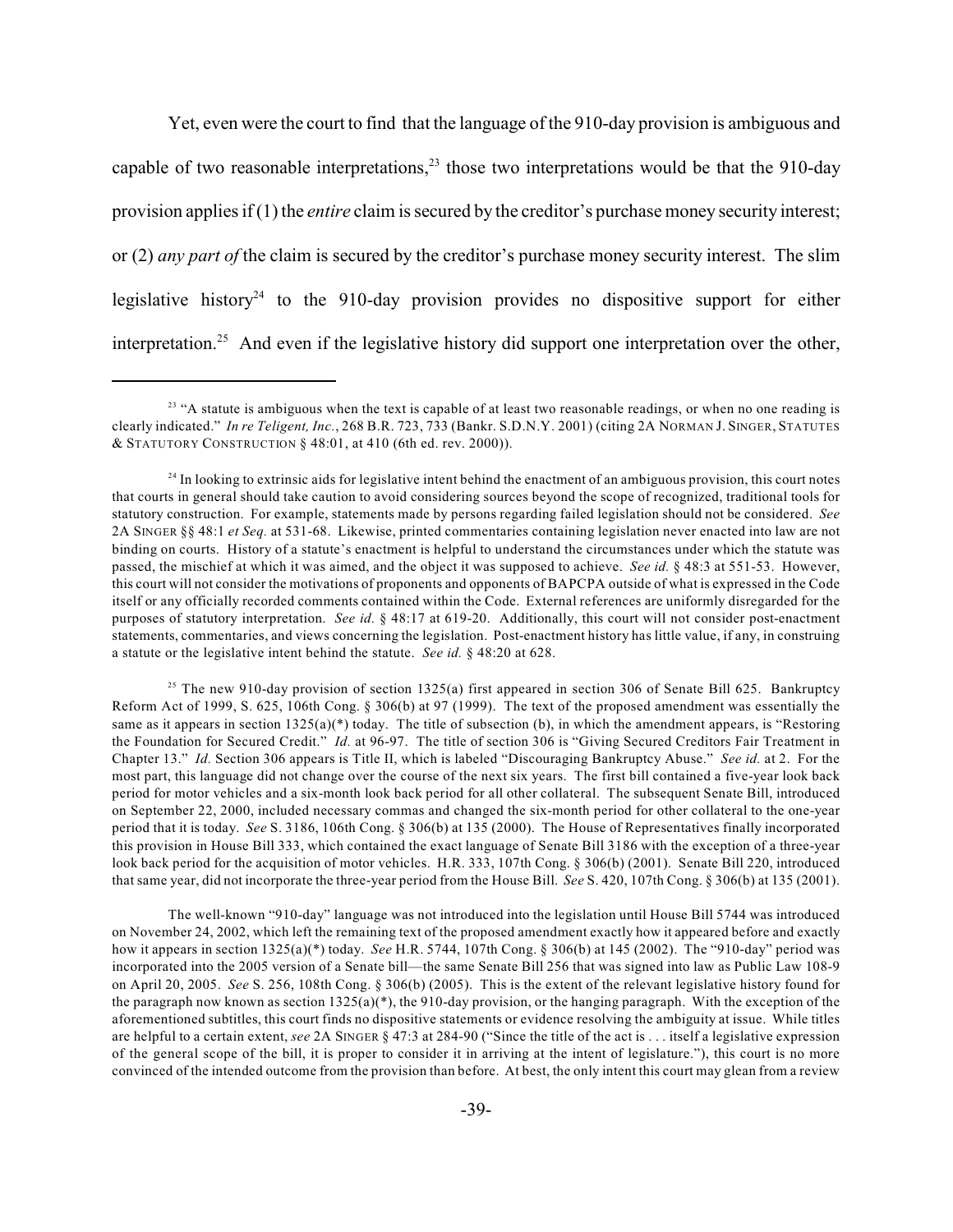there are still important policy reasons for reading the ambiguity narrowly. *See generally In re LaFata,* 483 F.3d 13 (1st Cir. 2007) (finding ambiguity, the court chose the construction that best comported with reading the exception narrowly). The *LaFata* court expressed its concern that broadening the scope of a special provision when an ambiguity supports two reasonable readings could result in undesired strategic behavior on the part of creditors in the future. *See id.* ("Indeed, if we were to allow [a] more expansive reading of  $\S$  1322(b)(2) here, we could face cases in the future of lenders seeking its protection even when they had never intended to lend against the debtor's principal residence.").

Were we to find ambiguity in the relevant language of the 910-day provision (and the court reiterates that it does not believe there to be any ambiguity), we would be faced with two conceivable constructions of the 910-day provision. The first interpretation—the construction supported by the plain language of the provision—would require that a creditor's purchase money security interest secure *all* of the underlying debt comprising the creditor's claim to qualify. The other reading would allow any creditor with a purchase money security interest in a 910-day vehicle to qualify for the exception, even though only part of the secured debt is purchase money security interest. The first construction is the narrower approach, the one generally to be preferred when construing exceptions to general rules. The second reading would create a broad exception to the general rule, one which could encourage lenders to roll into motor vehicle sales other debt (including other unsecured debt), hoping to shelter the resulting obligation from cram down – the very sort of strategic behavior that the *LaFata* could said should militate against such a construction in the section 1322(b)(2) context.

of the legislative history of this provision is that it is a special provision intended to benefit a certain type of secured creditor—one holding a purchase money security interest in a motor vehicle acquired within 910 days of filing or something else of value that was acquired within one year before filing.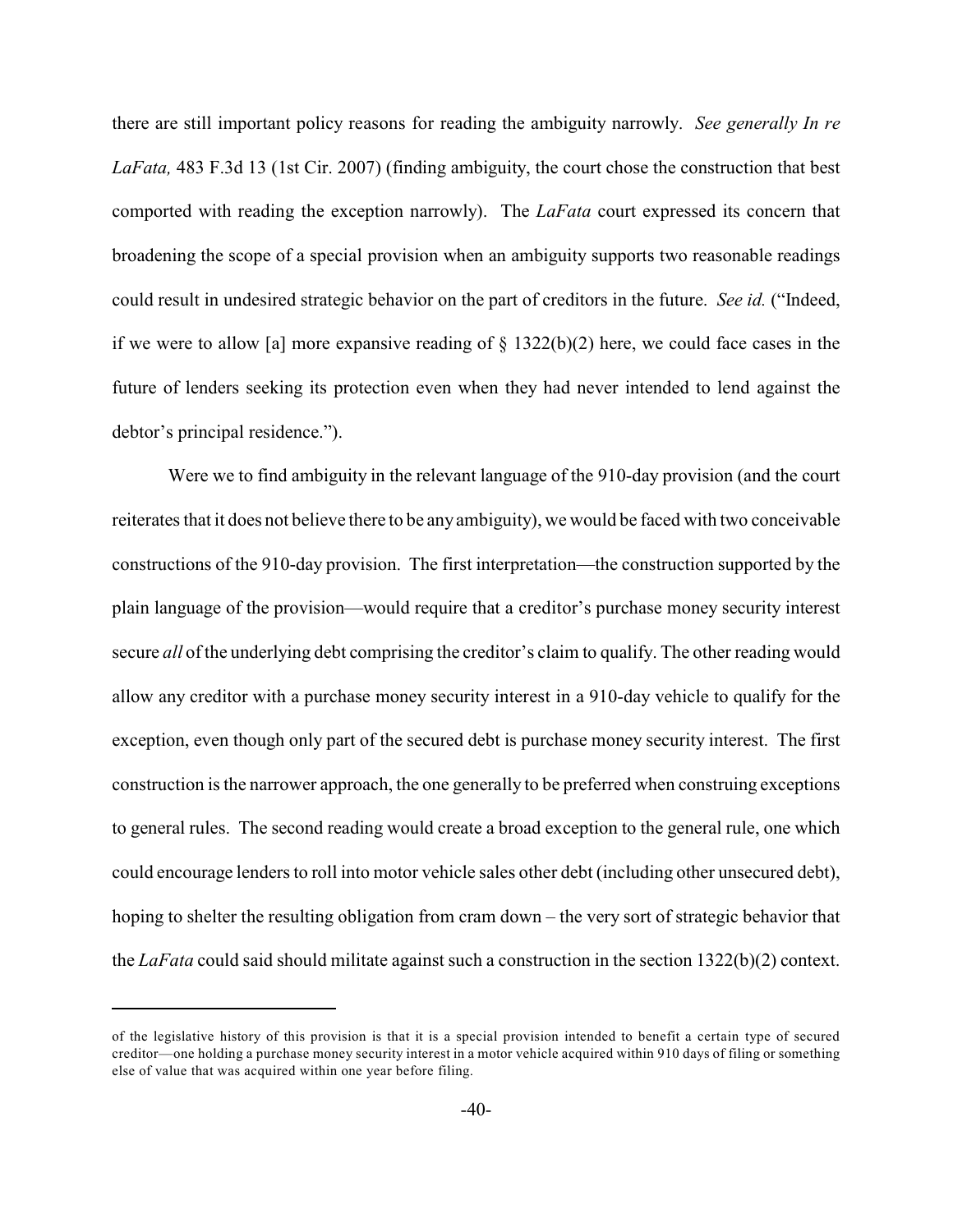As did the court in *In re LaFata*, this court finds the narrower approach comports best with accepted canons of statutory construction. The 910-day provision of section 1325(a)(\*) should be construed as a narrow exception to the general rule allowing bifurcation and cramdown with respect to secured claims in chapter 13 confirmation.

In this case, FMC advanced funds to pay off the negative equity of the debtors' trade-in vehicle while also advancing funds to purchase the new vehicle. Because FMC's claim contains non-purchase money debt, FMC's claim does not qualify for the exception in section 1325(a)(\*), and so is subject to the general provisions for secured creditors in section 1325(a)(5).

#### **CONCLUSION**

As written, the new 910-day provision appended to section 1325(a) of the Bankruptcy Code affords special protection for lenders who obtain a purchase money security interest in motor vehicles purchased by the debtor within 910 days of the filing of a case under Chapter 13, so long as the purchase money security interest secures *all* of the debt comprising the creditor's claim. Texas' enactment of the UCC provides the common meaning of "purchase money security interest" and counsels us that the loan advancement attributable to paying off negative equity from the debtors' old vehicle is not part of the price of the 910-day vehicle. Contrary to FMC's contention, no Texas statutes may be read *in pari materia* to require otherwise. Furthermore the facts here indicate that the aspect of FMC's transaction with the debtors attributable to paying off the negative equity from the debtors' old vehicle was not value given that was actually used to enable the debtors to acquire rights in the 910-day vehicle. Accordingly, the negative equity portion of the secured debt claimed by FMC is not a purchase money security interest in the 910-day vehicle. *See* TEX.BUS. & COMM. CODE  $\S$  9.103(a)&(b).